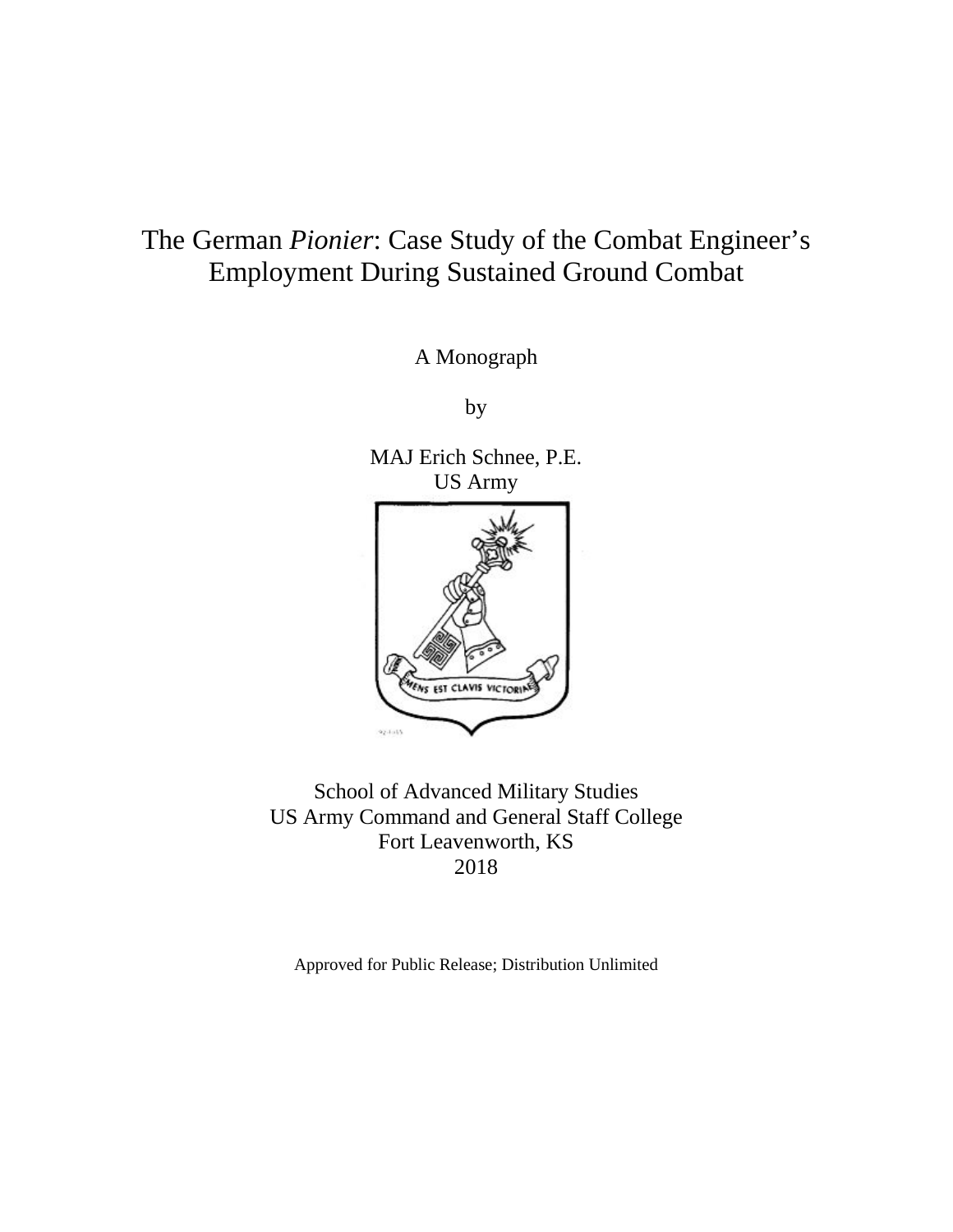| <b>REPORT DOCUMENTATION PAGE</b>                                                                                                                                                                                                                                                                                                                                                                                                                                                                                                                                                                                                                                                                                                                                                                                                                                                                                                                                                                                                                                                                                                                                                  |                                                         |                                                |                                                                    |                    | Form Approved<br>0MB No. 0704-0188                         |                                                                                                                                                                                                                                |
|-----------------------------------------------------------------------------------------------------------------------------------------------------------------------------------------------------------------------------------------------------------------------------------------------------------------------------------------------------------------------------------------------------------------------------------------------------------------------------------------------------------------------------------------------------------------------------------------------------------------------------------------------------------------------------------------------------------------------------------------------------------------------------------------------------------------------------------------------------------------------------------------------------------------------------------------------------------------------------------------------------------------------------------------------------------------------------------------------------------------------------------------------------------------------------------|---------------------------------------------------------|------------------------------------------------|--------------------------------------------------------------------|--------------------|------------------------------------------------------------|--------------------------------------------------------------------------------------------------------------------------------------------------------------------------------------------------------------------------------|
|                                                                                                                                                                                                                                                                                                                                                                                                                                                                                                                                                                                                                                                                                                                                                                                                                                                                                                                                                                                                                                                                                                                                                                                   |                                                         |                                                | PLEASE DO NOT RETURN YOUR FORM TO THE ABOVE ADDRESS.               |                    |                                                            | The public reporting burden for this collection of information is estimated to average 1 hour per response, including the time for reviewing instructions, searching existing data sources, gathering and maintaining the data |
| 1. REPORT DATE (DD-MM-YYYY)<br>2. REPORT TYPE<br>24-05-2018<br>Master's Thesis                                                                                                                                                                                                                                                                                                                                                                                                                                                                                                                                                                                                                                                                                                                                                                                                                                                                                                                                                                                                                                                                                                    |                                                         |                                                |                                                                    |                    | 3. DATES COVERED (From - To)<br><b>JUL 2017 - MAY 2018</b> |                                                                                                                                                                                                                                |
| 4. TITLE AND SUBTITLE                                                                                                                                                                                                                                                                                                                                                                                                                                                                                                                                                                                                                                                                                                                                                                                                                                                                                                                                                                                                                                                                                                                                                             |                                                         |                                                |                                                                    |                    |                                                            | 5a. CONTRACT NUMBER                                                                                                                                                                                                            |
|                                                                                                                                                                                                                                                                                                                                                                                                                                                                                                                                                                                                                                                                                                                                                                                                                                                                                                                                                                                                                                                                                                                                                                                   |                                                         |                                                | The German Pionier: Case Study of the Combat Engineer's Employment |                    |                                                            |                                                                                                                                                                                                                                |
|                                                                                                                                                                                                                                                                                                                                                                                                                                                                                                                                                                                                                                                                                                                                                                                                                                                                                                                                                                                                                                                                                                                                                                                   | <b>During Sustained Ground Combat</b>                   |                                                |                                                                    |                    | 5b. GRANT NUMBER                                           |                                                                                                                                                                                                                                |
|                                                                                                                                                                                                                                                                                                                                                                                                                                                                                                                                                                                                                                                                                                                                                                                                                                                                                                                                                                                                                                                                                                                                                                                   |                                                         |                                                |                                                                    |                    |                                                            | 5c. PROGRAM ELEMENT NUMBER                                                                                                                                                                                                     |
| 6. AUTHOR(S)                                                                                                                                                                                                                                                                                                                                                                                                                                                                                                                                                                                                                                                                                                                                                                                                                                                                                                                                                                                                                                                                                                                                                                      |                                                         |                                                |                                                                    |                    |                                                            | 5d. PROJECT NUMBER                                                                                                                                                                                                             |
| MAJ Erich Schnee, P.E.                                                                                                                                                                                                                                                                                                                                                                                                                                                                                                                                                                                                                                                                                                                                                                                                                                                                                                                                                                                                                                                                                                                                                            |                                                         |                                                |                                                                    |                    |                                                            |                                                                                                                                                                                                                                |
|                                                                                                                                                                                                                                                                                                                                                                                                                                                                                                                                                                                                                                                                                                                                                                                                                                                                                                                                                                                                                                                                                                                                                                                   |                                                         |                                                | 5e. TASK NUMBER                                                    |                    |                                                            |                                                                                                                                                                                                                                |
|                                                                                                                                                                                                                                                                                                                                                                                                                                                                                                                                                                                                                                                                                                                                                                                                                                                                                                                                                                                                                                                                                                                                                                                   |                                                         |                                                |                                                                    |                    |                                                            | 5f. WORK UNIT NUMBER                                                                                                                                                                                                           |
|                                                                                                                                                                                                                                                                                                                                                                                                                                                                                                                                                                                                                                                                                                                                                                                                                                                                                                                                                                                                                                                                                                                                                                                   |                                                         |                                                |                                                                    |                    |                                                            |                                                                                                                                                                                                                                |
|                                                                                                                                                                                                                                                                                                                                                                                                                                                                                                                                                                                                                                                                                                                                                                                                                                                                                                                                                                                                                                                                                                                                                                                   |                                                         |                                                | 7. PERFORMING ORGANIZATION NAME(S) AND ADDRESS(ES)                 |                    |                                                            | 8. PERFORMING ORGANIZATION                                                                                                                                                                                                     |
|                                                                                                                                                                                                                                                                                                                                                                                                                                                                                                                                                                                                                                                                                                                                                                                                                                                                                                                                                                                                                                                                                                                                                                                   |                                                         | U.S. Army Command and General Staff College    |                                                                    |                    |                                                            | <b>REPORT NUMBER</b>                                                                                                                                                                                                           |
| <b>ATTN: ATZL-SWD-GD</b>                                                                                                                                                                                                                                                                                                                                                                                                                                                                                                                                                                                                                                                                                                                                                                                                                                                                                                                                                                                                                                                                                                                                                          |                                                         |                                                |                                                                    |                    |                                                            |                                                                                                                                                                                                                                |
|                                                                                                                                                                                                                                                                                                                                                                                                                                                                                                                                                                                                                                                                                                                                                                                                                                                                                                                                                                                                                                                                                                                                                                                   | Fort Leavenworth, KS 66027-2301                         |                                                |                                                                    |                    |                                                            |                                                                                                                                                                                                                                |
|                                                                                                                                                                                                                                                                                                                                                                                                                                                                                                                                                                                                                                                                                                                                                                                                                                                                                                                                                                                                                                                                                                                                                                                   |                                                         |                                                | 9. SPONSORING/MONITORING AGENCY NAME(S) AND ADDRESS(ES)            |                    |                                                            | 10. SPONSOR/MONITOR'S ACRONYM(S)                                                                                                                                                                                               |
| <b>Advanced Military Studies Program</b>                                                                                                                                                                                                                                                                                                                                                                                                                                                                                                                                                                                                                                                                                                                                                                                                                                                                                                                                                                                                                                                                                                                                          |                                                         |                                                |                                                                    |                    |                                                            |                                                                                                                                                                                                                                |
|                                                                                                                                                                                                                                                                                                                                                                                                                                                                                                                                                                                                                                                                                                                                                                                                                                                                                                                                                                                                                                                                                                                                                                                   |                                                         |                                                |                                                                    |                    |                                                            |                                                                                                                                                                                                                                |
|                                                                                                                                                                                                                                                                                                                                                                                                                                                                                                                                                                                                                                                                                                                                                                                                                                                                                                                                                                                                                                                                                                                                                                                   |                                                         |                                                |                                                                    |                    |                                                            | 11. SPONSOR/MONITOR'S REPORT<br>NUMBER(S)                                                                                                                                                                                      |
|                                                                                                                                                                                                                                                                                                                                                                                                                                                                                                                                                                                                                                                                                                                                                                                                                                                                                                                                                                                                                                                                                                                                                                                   |                                                         | <b>12. DISTRIBUTION/AVAILABILITY STATEMENT</b> |                                                                    |                    |                                                            |                                                                                                                                                                                                                                |
|                                                                                                                                                                                                                                                                                                                                                                                                                                                                                                                                                                                                                                                                                                                                                                                                                                                                                                                                                                                                                                                                                                                                                                                   | Approved for Public Release; Distribution is Unlimited. |                                                |                                                                    |                    |                                                            |                                                                                                                                                                                                                                |
| 13. SUPPLEMENTARY NOTES                                                                                                                                                                                                                                                                                                                                                                                                                                                                                                                                                                                                                                                                                                                                                                                                                                                                                                                                                                                                                                                                                                                                                           |                                                         |                                                |                                                                    |                    |                                                            |                                                                                                                                                                                                                                |
|                                                                                                                                                                                                                                                                                                                                                                                                                                                                                                                                                                                                                                                                                                                                                                                                                                                                                                                                                                                                                                                                                                                                                                                   |                                                         |                                                |                                                                    |                    |                                                            |                                                                                                                                                                                                                                |
| 14. ABSTRACT                                                                                                                                                                                                                                                                                                                                                                                                                                                                                                                                                                                                                                                                                                                                                                                                                                                                                                                                                                                                                                                                                                                                                                      |                                                         |                                                |                                                                    |                    |                                                            |                                                                                                                                                                                                                                |
| The German Pionier: Case Study of the Combat Engineer's Employment During Sustained Ground Combat makes the assertion that<br>the US Army and the US Army Engineer Regiment requires retraining and reeducation on the employment of combat engineers in<br>sustained ground combat. The employment of the combat engineers in counterinsurgency operations during Operation Enduring<br>Freedom and Operation Iraqi Freedom focused on an engineer centric approach to mobility operations in lieu of a combined arms<br>approach practiced in sustained ground combat. This monograph conducted a comprehensive examination of the employment of<br>German combat engineers in mobility operations during the Second World War, to demonstrate that the engineer centric approach to<br>mobility operations is insufficient when conducting sustained ground combat. The monograph concludes that the combat engineer,<br>when employed in a combined arms approach, are highly versatile formations that maintain friendly tempo while disrupting enemy<br>tempo, prevent culmination while initiating enemy culmination, and extend the operational reach of friendly forces. |                                                         |                                                |                                                                    |                    |                                                            |                                                                                                                                                                                                                                |
| <b>15. SUBJECT TERMS</b>                                                                                                                                                                                                                                                                                                                                                                                                                                                                                                                                                                                                                                                                                                                                                                                                                                                                                                                                                                                                                                                                                                                                                          |                                                         |                                                |                                                                    |                    |                                                            |                                                                                                                                                                                                                                |
| US Army; US Army Engineer Regiment; German; Wehrmacht; Pionier; Mobility; Case Yellow; Case Blue; Fort Eben Emael; Sedan;<br>Stalingrad; Large Scale Combat Operations                                                                                                                                                                                                                                                                                                                                                                                                                                                                                                                                                                                                                                                                                                                                                                                                                                                                                                                                                                                                            |                                                         |                                                |                                                                    |                    |                                                            |                                                                                                                                                                                                                                |
|                                                                                                                                                                                                                                                                                                                                                                                                                                                                                                                                                                                                                                                                                                                                                                                                                                                                                                                                                                                                                                                                                                                                                                                   | 16. SECURITY CLASSIFICATION OF:                         |                                                | 17. LIMITATION OF                                                  |                    |                                                            | 18. NUMBER 19a. NAME OF RESPONSIBLE PERSON                                                                                                                                                                                     |
| a. REPORT                                                                                                                                                                                                                                                                                                                                                                                                                                                                                                                                                                                                                                                                                                                                                                                                                                                                                                                                                                                                                                                                                                                                                                         | b. ABSTRACT                                             | c. THIS PAGE                                   | <b>ABSTRACT</b>                                                    | OF<br><b>PAGES</b> |                                                            | <b>MAJ Erich Schnee</b>                                                                                                                                                                                                        |
| (U)                                                                                                                                                                                                                                                                                                                                                                                                                                                                                                                                                                                                                                                                                                                                                                                                                                                                                                                                                                                                                                                                                                                                                                               | (U)                                                     | (U)                                            | (U)                                                                | 46                 |                                                            | 19b. TELEPHONE NUMBER (Include area code)                                                                                                                                                                                      |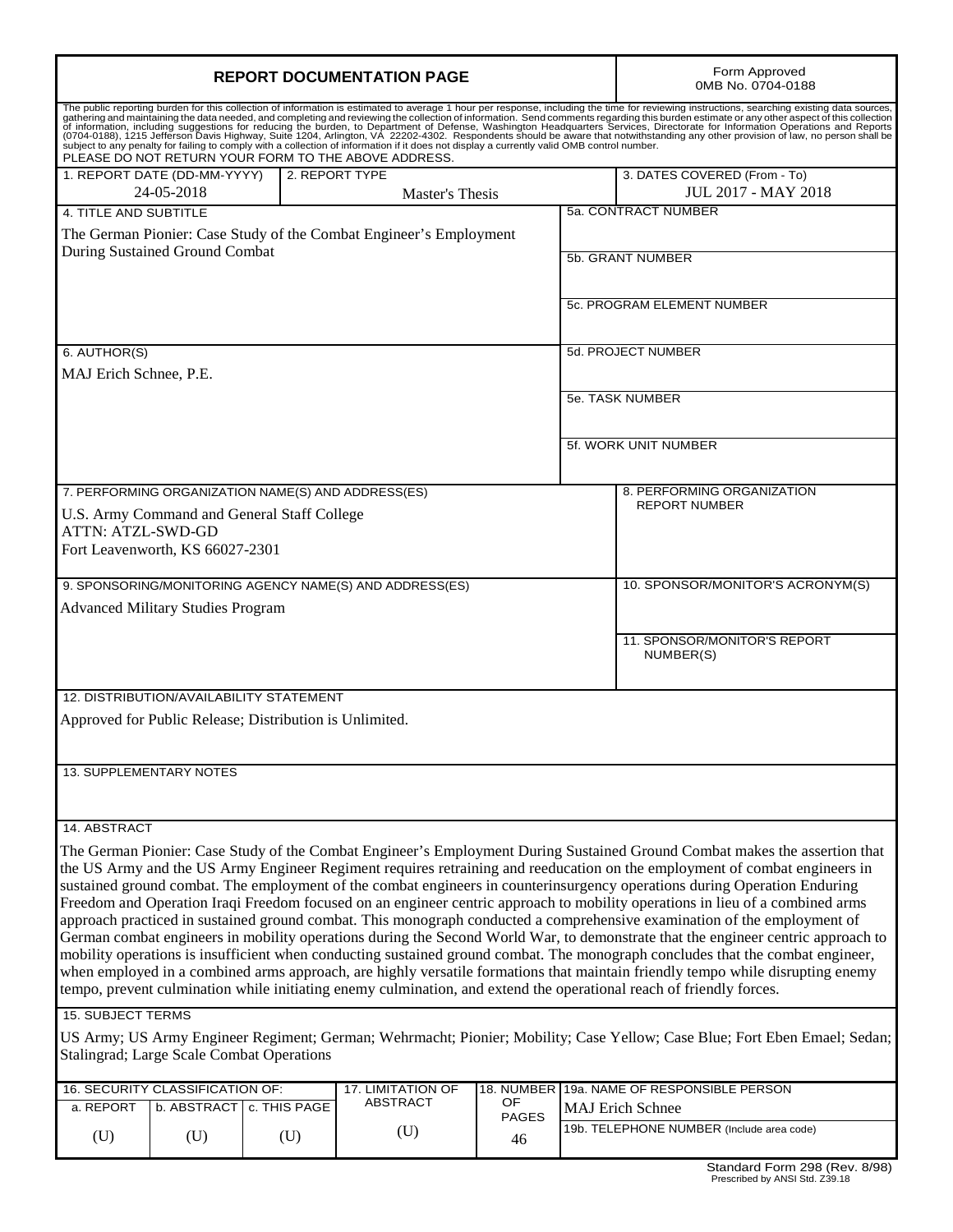## Monograph Approval Page

Name of Candidate: MAJ Erich Schnee, P.E.

Monograph Title: The German *Pionier*: Case Study of the Combat Engineer's Employment During Sustained Ground Combat

Approved by:

\_\_\_\_\_\_\_\_\_\_\_\_\_\_\_\_\_\_\_\_\_\_\_\_\_\_\_\_\_\_\_\_\_\_, Monograph Director

Mark T. Calhoun, PhD

\_\_\_\_\_\_\_\_\_\_\_\_\_\_\_\_\_\_\_\_\_\_\_\_\_\_\_\_\_\_\_\_\_\_, Seminar Leader Eric M. Remoy, COL

\_\_\_\_\_\_\_\_\_\_\_\_\_\_\_\_\_\_\_\_\_\_\_\_\_\_\_\_\_\_\_\_\_\_\_, Director, School of Advanced Military Studies

James C. Markert, COL

Accepted this 24th day of May 2018 by:

\_\_\_\_\_\_\_\_\_\_\_\_\_\_\_\_\_\_\_\_\_\_\_\_\_\_\_\_\_\_\_\_\_\_\_, Director, Graduate Degree Programs

Robert F. Baumann, PhD

The opinions and conclusions expressed herein are those of the student author and do not necessarily represent the views of the US Army Command and General Staff College or any other government agency. (References to this study should include the foregoing statement.)

Fair use determination or copyright permission has been obtained for the inclusion of pictures, maps, graphics, and any other works incorporated into this manuscript. A work of the United States Government is not subject to copyright, however further publication or sale of copyrighted images is not permissible.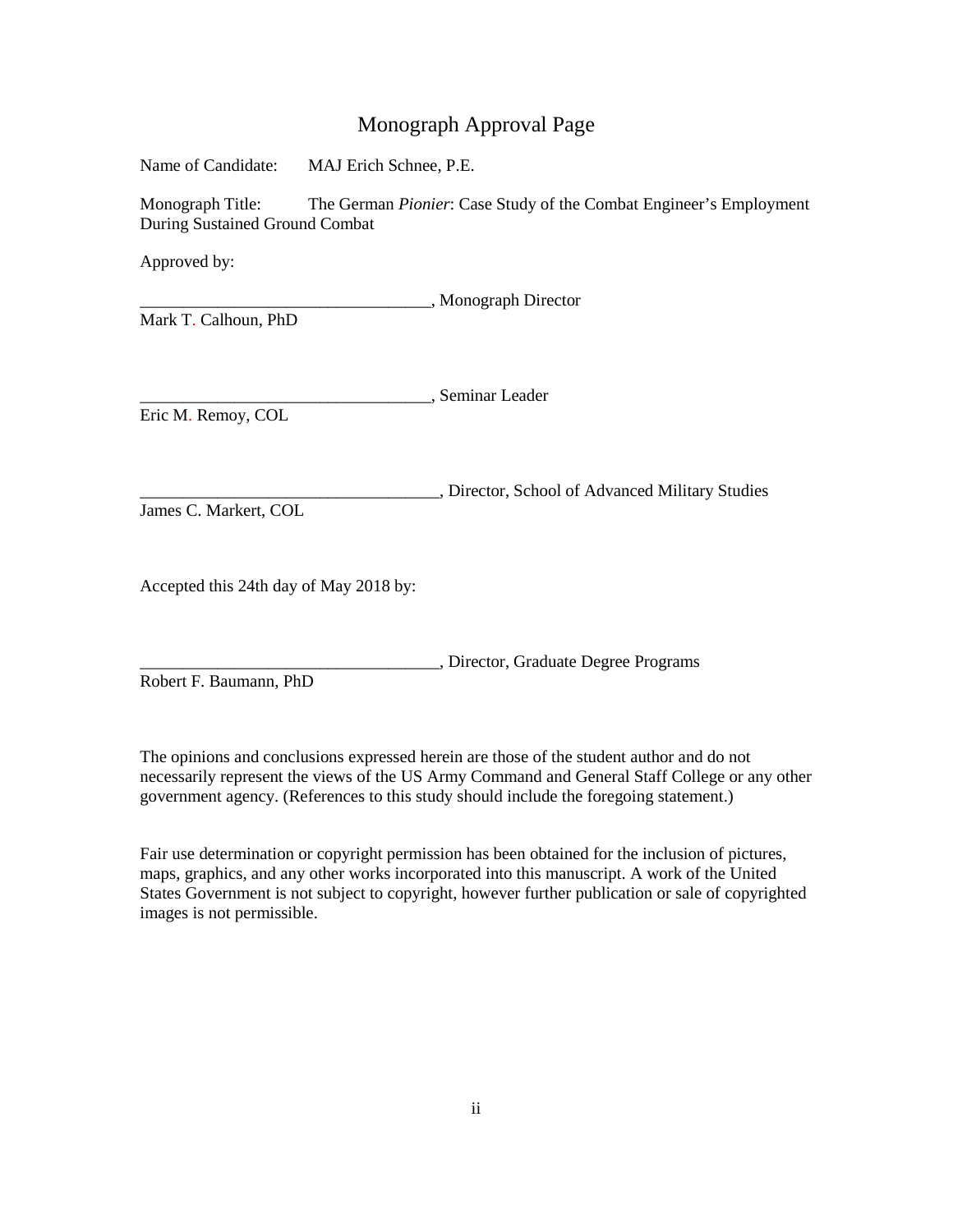### Abstract

The German *Pionier*: Case Study of the Combat Engineer's Employment During Sustained Ground Combat, by MAJ Erich Schnee, P.E., US Army, 46 pages.

In February 2016, Chief of Staff of the Army General Mark Milley formally directed a shift of training focus of the US Army from counterinsurgency to sustained ground combat operations by directing "a focus on readiness levels to conduct sustained ground combat in a full spectrum environment against a highly lethal hybrid threat or near-peer adversary." For the US Army Engineer Regiment this means a return to mobility focused operations based on combined arms maneuver (such as the combined arms breach and river crossing operations) from the route clearance centric mobility operations that dominated the combat engineer's mission set during the Global War on Terrorism. To accomplish Milley's directed shift in readiness focus, the US Army Engineer Regiment must regain its proficiency in major ground combat operations. Beginning with individual soldier tasks and progressing up the echelons to collective combined arms training. Simultaneously, the Engineer Regiment and other supported or supporting branches of the US Army require retraining on the capabilities and proper employment of combat engineers.

This monograph seeks to explore historical case studies of German combat engineers (*Pioniere*) during the Second World War employed in major combat operations against a peer or near-peer adversary. To provide relative, meaningful, and actionable insights on the future employment of combat engineers, this monograph analyzes the experiences of the *Pioniere* through the lens of the modern American concept of operational art to align them with current concepts. By applying these concepts to the evidence supplied by the case studies shows that during sustained ground combat with a peer or near-peer adversary, combat engineers are highly versatile formations that when properly employed can maintain friendly forces tempo while disrupting enemy tempo, preventing the culmination of friendly forces while initiating enemy culmination, and extending the operational reach of friendly forces.

Published works, memoirs of participants, and historical studies of the selected case studies provide most of the evidence for this monograph. Additionally, current US Army doctrinal publications focused on operational art provide the evaluation criteria.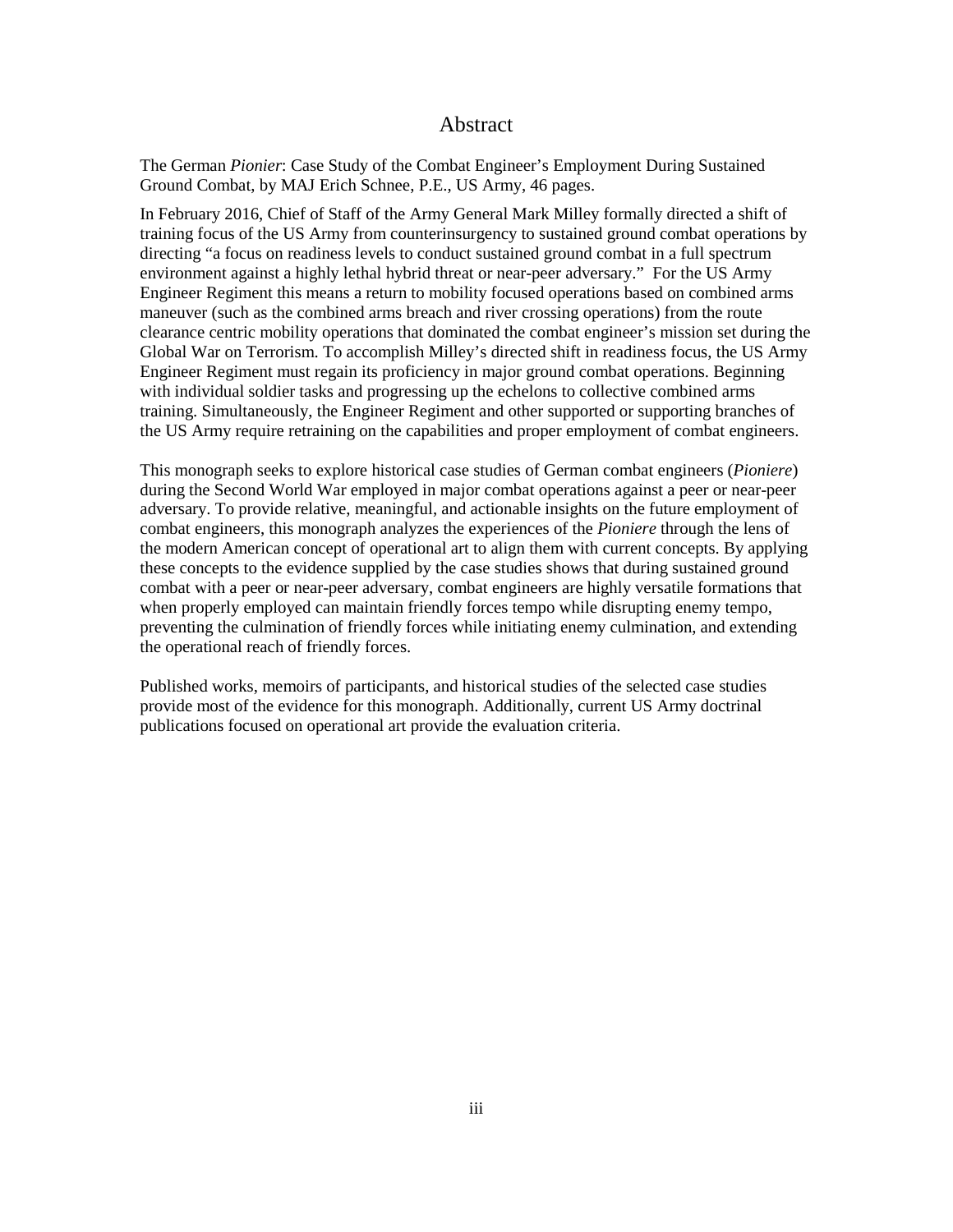## Contents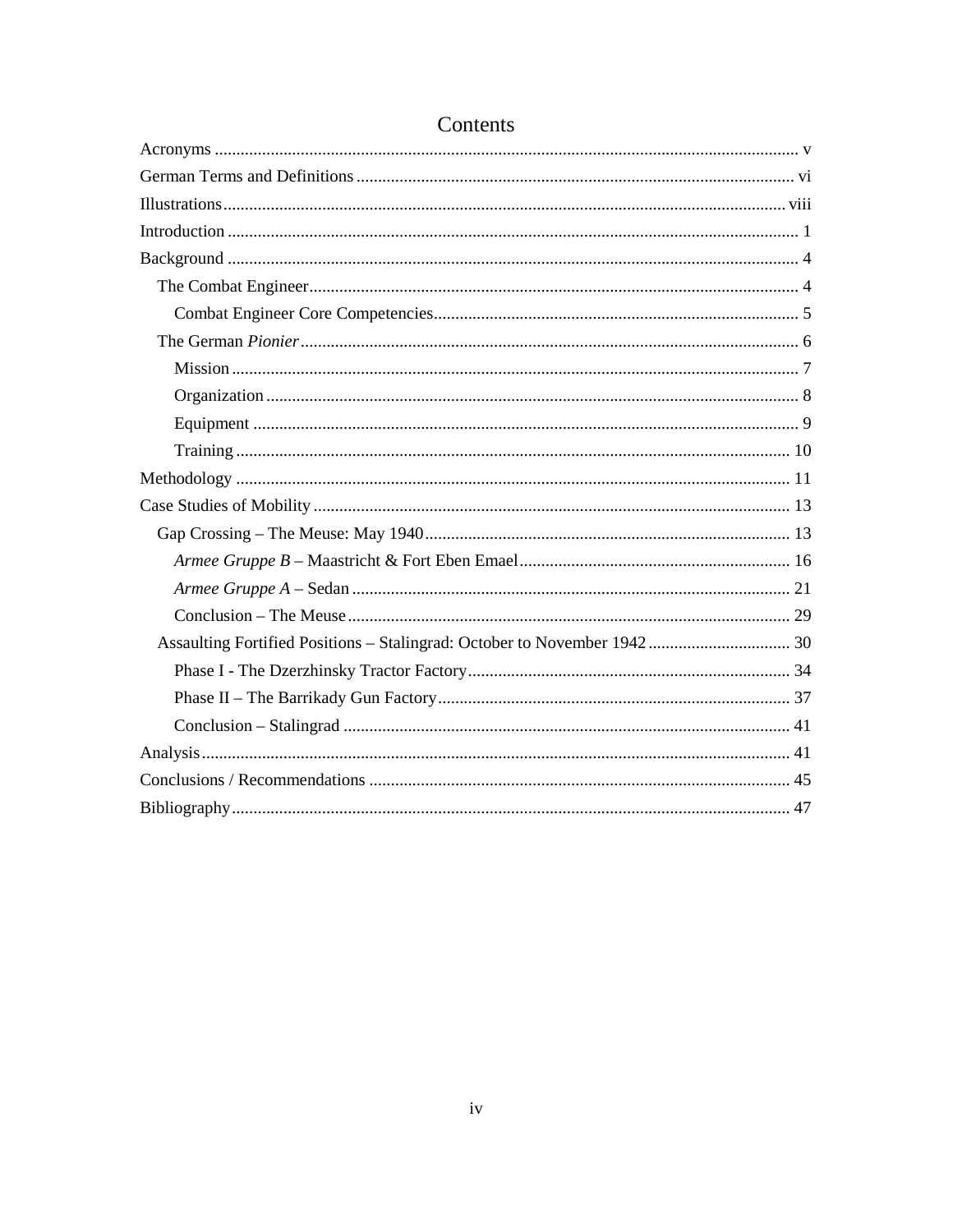# Acronyms

<span id="page-5-0"></span>

| <b>ADP</b>                    | <b>Army Doctrine Publication</b>               |
|-------------------------------|------------------------------------------------|
| A <sub>2</sub> A <sub>D</sub> | Anti-Area Access Denial                        |
| <b>BEF</b>                    | <b>British Expeditionary Force</b>             |
| <b>CARCO</b>                  | <b>Combined Arms Route Clearance Operation</b> |
| CAS                           | Close air support                              |
| DoD                           | Department of Defense                          |
| <b>FM</b>                     | <b>Field Manual</b>                            |
| GD                            | Großdeutschland infantry regiment              |
| IED                           | Improvised explosive devise                    |
| <b>NCO</b>                    | Noncommissioned Officer                        |
| <b>OEF</b>                    | <b>Operation Enduring Freedom</b>              |
| OIF                           | Operation Iraqi Freedom                        |
| OKH                           | Oberkommando des Heeres                        |
| OKW                           | Oberkommando der Wehrmacht                     |
| $P_{\mathcal{Z}}$             | <b>Panzer Division</b>                         |
| <b>RAF</b>                    | Royal Air Force                                |
| <b>RCP</b>                    | <b>Route Clearance Patrol</b>                  |
| <b>USFOR-A</b>                | United States Forces - Afghanistan             |
| <b>US</b>                     | <b>United States</b>                           |
| zBV                           | zur Besonderen Verwendung                      |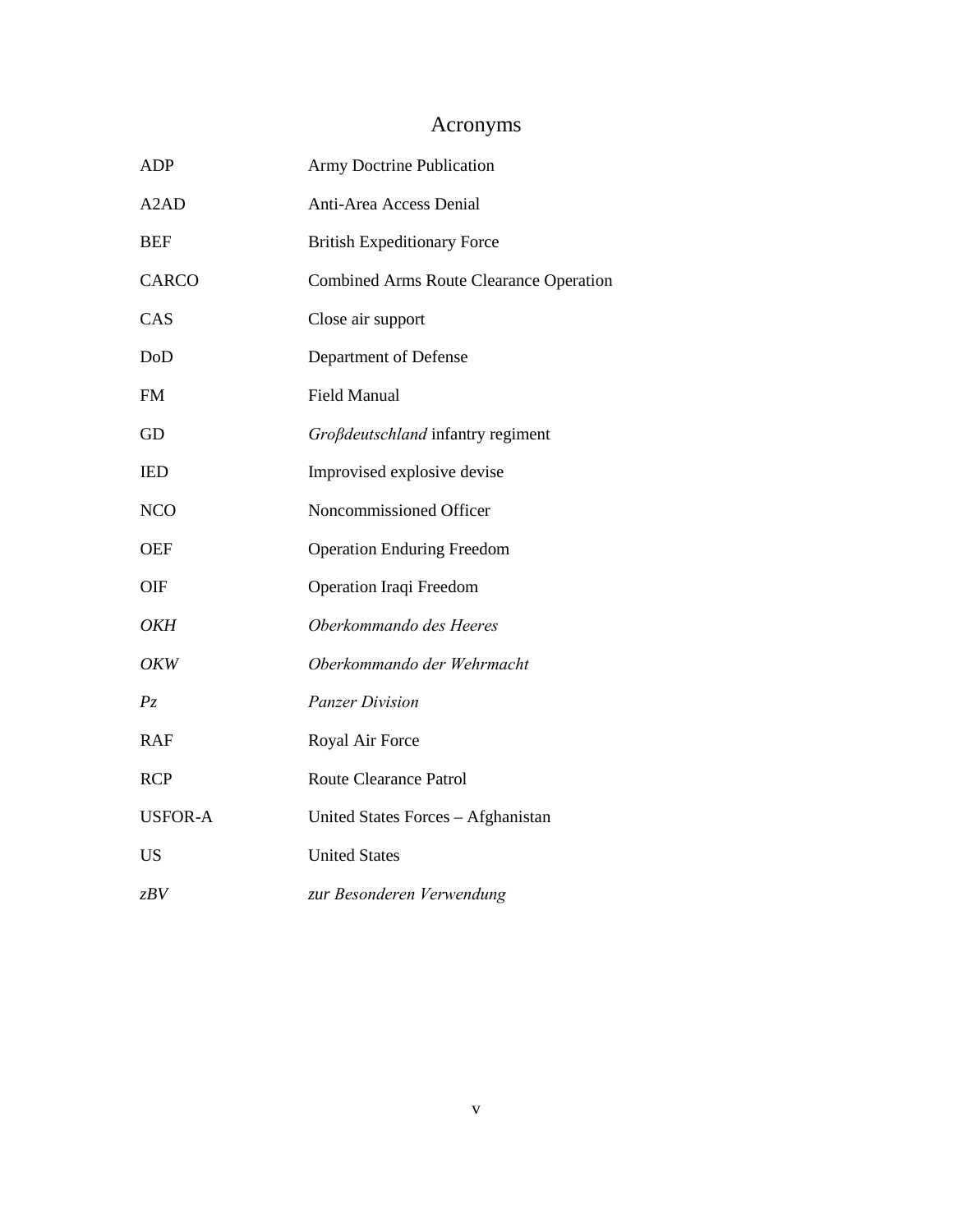## German Terms and Definitions

<span id="page-6-0"></span>

| Armee                      | Army                                                                                                                                                     |
|----------------------------|----------------------------------------------------------------------------------------------------------------------------------------------------------|
| Armee Gruppe               | Army Group                                                                                                                                               |
| Armeepionierführer         | Army senior engineer officer                                                                                                                             |
| <i>Barbarossa</i>          | German code name for the invasion of Russia (June 22, 1941)                                                                                              |
| <i>Bautruppen</i>          | Construction troops                                                                                                                                      |
| Bewegungskrieg             | War of maneuver                                                                                                                                          |
| Blitzkrieg                 | Lightning war                                                                                                                                            |
| Brückengerät               | Bridge material                                                                                                                                          |
| Deutsche Pioniere          | German combat engineers                                                                                                                                  |
| Eisenbahntruppen           | Railroad troops                                                                                                                                          |
| Fall Blau                  | Case Blue – German code name for the summer campaign in<br>Russia (June 28 to November 24, 1942)                                                         |
| <b>Fall Gelb</b>           | Case Yellow – German code name for the invasion of France,<br>Belgium, Luxembourg, and the Netherlands (May, 10 1940)                                    |
| Fallschirmjäger Division   | Paratrooper division                                                                                                                                     |
| Gebirgsjäger Division      | Mountain division                                                                                                                                        |
| Generalleutnant            | <b>Lieutenant General</b>                                                                                                                                |
| Generalmajor               | Major General                                                                                                                                            |
| Generaloberst              | Colonel General or "uppermost General," equivalent to a US<br>four-star general. Second in rank only to Field Marshal                                    |
| Großdeutschland            | 'Greater Germany' infantry regiment; a separate combat<br>formation comprised of pre-war ceremonial guards. Like the US<br>Army's 3rd Infantry Regiment. |
| Gruppe                     | Group                                                                                                                                                    |
| Hohlladung                 | Hollow charge, a charge newly implemented during WWII; like<br>today's shaped charge                                                                     |
| <b>Infanterie Division</b> | Infantry division                                                                                                                                        |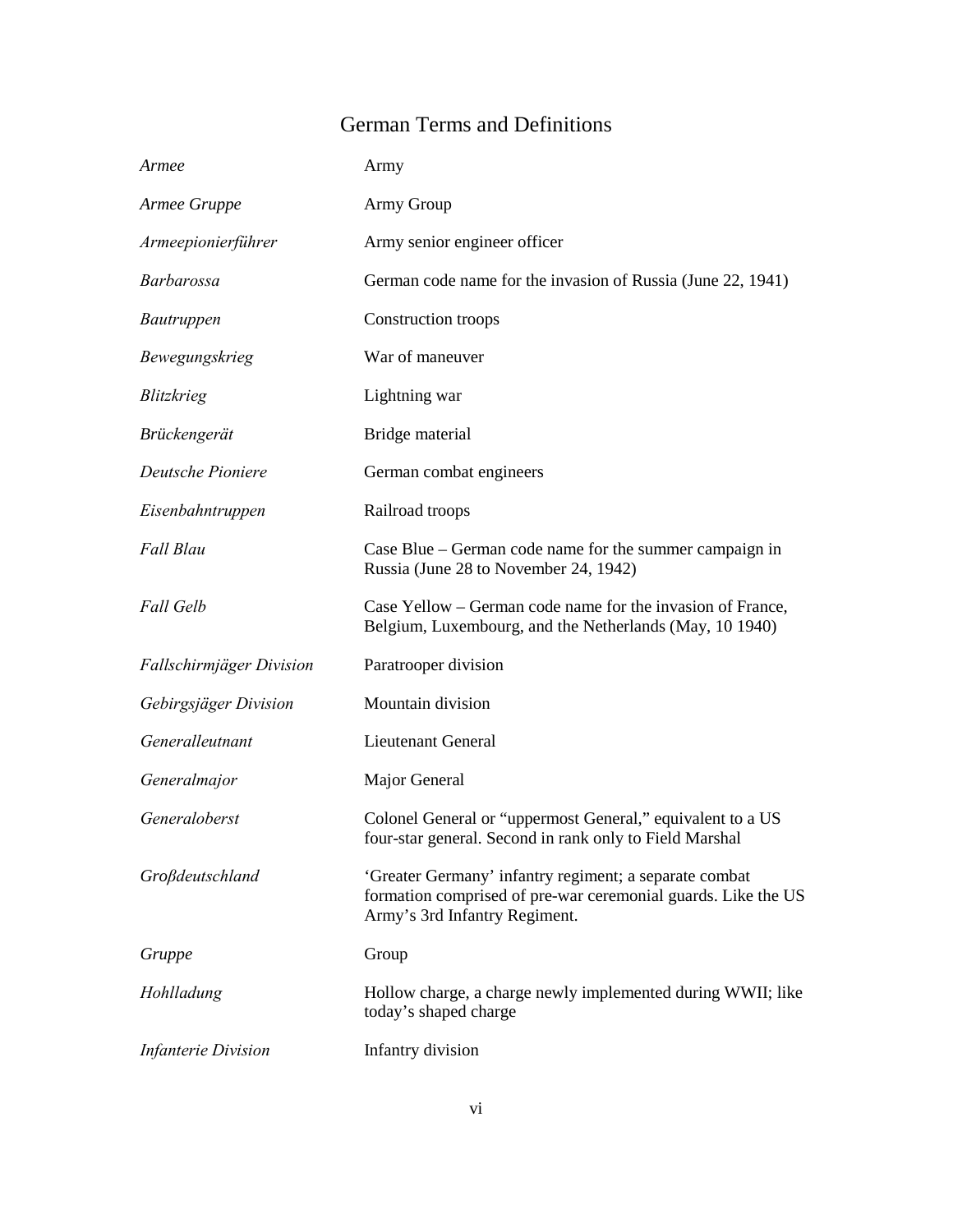| Infanterie Regiment       | Infantry regiment                                               |
|---------------------------|-----------------------------------------------------------------|
| Kaiser                    | Emperor                                                         |
| Kompanie                  | Company                                                         |
| Luftflotte                | An individual Air Force (i.e. 4th Luftflotte)                   |
| Luftwaffe                 | German Air Force                                                |
| Oberkommando des Heeres   | German Department of the Army                                   |
|                           | Oberkommando der Wehrmacht German Department of Defense         |
| <b>Oberst</b>             | Colonel                                                         |
| Panzer                    | Armor or tank                                                   |
| Panzerkorps               | Armored or tank corps                                           |
| <b>Panzer Division</b>    | Armored or tank division                                        |
| Panzergrenadier Division  | Mechanized infantry division                                    |
| Pionier(e)                | Combat engineer(s)                                              |
| Pionier-Bataillon(e)      | Combat engineer battalion(s)                                    |
| Pioniertruppen            | Combat engineer troops                                          |
| Schwerpunkt               | Point of main emphasis                                          |
| Seelöwe                   | Planned amphibious and airborne invasion of Great Britain       |
| Stuka                     | Junkers JU-87 dive bomber and close air support aircraft        |
| Sturmpionier(en)          | Assault engineer(s)                                             |
| Sturmtruppen              | Storm troops                                                    |
| Technische Truppen        | <b>Technical</b> troops                                         |
| Wehrmacht                 | German armed forces from 1935 to 1946                           |
| zur Besonderen Verwendung | Special purpose battalion; predecessor of German special forces |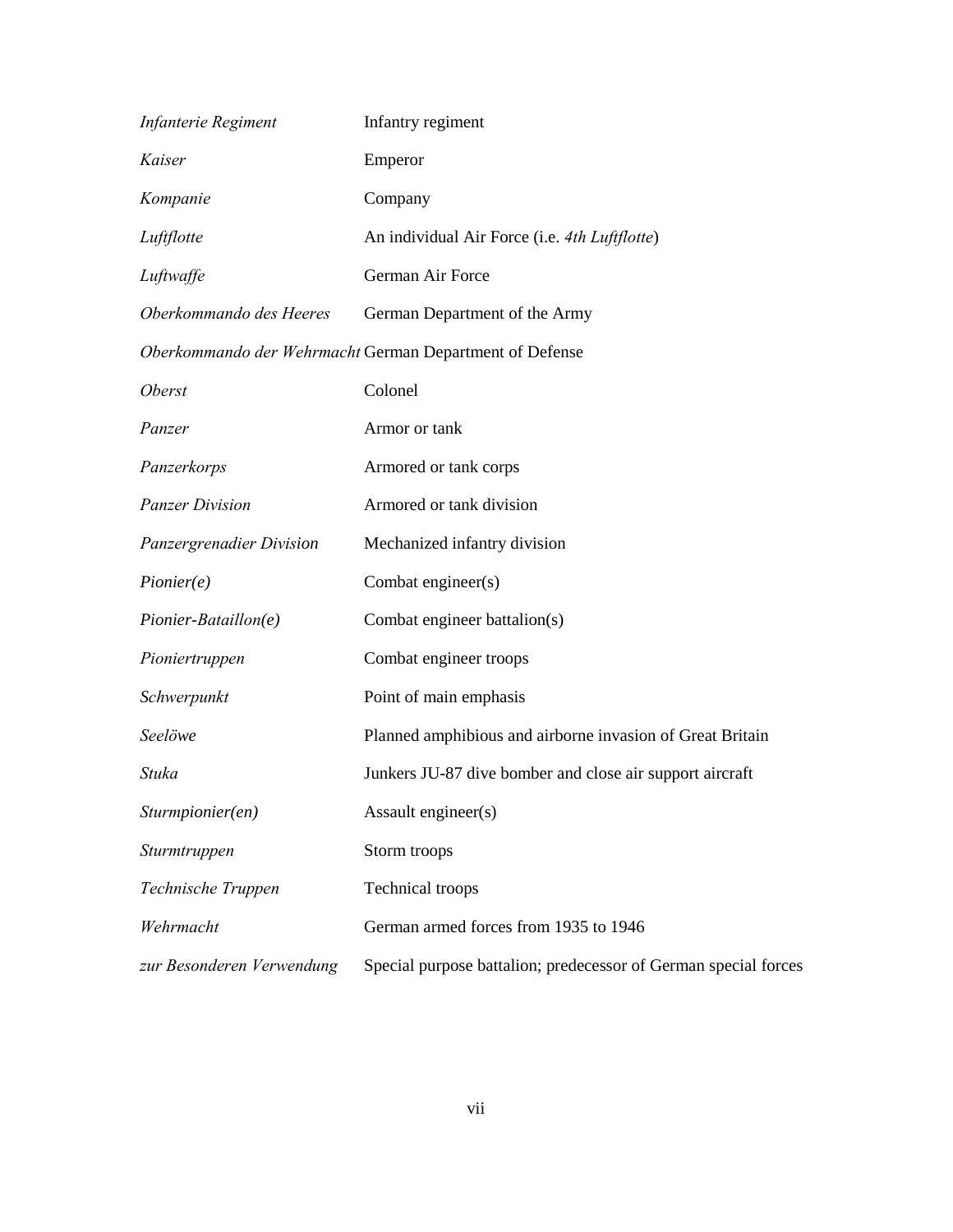## Illustrations

<span id="page-8-0"></span>

| Figure 2. German advance across the Meuse River and Albert Canal at Maastricht.  18 |  |
|-------------------------------------------------------------------------------------|--|
|                                                                                     |  |
|                                                                                     |  |
|                                                                                     |  |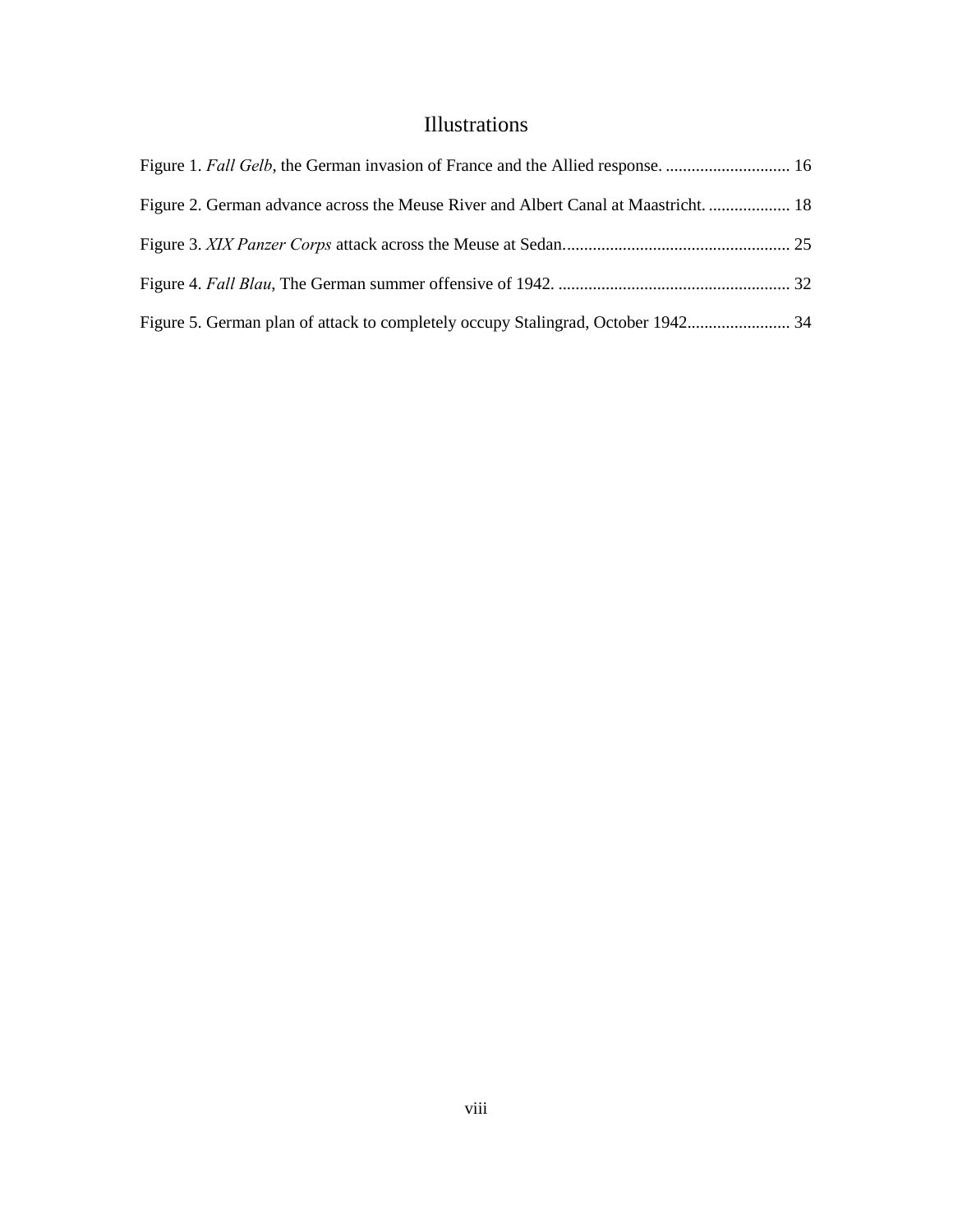### Introduction

<span id="page-9-0"></span>*Pioniere* fight just like other units. However, their special and most important task is the execution of technical work in sight of the enemy, work that can be of the greatest importance to the other arms and the course of the engagement.

—Helmuth von Moltke, Prussian Chief of General Staff *(1857-87)*

The nature and conduct of warfare is constantly changing. The adaptation of military forces in both strategy and tactics, coupled with technological advancements, drives a circular evolution in ways and means that nations fight wars. This evolution is evident when considering the US Army and its enemies in Afghanistan and Iraq since 2001. The United States executed rapid and largely conventional campaigns to topple the Taliban Government in Afghanistan (2001) and Saddam Hussein's regime in Iraq (2003). Following the end of major combat operations, the remnants of these organizations adapted to insurgency warfare. This transition offset the United States' advantages of firepower, troop levels, and technologically superior equipment.<sup>1</sup> These insurgencies utilized a largely unseen enemy that used small ambushes, improvised explosive devices (IEDs), and suicide bombers to intimidate local populations and destabilize the legitimacy of US-backed governments.<sup>2</sup> Despite being an army trained to conduct Full Spectrum Operations against an established and organized military force, the US Army adapted its strategy and tactics to meet the growing insurgencies in Iraq and Afghanistan.<sup>3</sup>

 <sup>1</sup> Beth Bailey and Richard Immerman, eds., *Understanding the U.S. Wars in Iraq and Afghanistan* (New York: University Press, 2015), 126-128, 131-132, RAND Corporation, "Conducting Counterinsurgency Operations: Lessons from Iraq (2003-2006)." Last modified 2008. Accessed January 25, 2018. https://www.rand.org/pubs/ research\_briefs/RB9323/index1.html, US Department of the Army, Field Manual (FM) 3-24, *Insurgencies and Countering Insurgencies* (Washington, DC: Government Printing Office, 2014), 1-1 to 1-2.

<sup>2</sup> Dorian D'Aria and Tahnee L. Moore, "Adapting the Army: Institutionalizing Counter-IED Training Efforts," Fort Leonard Wood, US Army, accessed 27 January, 2018, https://www.wood.army.mil/engrmag/PDFs%20for%20Jan-Apr%2010/D'Aria-Moore.pdf; FM 3-24, *Insurgencies and Countering Insurgencies*, 1-1 to 1-2.

<sup>3</sup> US Department of the Army, FM 3-0, *Operations* (Washington, DC: Government Printing Office, 2001), 4-1, Part II discusses the concept of Full Spectrum Operations; RAND, "Conducting Counterinsurgency Operations: Lessons from Iraq (2003-2006)."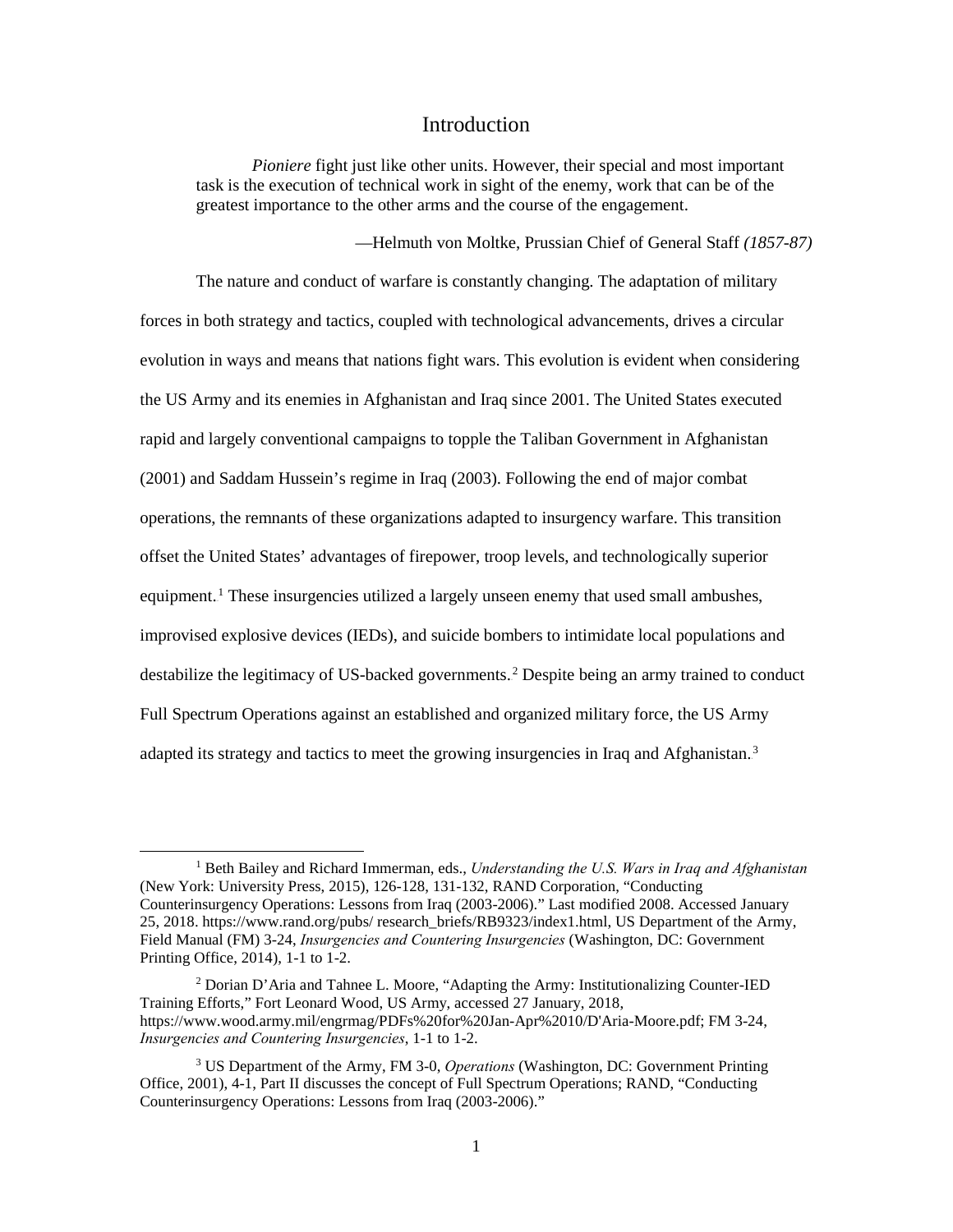For the US Army's Engineer Regiment, this required a shift from major combat focused operations (such as the combined arms breach and obstacle emplacement) that support combined arms maneuver to stability and counterinsurgency operations (such as route clearance and train, advise, and assist).<sup>4</sup> Thus, engineer commanders at all levels tailored their pre-deployment training to prepare their soldiers for counterinsurgency operations.<sup>5</sup> This shift in training focus, while necessary, gradually produced an Engineer Regiment that is largely untrained in the conduct of sustained major ground combat operations. Of even greater concern, the US Army is largely unaware of the capabilities offered by a trained Engineer Regiment as well as how to efficiently employ them in major ground combat operations.<sup>6</sup> This unfamiliarity of combat engineer capabilities is evident to any veteran of Operation Enduring Freedom (OEF) or Operation Iraqi Freedom (OIF) who witnessed the practice of commonly referring to a combat engineer platoon as a route clearance patrol (RCP), implying a singular capability.

Correction of this discrepancy requires changes along two lines of effort. The Engineer Regiment must regain its proficiency in major ground combat operations. Beginning with individual soldier tasks and progressing up the echelons to collective combined arms training. Simultaneously, the Engineer Regiment and other supported or supporting branches of the US Army require retraining on the capabilities and proper employment of combat engineers.

Chief of Staff of the Army General Mark Milley formally initiated the first of these lines of effort when, in February 2016, he directed "a focus on readiness levels to conduct sustained ground combat in a full spectrum environment against a highly lethal hybrid threat or near-peer

 <sup>4</sup> D'Aria and Moore, "Adapting the Army: Institutionalizing Counter-IED Training Efforts;" US Department of the Army, FM 3-34, *Engineer Operations* (Washington, DC: Government Printing Office, 2014), 1-1. The US Army Engineer Regiment encompasses all entities of engineers, both uniformed and civilian employees serving in the US Army in support of the US Government (USG).

<sup>5</sup> D'Aria and Moore, "Adapting the Army: Institutionalizing Counter-IED Training Efforts."

<sup>6</sup> US Department of the Army, "Decisive Action Training Environment at the National Training Center," Center for Army Lessons Learned, Volume III (September 2015): 109-113, 124-126.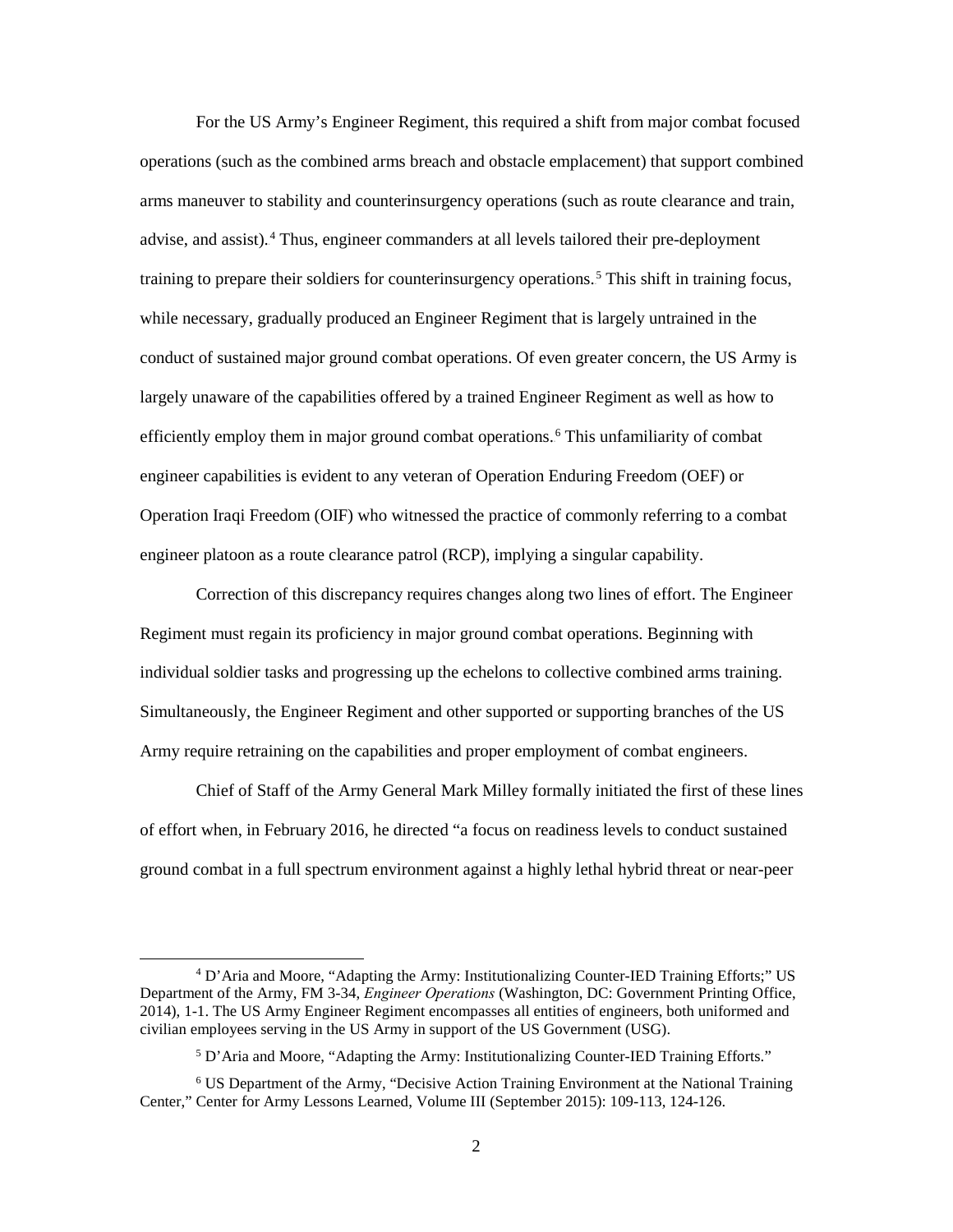adversary."<sup>7</sup> In a separate release, Milley further described his vision of a future war in which "the nation [will be required] to impose [its] political will on the enemy [by closing] with and [destroying] that enemy up close with ground forces."<sup>8</sup> Milley accomplished two important objectives by making these statements. He made the overarching mission of the US Army clear to its service members, while working to dispel common myths about warfare that have propagated throughout the American public since 2001. Within the US Army, this equates to a formal and directed shift from the counterinsurgency and stability operations practiced for the past seventeen years, to the major combat operations that resulted in the quick overthrow of the Taliban (2001) and Saddam Hussein's authoritative regime (2003).

The second line of effort, and the focus of this monograph, involves a general education of the Engineer Regiment, and other branches of the US Army, on the capabilities and employment of combat engineers in a future conflict as outlined by Milley. To accomplish this will require more than a mere 'dusting off' of pre-2001 doctrine. The current Engineer Regimental organization and equipment differ a great deal from those of 2001. Technological advancements have added new equipment and capabilities while making others obsolete. However, three core capabilities of the combat engineer have remained constant: mobility, countermobility, and survivability.<sup>9</sup> Additionally, due to their close interaction and training with maneuver forces, combat engineers train to fight independently as infantry if required. These core capabilities have remained common to all US Army combat engineers across time. They also appear constant across space, given the commonality of these capabilities in combat engineer

 <sup>7</sup> Mark A. Milley, "2017 US Army Posture Statement," US Army, last modified February 24, 2016, accessed August 10, 2017, https://www.army.mil/article/163561.

<sup>8</sup> Meghann Myers, "Milley: Future wars will be long, they'll be fought on the ground, and spec ops won't save us," *Army Times*, last modified July 27, 2017, accessed on August 22, 2017, http://www.armytimes.com/news/your-army/2017/07/27/milley-future-wars-will-be-long-theyll-be-foughton-the-ground-and-spec-ops-wont-save-us/.

<sup>9</sup> FM 3-34, *Engineer Operations*, 1-1.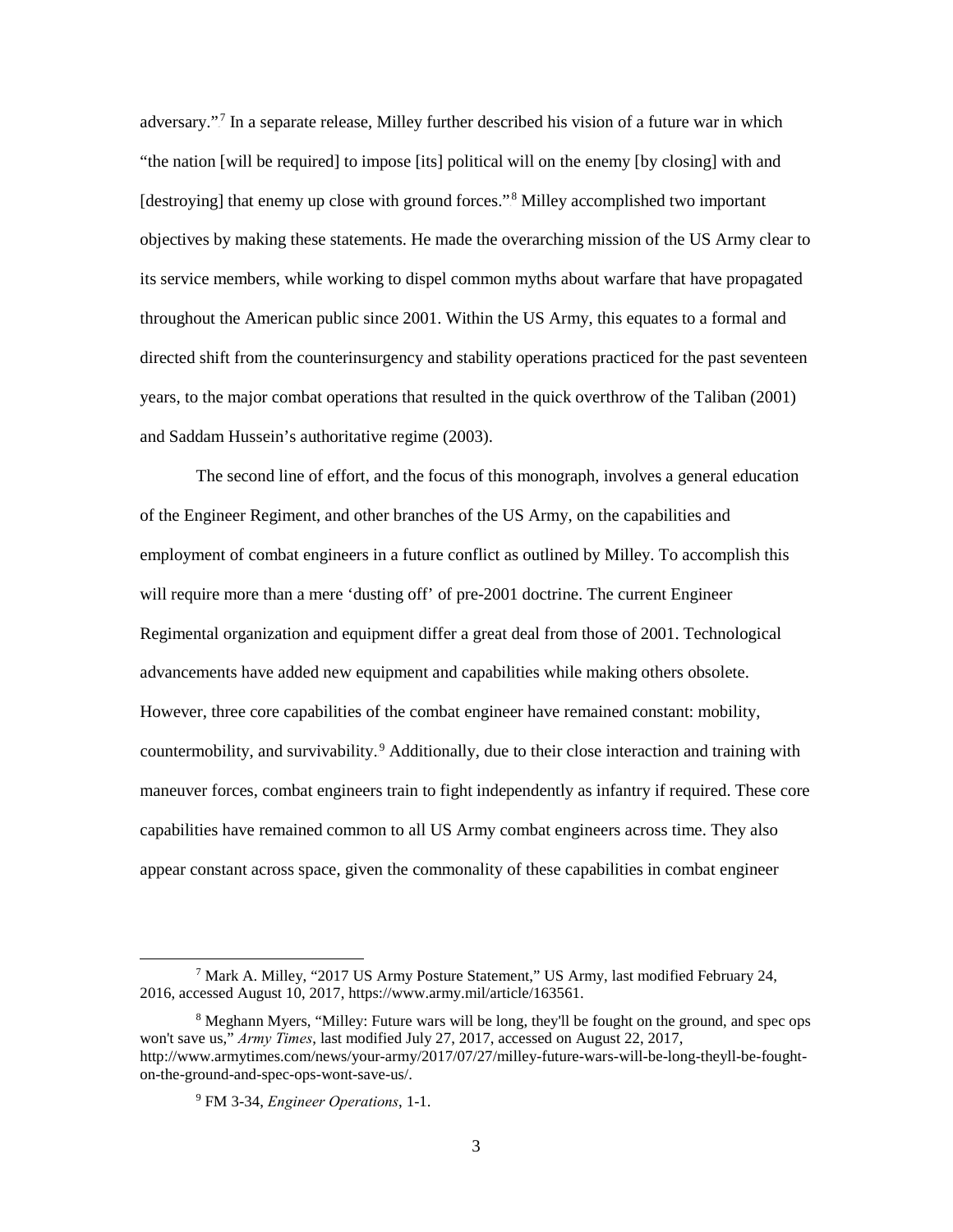employment by other nations' armies. This continuity allows for the study of historical employment of combat engineers to aid in the completion of the second line of effort.

Enabled by this continuity across time and space, this monograph analyzes two historical case studies of German combat engineers or *Pioniere* during the Second World War to demonstrate the capabilities and limitations of these formations. The insights gained through these case studies will serve as a source of valuable educational material for today's soldiers and leaders as they seek to refocus training efforts to prepare for future sustained ground combat with a peer or near-peer adversary.

## Background

## <span id="page-12-1"></span><span id="page-12-0"></span>The Combat Engineer

Militaries have employed combat engineers to facilitate movement of friendly forces and to impede the movement of enemy forces for centuries. By the sixteenth century, field fortifications, strongpoints, and castles had become common features of warfare. States built these defensive works to reduce the mobility of enemy formations and provide enhanced survivability for friendly troops. The expense of replacing combat losses forced commanders to adopt principles of limited war and battle avoidance, making defensive operations the dominant form of warfare. This primacy of the defense resulted in prolonged and indecisive wars focused on siege operations.<sup>10</sup> To overcome these fortifications and restore mobility to the battlefield, European armies employed tactics to reduce the enemy's defenses by digging a series of zig-zag trenches up to the enemy's line of defense. These trenches, referred to by the French as "sap" trenches, enabled armies to bring forward assault troops, artillery batteries, or even dig mines underneath the fortifications.<sup>11</sup> This process for reducing fortifications is the basis for the term

 <sup>10</sup> Michael Howard, *War in European History* (New York: Oxford University Press, 2009), 22, 33- 34, 36-37.

<sup>11</sup> Geoffrey Parker, *The Cambridge History of Warfare* (New York: Cambridge University Press, 2005), 109.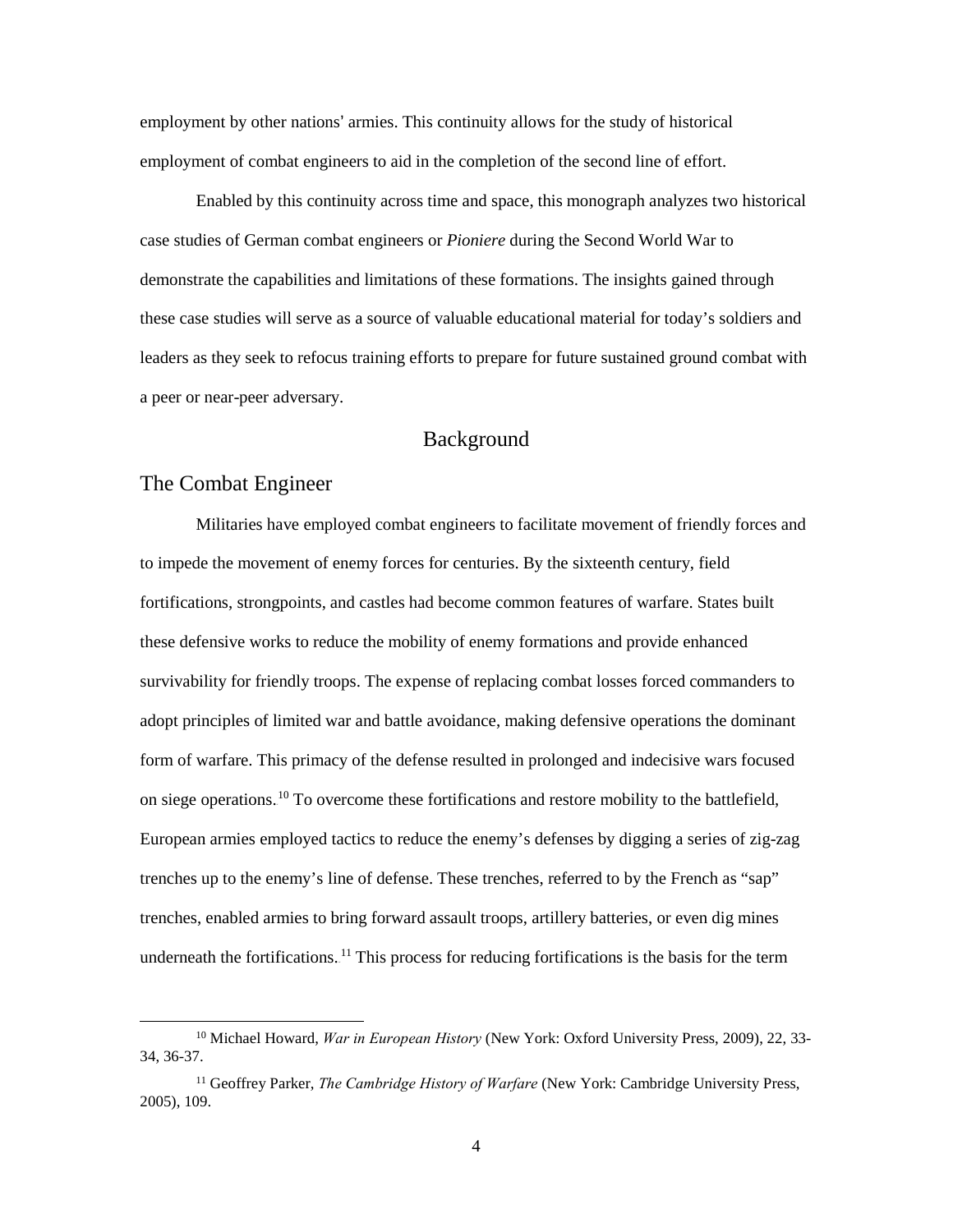"sapper," another name for combat engineers in most Western armies. Although tactics and equipment have and will continue to evolve, this example highlights the continuity through space and time of the mission of the combat engineer.

#### <span id="page-13-0"></span>Combat Engineer Core Competencies

#### *Mobility*

Mobility refers to "combined arms operations and activities that mitigate the effects of natural and manmade obstacles to enable freedom of movement and maneuver."<sup>12</sup> Common types of mobility operations include reducing, bypassing, marking, or clearing obstacles such as minefields, roadblocks, IEDs and battlefield debris, establishing bridges, ferries, or ford sites across rivers and ravines (wet and dry gaps), and mobility-focused reconnaissance to identify enemy obstacles, mobility corridors and routes, and river crossing sites. Mobility operations are of such importance that the US Army Field Manual (FM) 3-34, Engineer Operations identifies them as "typically identified as essential tasks."<sup>13</sup> By enabling friendly forces freedom of movement and maneuver, the combat engineer provides the ground force commander a means of maintaining tempo, extending operational reach, and reducing risk of culmination.

#### *Countermobility*

The converse of mobility operations is countermobility operations. These are "combined arms operations and activities that use or enhance the effects of natural and manmade obstacles to deny an adversary freedom of movement and maneuver, disrupt the enemy tempo, increase time for target acquisition, and increase friendly weapon effectiveness."<sup>14</sup> In contrast to the examples provided for mobility operations, countermobility includes the installation of minefields, road blocks, cratering of roads, and destruction of bridges.<sup>15</sup> Both natural and manmade obstacles have

 <sup>12</sup> FM 3-34, *Engineer Operations*, 2-2.

<sup>13</sup> Ibid., 2-3.

 $14$  Ibid.

<sup>&</sup>lt;sup>15</sup> As of January 1, 2011, US forces cannot employ persistent and undetectable land mines (land mines that are not self-destructing or self-deactivating); however, the United States will continue to employ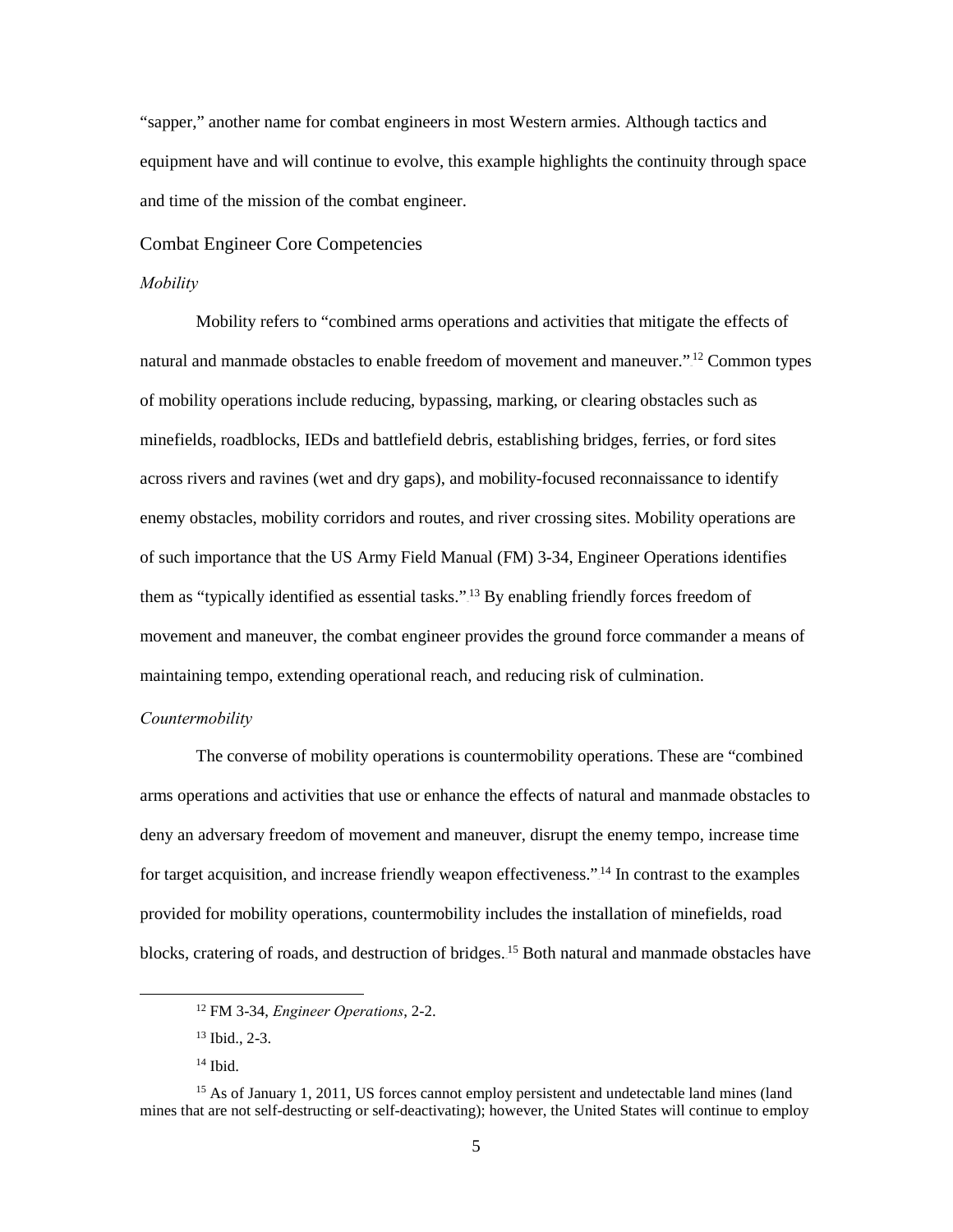the inherent feature of acting against both friendly and adversary forces to impede their freedom of movement and maneuver. For this reason, military forces must integrate their countermobility plan with their concept of operations. In doing so, the combat engineer aids the ground force commander in disrupting the adversary's tempo, restricting his operational reach, and forcing early culmination, while protecting friendly forces during transitions between offensive and defensive operations.

#### *Survivability*

Survivability operations are "military activities that alter the physical environment to provide or improve cover, concealment, and camouflage, or used to enhance survivability when existing terrain features offer insufficient cover and concealment."<sup>16</sup> Combat engineers conduct survivability operations within the limits of their units' equipment and capabilities. These include building, repairing, or maintaining fighting and protective positions, and hardening, concealing, or camouflaging roads, bridges, airfields, and other structures. Survivability operations provide the ground force commander with improved basing, enhanced protection during transitions between the offense and defense, and reduced risk of culmination through the protection of available combat power.

#### <span id="page-14-0"></span>The German *Pionier*

The German Army collectively refers to its combat engineers as *Pioniere*. They saw extensive combat during the Second World War on all fronts in the European and North African theaters of war. Their collective experience fighting against peer or near-peer adversaries—both the Western Allies and Soviet Union—represent an immense assortment of available case studies across the range of combat engineer capabilities. These case studies range from *Pionier* successes in facilitating freedom of maneuver for the *Wehrmacht* as it accomplished its early victories from

 $\overline{a}$ 

self-destructing and self-deactivating mines (scatterable mines) to provide countermobility for the force. FM 3-34, *Engineer Operations*, 2-4.

<sup>16</sup> Ibid., 2-5.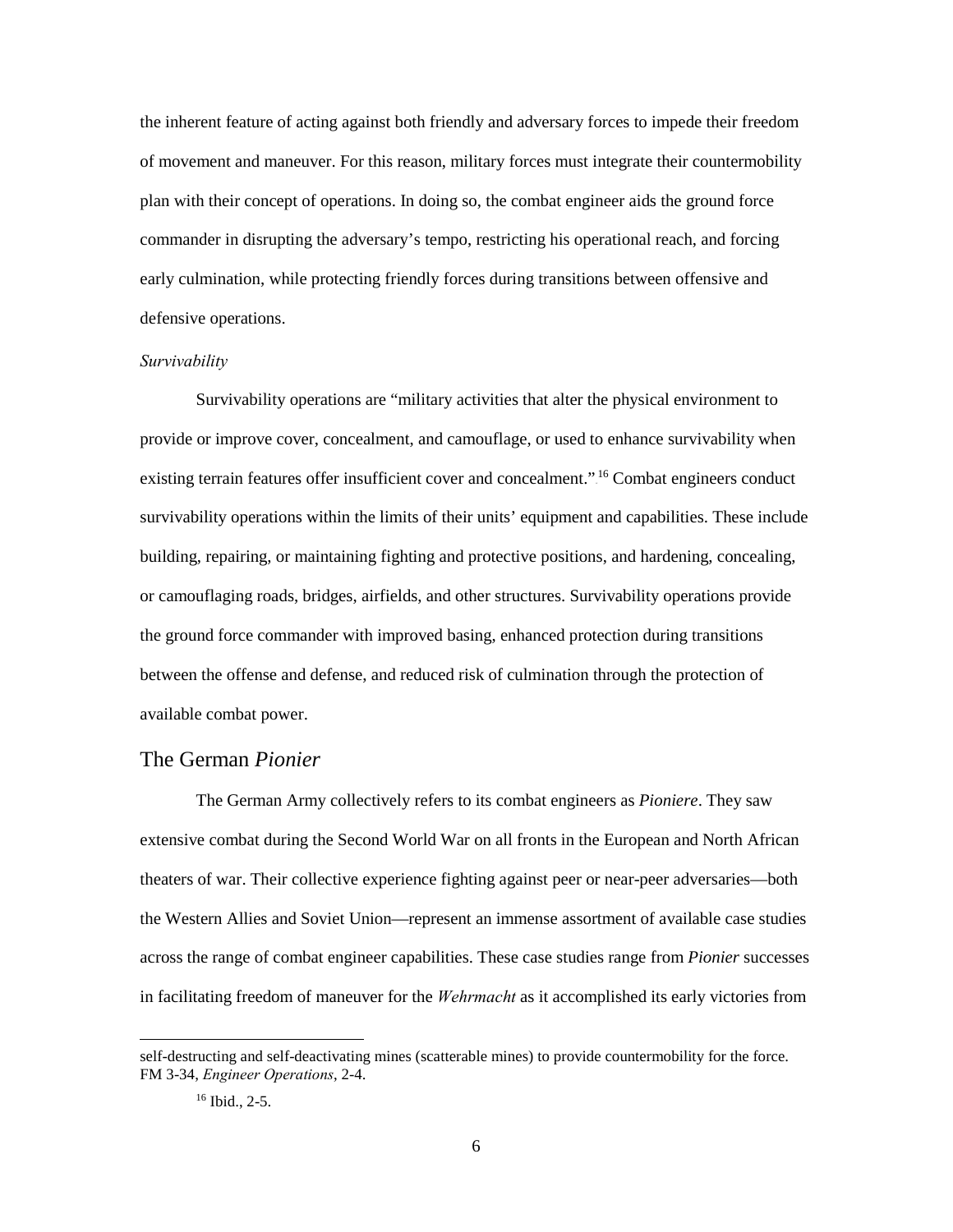1939 to 1941, to their attempts to prevent, and later forestall, the Allied and Red Army's advance into Germany during the defensive battles of 1943 to 1945. They provide an excellent example of the capabilities and limitations of combat engineers employed in sustained ground combat against a peer or near-peer adversary.

#### <span id="page-15-0"></span>Mission

Mobility was the central theme of the German way of war from 1939 to 1945.<sup>17</sup> Their *Bewegungskrieg* (commonly mistaken as *Blitzkrieg*), was a war of maneuver on the operational level that used large-scale enveloping operations by armored and motorized forces around the flanks of the enemy to encircle and destroy them.<sup>18</sup> Blitzkrieg, an effective but less utilized theme of German warfare, utilized concentrated armored and motorized forces to shatter an enemy front by shock action and then plunge deep into the heart of the enemy's territory. Both used close air support (CAS) to provide fire support when mobile forces outpaced their artillery.<sup>19</sup> Although the German army made great progress in the mechanization and motorization of their *Panzer* and motorized infantry divisions, rivers and fortified positions remained formidable obstacles. The mission of reducing these obstacles and ensuring the mobility of these formations lay with the *Pionier*. Although the *Deutscher Pioniere* embraced their overall mission of mobility, countermobility, and survivability, their primary task of acting as assault troops took precedence resulting in an unofficial designation as *Sturm-Pioniere* (storm engineers).<sup>20</sup> This designation draws its lineage directly from the *Sturmtruppen* (stormtroopers) and tactics developed in 1917 to

 <sup>17</sup> Robert M. Citino, *The German Way of War: From the Thirty Years' War to the Third Reich* (Lawrence, KS: University Press of Kansas, 2005), 253-256; Matthew Cooper, *The German Army: 1933- 1945* (Chelsea, MI: First Scarborough House, 1990), 139.

<sup>18</sup> Robert M. Citino, *Quest for Decisive Victory: From Stalemate to Blitzkrieg in Europe 1899- 1940* (Lawrence, KS: University Press of Kansas, 2002), 195; Citino, *The German Way of War*, xiv.

<sup>19</sup> Len Deighton, *Blitzkrieg: From the Rise of Hitler to the Fall of Dunkirk* (Great Britain: Jonathan Cape, 1979), 241.

<sup>20</sup> Gordon L. Rottman, *German Pionier 1939-45: Combat Engineers of the Wehrmacht* (Oxford, United Kingdom: Osprey Publications, 2010), 4.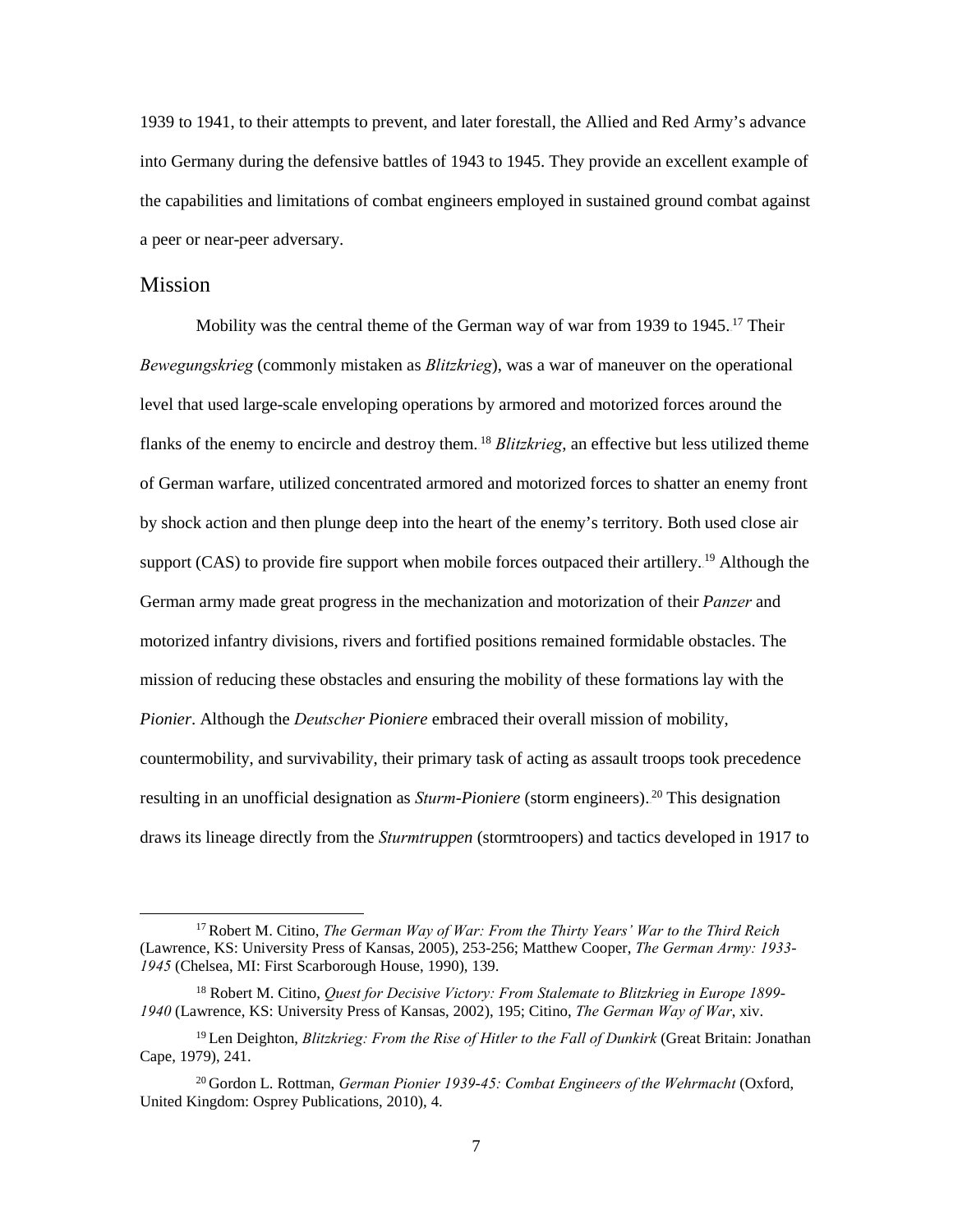1918 to restore mobility to Western Front in the First World War.<sup>21</sup> These assault tasks included reducing natural and manmade obstacles, breaching obstacles and fortified positions, and crossing water obstacles with bridging and assault boats. In the defense they constructed fortifications and shelters, erected obstacles, laid minefields, planted booby traps, cleared fields of fire, erected camouflage, and destroyed bridges.<sup>22</sup>

## <span id="page-16-0"></span>**Organization**

The *Wehrmacht* organized its engineers into *Pioniertruppen* (combat engineer troops), *Bautruppen* (construction troops), *Eisenbahntruppen* (railway troops – who both built and operated railroads), and *Technische Truppen* (technical troops). Each divisional combat formation of the *Wehrmacht* included an organic *Pionier-Bataillon*. The divisional *Pionier-Bataillon* was the basic *Pionier* unit encountered on the front lines and considered a key unit necessary to support combat operations.<sup>23</sup>

A typical infantry division contained an organic partly motorized *Pionier-Bataillon* and bore the same numerical designation as its parent division (*Pionier Bataillon 305. der 305. Infanterie Division*). Each battalion consisted of a headquarters company, three *Pionier* companies, and a bridging column. These three *Pionier* companies aligned with the three infantry regiments organic to the division and demonstrated the *Pioniere* primary means of employment to support maneuver formations.<sup>24</sup> The headquarters company included a 36-man staff section, 32man signals platoon, and a mix of horse-drawn and motorized transport. The first and second *Pionier* companies relied on horse-drawn wagons and each included 191 soldiers organized into a headquarters platoon and three 52-man *Pionier* platoons. The third *Pionier* company (motorized)

 <sup>21</sup> Citino, *Quest for Decisive Victory*, 169.

<sup>22</sup> Rottman, *German Pionier*, 4-5.

 $23$  Ibid., 4.

<sup>24</sup> James Lucas, *Die Wehrmacht von 1939-1945: Zahlen, Daten, Fakten* (Stroud, Gloucestershire, Great Britain: Sutton Publishing, 1998), 27.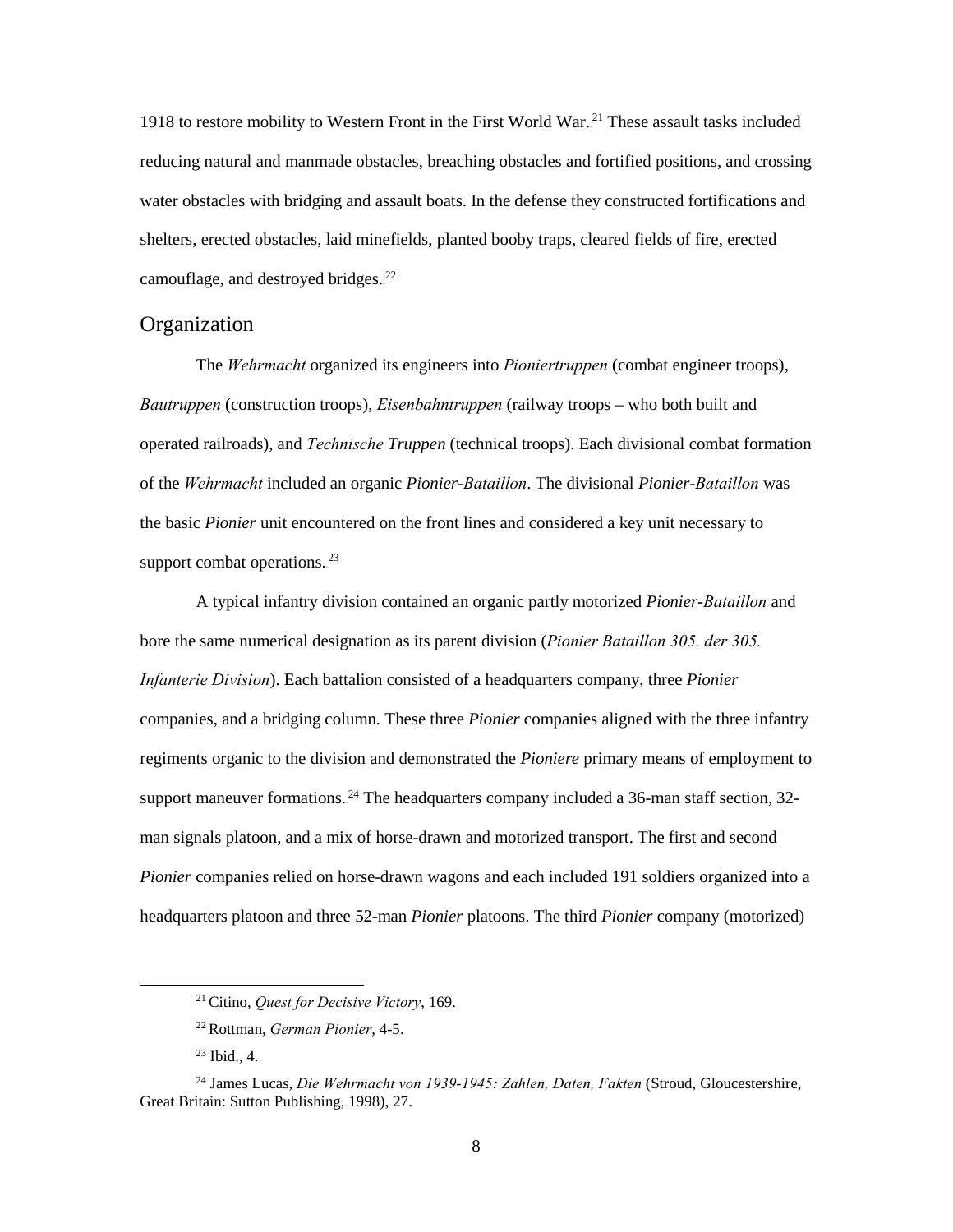included 16 squad-carriers. Finally, the 102-man bridging column consisted of a headquarters section and 2 motorized bridge platoons.<sup>25</sup> The organization of *Pionier-Bataillone* organic to *Panzer* (armored), *Panzergrenadier* (mechanized infantry), *Gebirgsjäger* (mountain), and *Fallschirmjäger* (paratrooper) divisions were slightly different but maintained the overall concept of support to maneuver formations.<sup>26</sup>

## <span id="page-17-0"></span>Equipment

The equipment included in the *Pionier-Bataillon* represents an impressive concentration of capabilities that support the breadth of the mobility, countermobility, and survivability mission. The 15-man *Pionier* squad represented the basic fighting element of the battalion. While equipped with standard infantry weapons they also used demolitions, flamethrowers, three-man and seven-man inflatable assault boats, stocks of barbed wire, anti-tank and anti-personnel mines, and smoke candles and grenades.<sup>27</sup> For construction and earthwork the battalion relied on manual labor as it had no organic bulldozers or other large construction equipment. Power saws, pneumatic hammers, and hand tools served as the primary means of construction.<sup>28</sup> The motorized bridge column utilized the *Brückengerät B* (bridge material type B). This consisted of a mix of pontoons, trestles, planking, ramps, and motorized transport vehicles.<sup>29</sup> Together the two platoons of the bridge column could assemble a 130-meter floating bridge supporting 4-ton loads, an 80-meter bridge for 8-ton loads, or a 50-meter 20-ton capacity bridge. Additionally, the pontoons and planking material could assemble numerous permutations of ferries to transport troops, wagons, or armored vehicles across water obstacles.<sup>30</sup>

 <sup>25</sup> Rottman, *German Pionier*, 37-41.

<sup>26</sup> Lucas, *Die Wehrmacht*, 27-29, 92-93.

<sup>27</sup> Rottman, *German Pionier*, 40.

<sup>28</sup> Ibid.

<sup>29</sup> Horst Beiersdorf, *Bridgebuilding Equipment of the Wehrmacht: 1939-1945* (Atlgen, PA: Schiffer Publishing, 1998), 8.

<sup>30</sup> Rottman, *German Pionier*, 41.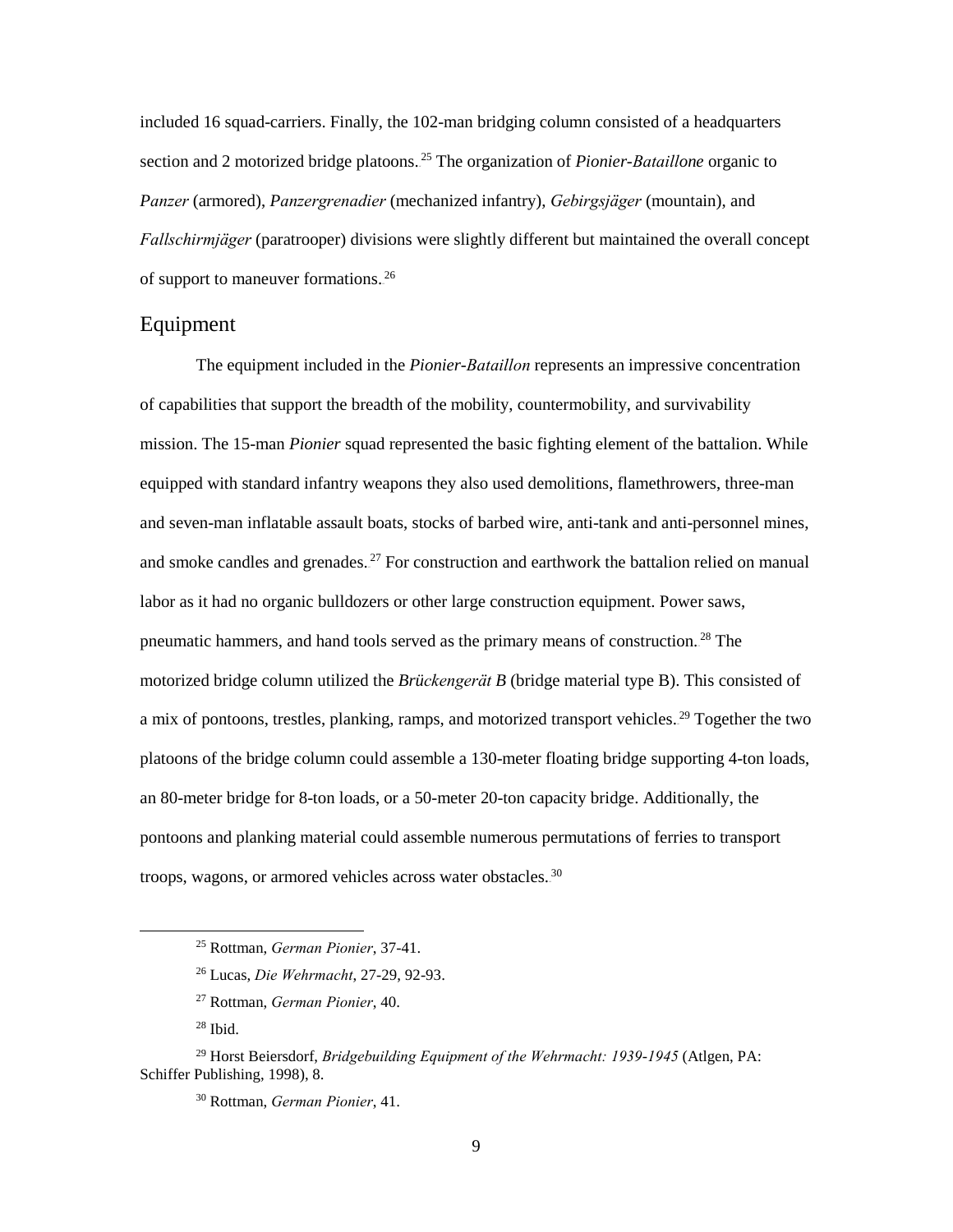## <span id="page-18-0"></span>**Training**

Initial *Pionier* training essentially paralleled that of a standard infantry unit. This foundation of skills provided the *Pionier* with the basic skills necessary to conduct his primary mission of assault troops as well as his secondary mission to fight as infantry. The training included extensive marksmanship training with rifles, machine guns, grenades, and the bayonet. Other tasks trained included individual movement and camouflage skills, map reading, range estimation, selection of movement routes, battlefield reporting, chemical warfare protection, aircraft defense with small arms, digging and camouflaging fighting positions, and field craft.<sup>31</sup> The primary method of instruction included a short lecture on the daily topic followed by extensive hands on practice in a field environment. This initial training lasted sixteen weeks, after which the *Pionier* reported to a *Pionier-Bataillon*.<sup>32</sup>

Once assigned to an operational unit, the organization's experienced noncommissioned officers (NCOs) and officers instructed them on a wide variety of *Pionier*-specific tasks.<sup>33</sup> These covered the breadth of the mobility, countermobility, and survivability mission of the *Pionier*. This unit-led instruction included erection of barbed wire entanglements, placing anti-tank and anti-personnel mines, constructing bunkers and machine gun emplacements, use of inflatable boats, assembling pontoon and float bridges, erecting small timber bridges for light vehicles and personnel, building corduroy roads, repairing roads and bridges, use of hand and power tools, road reconnaissance, and rigging electric and non-electric demolition charges.<sup>34</sup> The majority of their training focused on the assault aspect of their mission, reflecting the *Wehrmacht's* offensive spirit. These tasks included breaching barbed wire obstacles with demolition charges and wire

 <sup>31</sup> Rottman, *German Pionier*, 10.

<sup>32</sup> Ibid., 10-11.

<sup>33</sup> Ibid., 11.

 $34$  Ibid.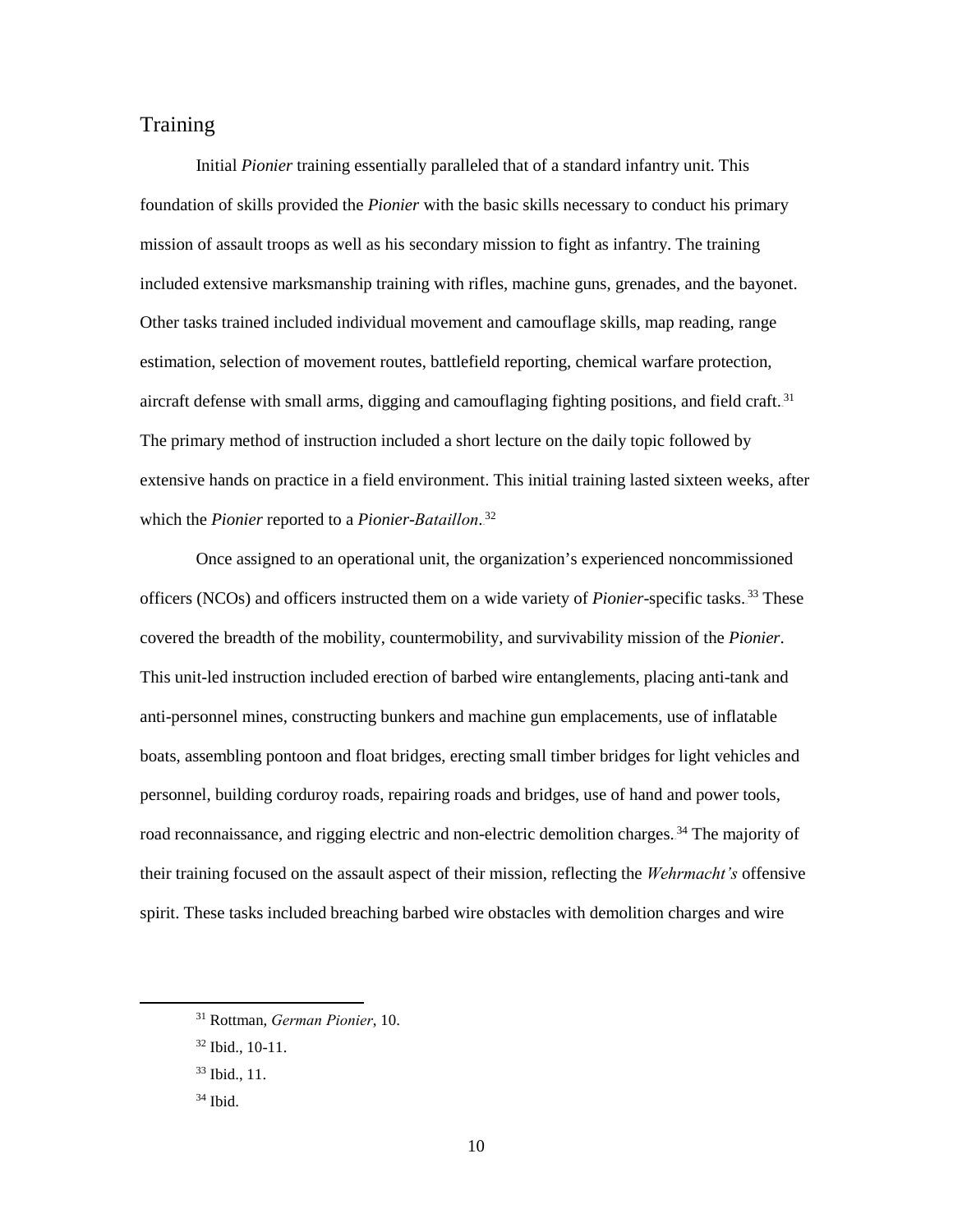cutters, employing smoke, use of supporting weapons such as the machine gun and flamethrower, and the use of demolition charges to destroy enemy bunkers.<sup>35</sup>

#### Methodology

<span id="page-19-0"></span>To provide relative, meaningful, and actionable insights on the future employment of combat engineers in sustained ground combat against a peer or near-peer adversary, this monograph analyzes two case studies that illustrate the mobility core capability of the *Pioniere* mission. The primary mission of the *Pioniere* as *Sturmtruppen* coupled with the *Wehrmacht's* reliance on *Bewegungskrieg* and *Blitzkrieg* allows for a focused study of the mobility aspect of the *Deutsche Pioniere* during the Second World War. Additionally, these case studies provide useful insights regarding the US Army's current focus on overcoming an adversaries' anti-area access denial (A2AD) efforts. This analysis assesses the chosen historical case studies through the lens of the modern American concept of operational art to align them with current concepts and draw relative, meaningful, and actionable insights.<sup>36</sup>

Two of the most notable campaigns of the *Wehrmacht* that illustrate the experience of the *Pionier* in providing battlefield mobility are *Fall Gelb* (Case Yellow - the invasion of France and the Low Countries in May 1940) and *Fall Blau* (Case Blue – the summer campaign in Russia, June 1942, which culminated at the battle of Stalingrad). Several sources provide valuable strategic context related to operations on these two fronts. Mathew Cooper's *The German Army: 1933-1945*, Len Deighton's *Blitzkrieg: From the Rise of Hitler to the Fall of Dunkirk*, Alistair Horne's *To Lose a Battle: France 1940* and Robert Citino's *Quest for Decisive Victory: From Stalemate to Blitzkrieg in Europe 1899-1940* serve as the foremost sources used for the Western Front in 1940. Likewise, Paul Carell's *Hitler Moves East: 1941-1943*, David Glantz and Jonathan

 <sup>35</sup> Rottman, *German Pionier*, 11-12.

<sup>36</sup> US Department of the Army, Army Doctrinal Publication (ADP) 3-0, *Operations* (Washington, DC: Government Printing Office, 2016), 4, discusses the concept of operational art.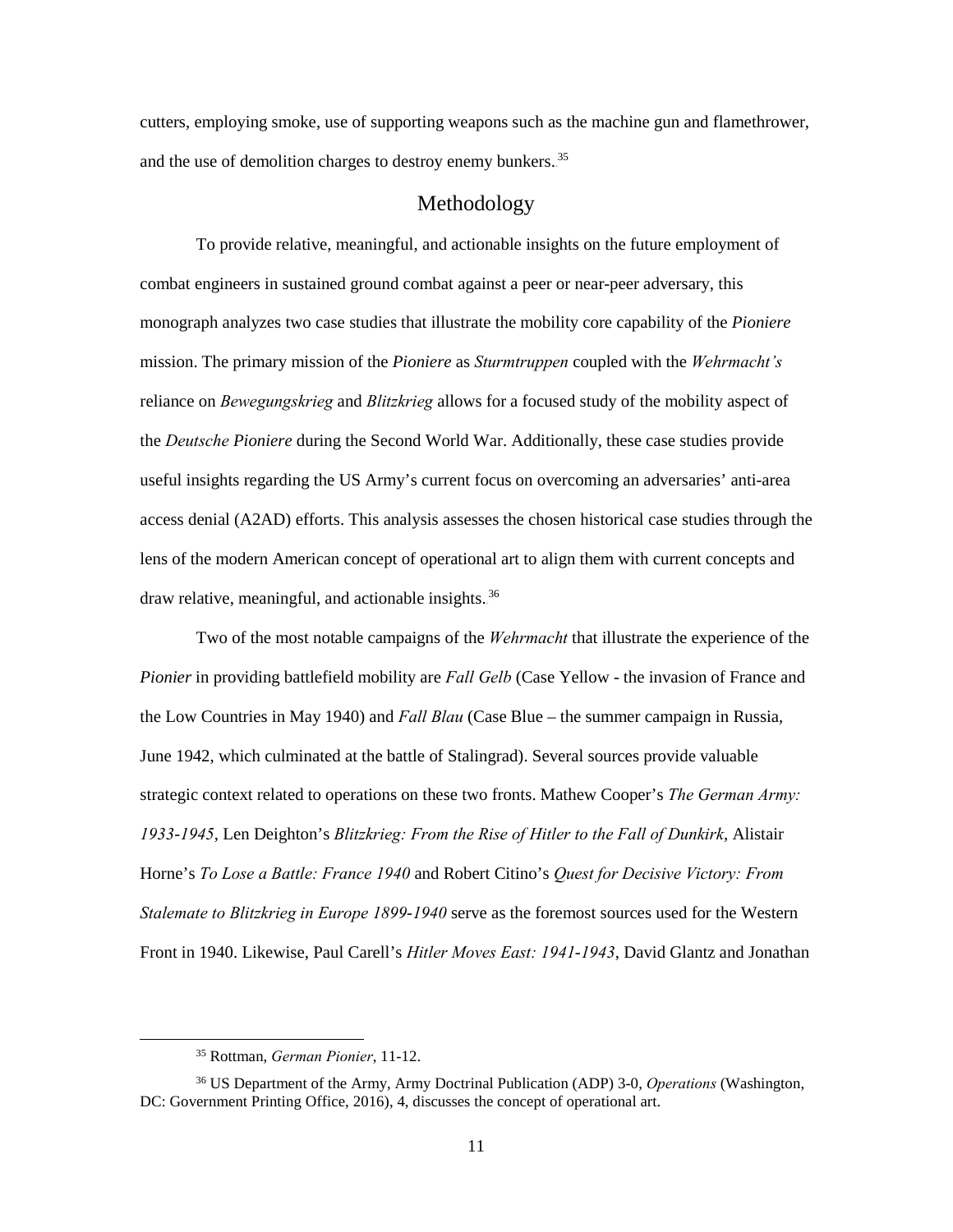House's *When Titans Clashed: How the Red Army Stopped Hitler* and *The Stalingrad Trilogy Volumes One, Two and Three* provide the strategic context for the Eastern Front.

The campaigns selected to address the core capability of mobility of the *Pioniere* experience are the invasion of France (May 1940) and the battle of Stalingrad (August 1942 to February 1943). Within these two campaigns, two separate case studies for each address the question of the *Pioniere* effectiveness when employed as part of a combined arms formation versus their employment as a purely engineer formation. Alistair Horne's *To Lose a Battle: France 1940,* Heinz Guderian's *Panzer Leader*, Erich von Manstein's *Lost Victories*, and Tim Saunders's *Fort Eben Emael* collectively highlight the role of *Pioniere* in enabling the envelopment of the Allied forces in Belgium resulting in the victory over France in 1940. Additionally, Jason Mark's *Island of Fire: The Battle for the Barrikady Gun Factory in Stalingrad, November 1942 – February 1943* and *Into Oblivion – Kharkov to Stalingrad: The Story of Pionier-Bataillon* 305, and Heinz Schrӧter's *Stalingrad* provide critical information to support the analysis of combat engineers employed in an urban combat environment during the height of the struggle for control of Stalingrad in October to November 1942.

To transcend space and time between the *Wehrmacht Pioniere* and current US Army Engineers, the following analysis filters the insights these case studies reveal through a lens of operational art to align them with current US Army doctrinal concepts. As defined in Army Doctrinal Publication (ADP) 3-0: Operations, "Operational art is the pursuit of strategic objectives, in whole or in part, through the arrangement of tactical actions in time, space, and purpose."<sup>37</sup> Although operational art is comprised of ten elements, three directly apply to the mobility mission of the combat engineer; tempo, operational reach, and culmination.<sup>38</sup> ADP 3-0 defines tempo as the relative speed and rhythm of military operations over time with respect to

 <sup>37</sup> ADP 3-0, *Operations*, 4.

<sup>38</sup> Ibid., 5.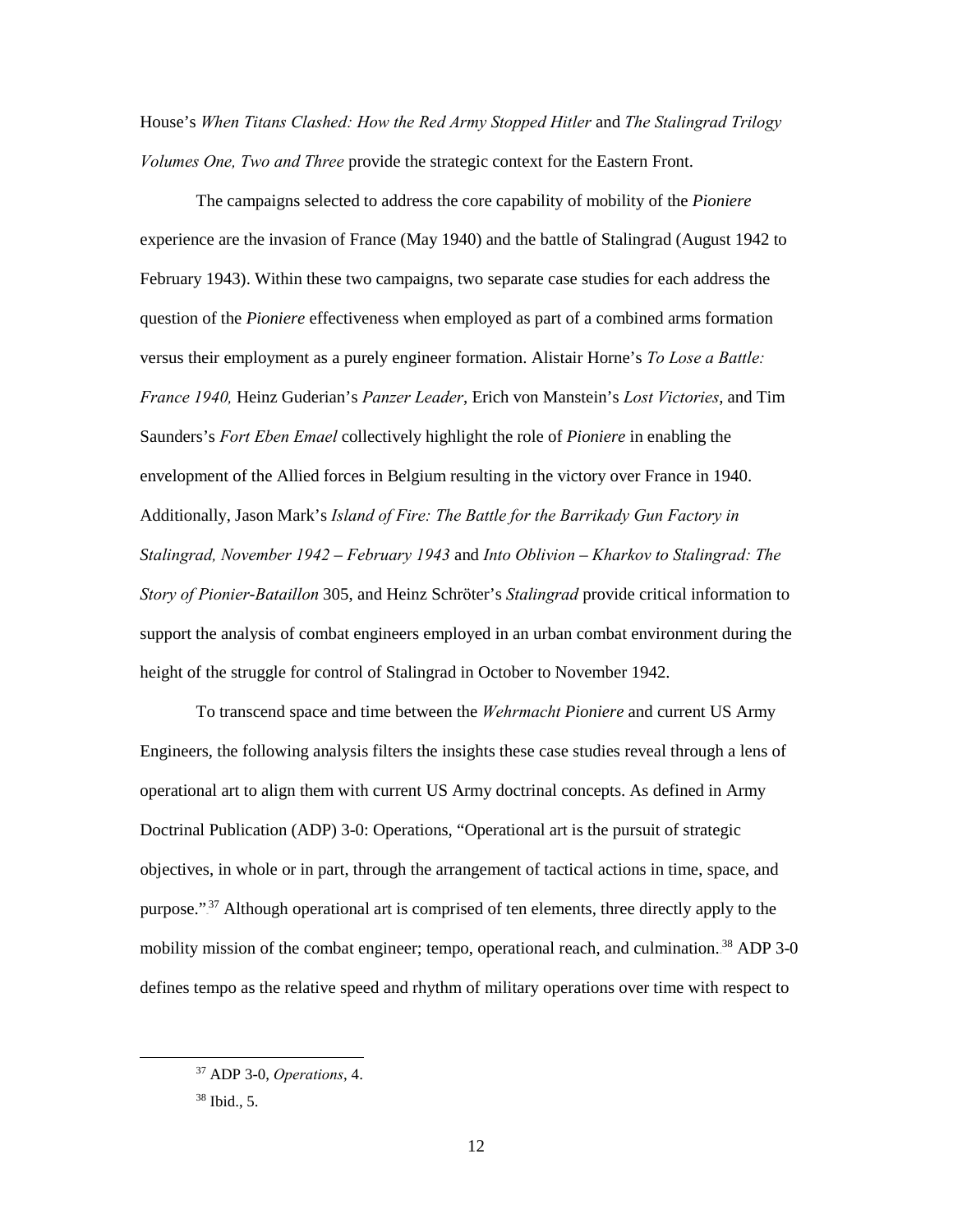the enemy; operational reach as the distance and duration across which a force can successfully employ military capabilities; and culmination as the limit of a force's operational reach.<sup>39</sup> Therefore the elements of tempo, operational reach, and culmination serve as evaluation criteria for the validity of the included case studies. Applying these criteria to the evidence supplied by the case studies analyzed below shows that during sustained ground combat with a peer or nearpeer adversary, combat engineers are highly versatile formations that when properly employed can maintain friendly forces tempo while disrupting enemy tempo, preventing the culmination of friendly forces while initiating enemy culmination, and extending the operational reach of friendly forces.

## Case Studies of Mobility

<span id="page-21-0"></span>Mobility operations are ones in which a combined-arms formation mitigates the effects of natural and manmade obstacles to enable freedom of movement and maneuver.<sup>40</sup> It served as the primary mission of the *Pionier* and includes two distinct mission sets: assaulting fortified positions and gap crossing.<sup>41</sup> The case studies selected reflect each of these subsets with varying degrees of success. The analysis of mobility operations focuses on the invasion of France in May 1940 and the battle of Stalingrad, primarily during the period October to November 1942.

## <span id="page-21-1"></span>Gap Crossing – The Meuse: May 1940

On September 1, 1939, Germany invaded Poland—formally starting the Second World War in Europe. In just over three weeks, German forces surrounded and occupied the capital of Warsaw on September 27.<sup>42</sup> This campaign gave Europe its first glimpse of the new German way of war. This war of maneuver (*Bewegungskrieg*), commonly combined with and referred to as *Blitzkrieg*, relied on mobility, speed, and concentration of motorized and armored forces to

 <sup>39</sup> ADP 3-0, *Operations*, 2-7, 2-9.

<sup>40</sup> FM 3-34, *Engineer Operations*, 2-2.

<sup>41</sup> Rottman, *German Pionier*, 4-5.

<sup>42</sup> Cooper, *The German Army*, 178.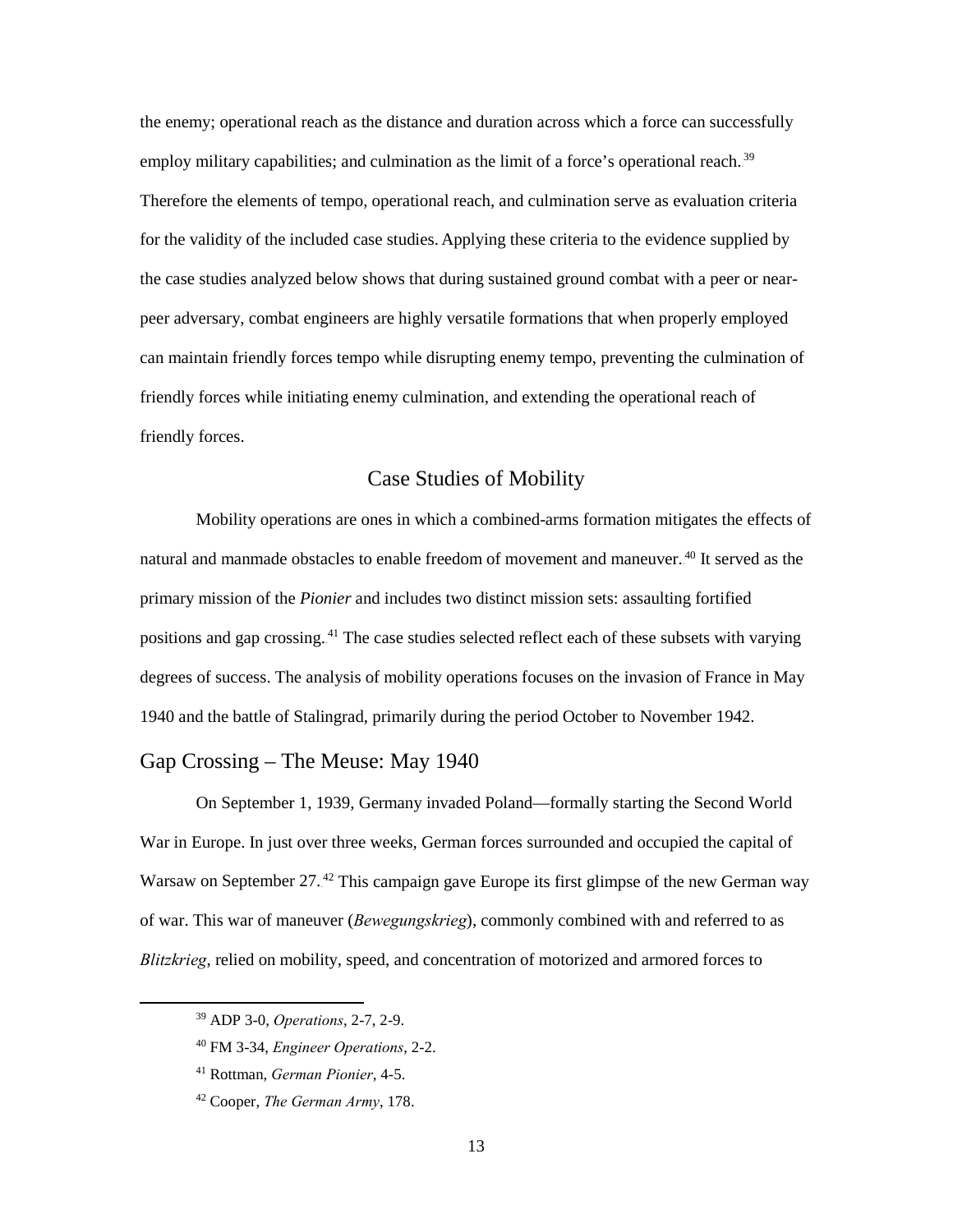achieve quick and decisive results. Although popularly thought of as a highly mechanized army, at the outbreak of war the *Wehrmacht* included only fourteen fully motorized divisions out of a total of 103. The other eighty-nine divisions still depended on horse-drawn wagons and marching infantry, reminiscent of the *Kaiser's* army during World War One.<sup>43</sup> The *Wehrmacht's* victories in Poland and later in France and the Low Countries depended on its ability to concentrate these mobile forces at the *Schwerpunkt* or decisive point of the battle and maneuver them across the battlefield as the situation evolved. Although the concept of operational art did not exist in the *Wehrmacht*, the operational elements of tempo, operational reach, and culmination formed the basis of *Bewegungskrieg* and *Blitzkrieg*. The responsibility of ensuring the mobility of these mechanized formations belonged to the *Pioniere*.<sup>44</sup>

On September 25, two days before the fall of Warsaw, Adolf Hitler gave senior army commanders the first indication that he planned next to take direct military action against France. Although war between Germany and the Western Allies had existed since September 3, *Oberkommando der Wehrmacht* (*OKW*-equivalent to the United States Department of Defense), had not considered the West to be a future battleground. Neither France nor Britain showed signs of an offensive spirit and Hitler gave no indication that he wished to invade the West.<sup>45</sup> Army senior commanders were in disbelief. With memories of World War One in mind, many believed that offensive action in the West would lead to certain defeat or, at best, stalemate.<sup>46</sup> This prevailing view within *Oberkommando des Heeres* (*OKH* – equivalent to the United States Department of the Army) stemmed from several factors including the time required to move the bulk of the army from Poland to Western Germany, weather, manpower and ammunition

 <sup>43</sup> Cooper, *The German Army,* 166.

<sup>44</sup> Rottman, *German Pionier*, 4-5.

<sup>45</sup> Cooper, *The German Army*, 178-179.

<sup>46</sup> Ibid., 179.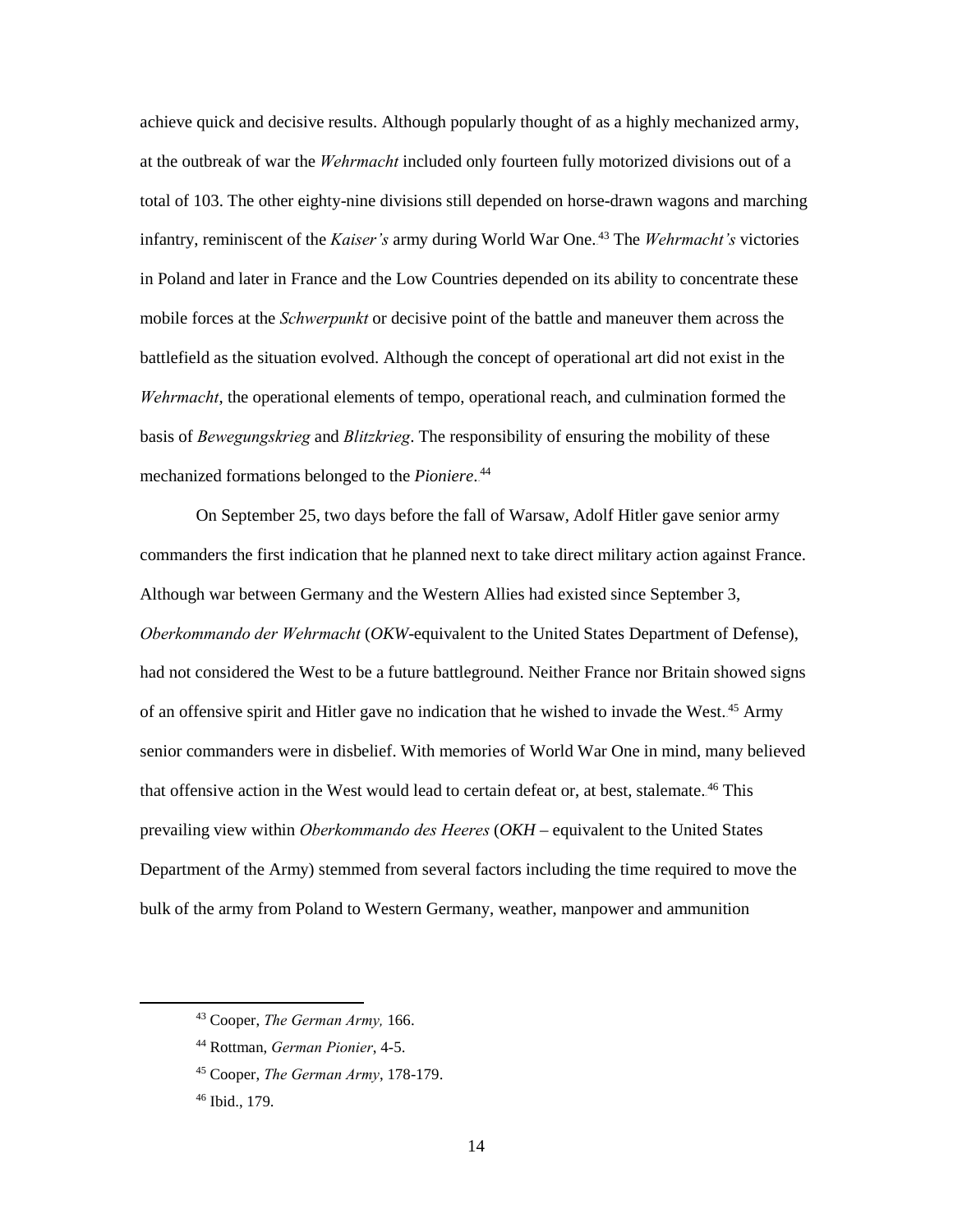shortages, geography, and lack of sufficient numbers of mobile formations.<sup>47</sup> Nevertheless, Hitler had decided to expand the war into Western Europe. The operational plan for *Fall Gelb* (Case Yellow – code name for invasion of Western Europe) underwent several modifications including multiple postponements from the original execution date of November 12, 1939. The final version of *Fall Gelb* directed two Army Groups (designated *Armee Gruppe A* and *Armee Gruppe B*) to cross the Dutch, Belgian, and French borders on May 10, 1940.<sup>48</sup>

*Armee Gruppe B* massed in northwest Germany along the Dutch and Belgian borders. Here *OKW* anticipated that the British Expeditionary Force (BEF) and French forces, concentrated along the French – Belgian border, would advance into neutral Belgium in the event of a German invasion of that country.<sup>49</sup> The main objective of *Armee Gruppe B* was to draw the BEF and French forces into Belgium and out of their defensive positions along the border. Concentrated along the German – Luxembourg border, *Armee Gruppe A*, which included seven *Panzer Divisions* and three motorized infantry divisions, were to maneuver through Luxembourg and the densely forested Ardennes to break through the French lines at Sedan and envelope the BEF and French forces advancing northeast into Belgium.<sup>50</sup> Both army groups would rely on movement and speed as the key to success. Geographically, the action at the Meuse River would settle the fate of the German attack.<sup>51</sup>

<sup>50</sup> Erich von Manstein, *Lost Victories* (Munich: Bernard & Gräfe Verlag, 1982), 103-105.

 <sup>47</sup> Cooper, *The German Army*, 179-180, discusses each of these factors in the pessimistic views held by *Wehrmacht* leaders.

<sup>48</sup> Deighton, *Blitzkrieg*, 243-255.

<sup>49</sup> Len Deighton, *Blood, Tears, and Folly* (New York: Castle Books, 1993) 170; William H. McRaven, *Spec Ops: Case Studies in Special Operations Warfare: Theory and Practice* (Novato, CA: Presidio Press, 1996), 30.

<sup>51</sup> Deighton, *Blitzkrieg*, 243.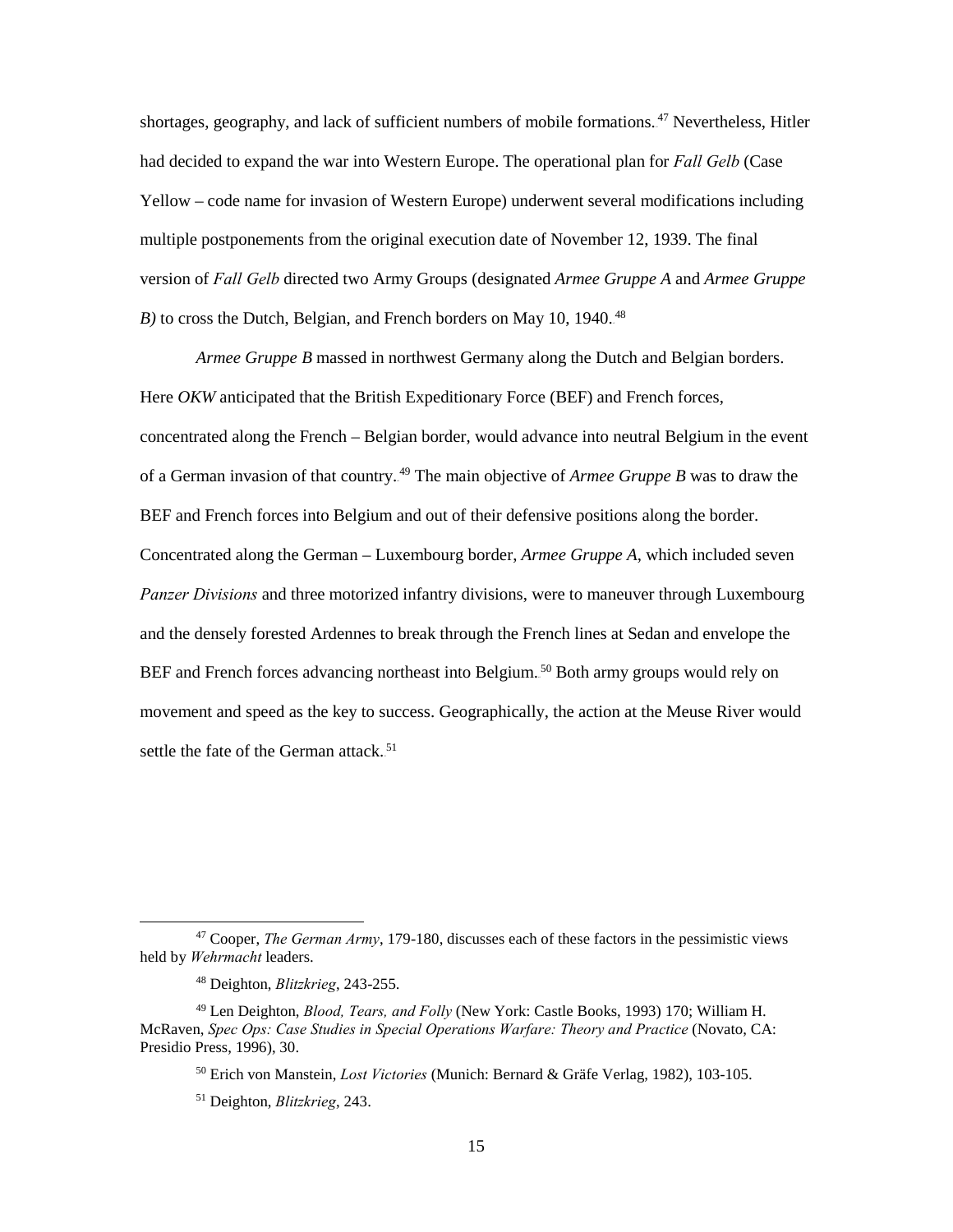

<span id="page-24-1"></span>Figure 1. *Fall Gelb*, the German invasion of France and the Allied response. Author's rendition of map in Len Deighton, *Blitzkrieg: From the Rise of Hitler to the Fall of Dunkirk* (Great Britain: Jonathan Cape, 1979), 302-303.

#### <span id="page-24-0"></span>*Armee Gruppe B* – Maastricht & Fort Eben Emael

Belgians have always been very aware that their country contains the only logical avenue of advance for the Germans into France. Between the two World Wars, Belgium sought to strengthen their defensive framework that was based on a system of fortifications and natural barriers.<sup>52</sup> The overall strategy was to disrupt and delay a potential invader to allow the Belgian military time to mobilize and establish defensive positions in the center of the country.<sup>53</sup> Along Belgium's eastern border with Germany, the junction of the Meuse River and Albert Canal

 <sup>52</sup> McRaven, *Spec Ops,* 29.

<sup>53</sup> Tim Saunders, *Fort Eben Emael* (South Yorkshire, Great Britain: Pen & Sword Books, 2005),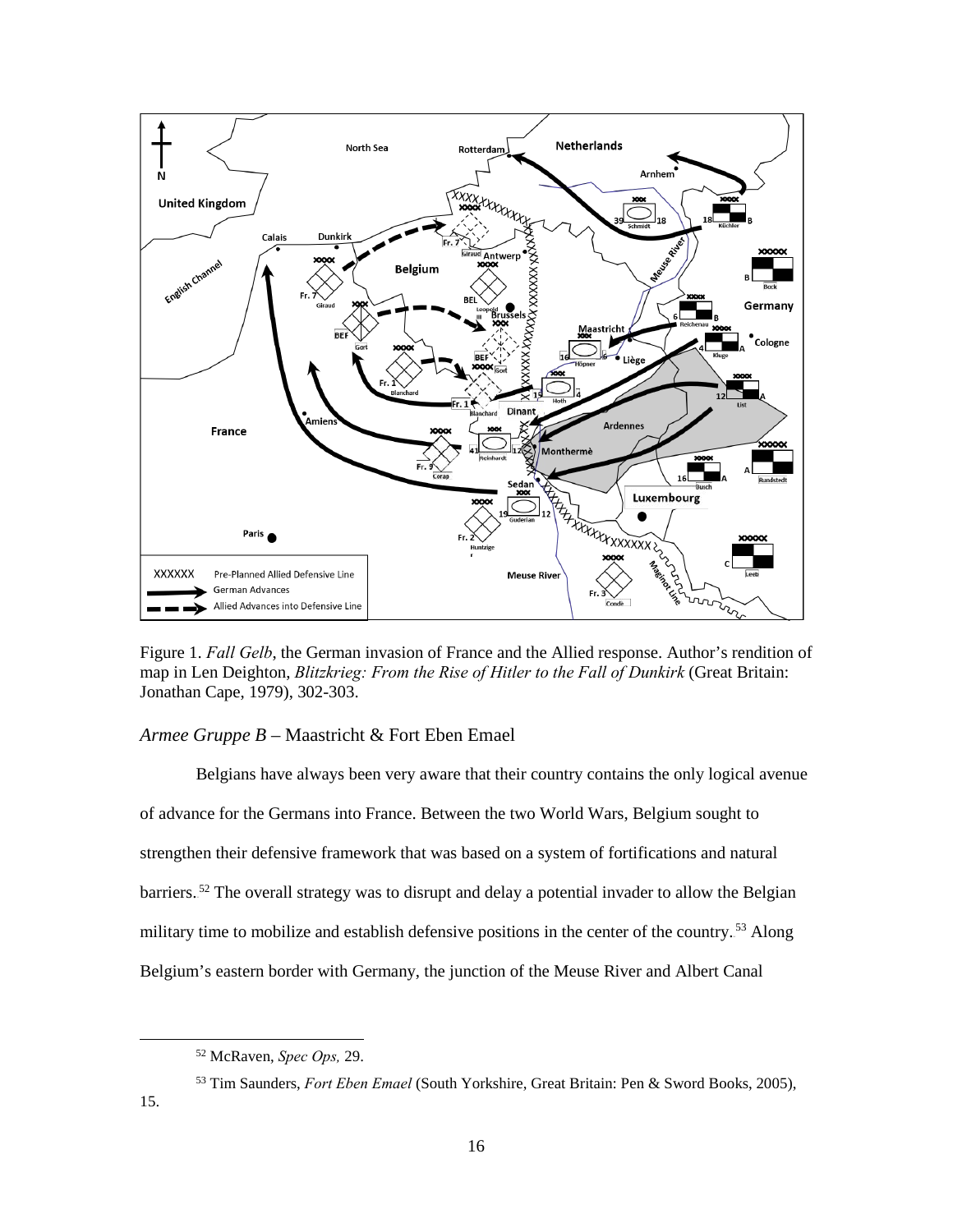provided a significant obstacle to *Armee Gruppe B*. The newly constructed Fort Eben Emael provided a valuable strong point defending this critical junction. Constructed to compliment the French Maginot Line, it represented the linchpin of their defense. Between Fort Eben Emael and the Maginot line stood the Ardennes Forest, a seemingly impregnable obstacle for an advancing Army.<sup>54</sup> This modern fort provided "long-range fires to cover the three defended bridges over the Albert Canal, which if captured intact would give the Germans access to the routes into central Belgium."<sup>55</sup> After the collapse of Poland, a German invasion of neutral Belgium to circumvent the Maginot Line seemed very likely. The Belgians believed a defensive position centered on the fort would delay the Germans for five days, long enough to ensure that the BEF and French Army had enough time to advance into pre-planned defensive positions within central Belgium. This calculation formed the entire basis for the Allied defense of Belgium.<sup>56</sup>

The Germans also understood the importance of Fort Eben Emael and the bridges it protected. To seize the vital bridges over the Albert Canal and Meuse River, they devised a truly combined arms operation. The assault began with an airborne landing of 420 *Fallschirmjäger* (both parachute and glider-borne) to land on top of Fort Eben Emael and three of the bridges across the Albert Canal. The task to neutralize the heavy guns within the fort that provided fire support to the bridges belonged to a specially trained all-volunteer force comprised predominantly of *Pioniere* and armed with the revolutionary *Hohlladung* (hollow charge or shaped charge).<sup>57</sup> Simultaneously, a detachment from *zur Besonderen Verwendung* 100 (special purpose battalion) disguised as Dutch military police were to seize the three bridges across the Meuse River located just across the Dutch border in Maastricht. Advancing from Germany, the *4.*

 <sup>54</sup> McRaven, *Spec Ops,* 30.

<sup>55</sup> Saunders, *Fort Eben Emael*, 17.

<sup>56</sup> Saunders, *Fort Eben Emael*, 17-18; Alistair Horne, *To Lose a Battle: France 1940* (1969; repr., London: Penguin Books, 2007), 255.

<sup>57</sup> Saunders, *Fort Eben Emael*, 74; Horne, *To Lose a Battle*, 257.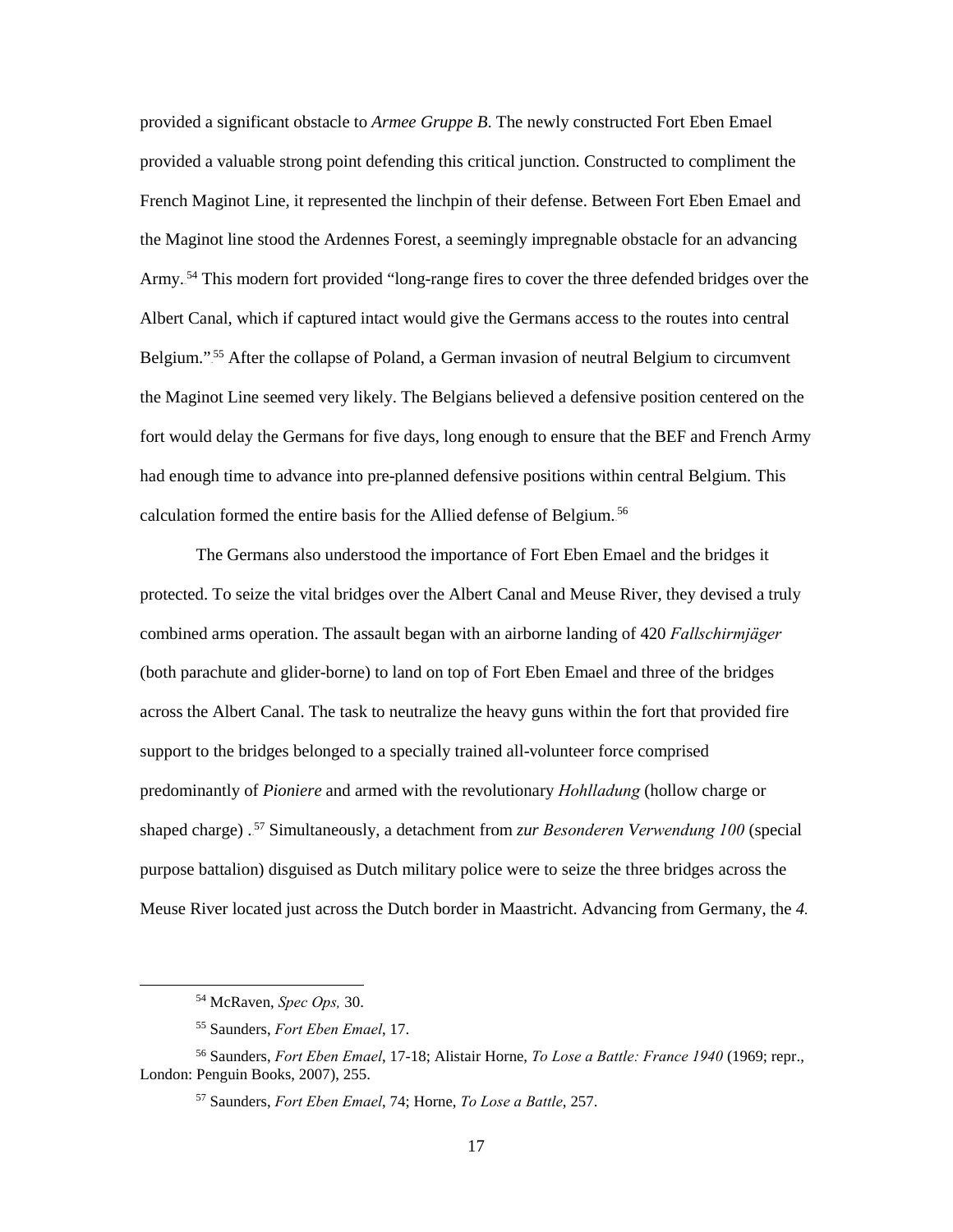*Panzer Division*, reinforced with the *51. Pionier Bataillon* would then cross the German-held bridges and establish a bridgehead on the west bank of the Albert Canal, allowing the remainder of 6. Armee to advance into central Belgium.<sup>58</sup> Seizure of these bridges across both the Meuse River and Albert canal was vital to maintaining the tempo of *6. Armee*.



<span id="page-26-0"></span>Figure 2. German advance across the Meuse River and Albert Canal at Maastricht. Author's rendition of a maps in Tim Saunders, *Fort Eben Emael* (South Yorkshire, Great Britain: Pen & Sword Books, 2005), 159, 174.

The initial assaults by *Fallschirmjäger* and *Besonderen Verwendung 100* achieved mixed results. The glider-borne *Pioniere* suppressed Fort Eben Emael's gun batteries and prevented them from providing effective fire support to the defending Belgians at the Albert Canal

 <sup>58</sup> Saunders, *Fort Eben Emael*, 153-156.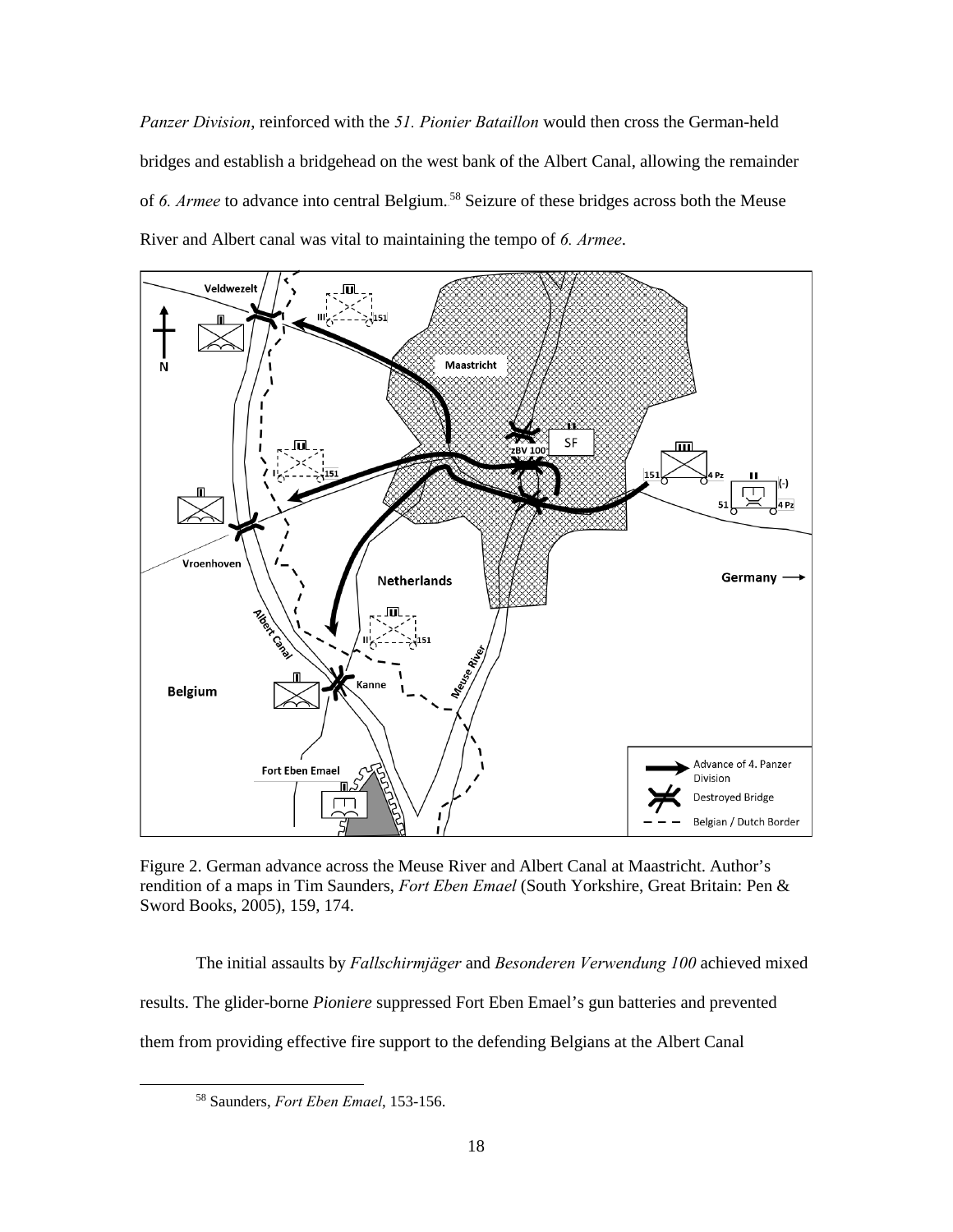Bridges.<sup>59</sup> The glider-borne *Infanterie-Pionier* assault teams seized two of the three bridges over the Albert Canal intact at Vroenhoven and Veldwezelt. Belgian engineers managed to destroy the third bridge at Kanne despite German *Fallschirmjäger* having seized the crossing site.<sup>60</sup> The most serious setback for the German plan was the discovery of *Besonderen Verwendung* soldiers prior to reaching the bridges across the Meuse at Maastricht.<sup>61</sup> A confused fire fight ensued between Dutch border guards and Germans dressed in Dutch police uniforms. The Germans were unable to remove the pre-installed explosive charges and the bridges remained in Dutch hands.<sup>62</sup> The 4. *Panzer Division* would have to force its way across the Meuse.

Shortly after crossing the Dutch-German border, the *4. Panzer Division* received early reports of the *Fallschirmjäger* success on the Albert Canal.<sup>63</sup> The failure of the *Besonderen Verwendung* to seize the Meuse River bridges became painfully clear when all three of the bridges "blew up into the air in front of advanced units of the 4. Panzer Division."<sup>64</sup> Months of advanced planning for *Fall Gelb* however prepared the Germans for such contingencies. Accompanying the advanced units of the *4. Panzer Division* were two companies of the *51.*  Pionier Bataillon which included obstacle crossing equipment prepared for immediate use.<sup>65</sup> Within an hour of arriving in Maastricht, the *Pioniere* began taking infantry and light vehicles across the Meuse in assault rafts. These infantry from *151. Infanterie Regiment* then advanced to relieve the *Fallschirmjäger* defending the two intact bridges over the Albert Canal.<sup>66</sup>

- <sup>62</sup> Horne, *To Lose a Battle*, 254.
- <sup>63</sup> Saunders, *Fort Eben Emael*, 171.
- <sup>64</sup> Ibid., 172.
- $65$  Ibid.
- <sup>66</sup> Ibid., 172-175.

 <sup>59</sup> Saunders, *Fort Eben Emael*, 153-163; Horne, *To Lose a Battle*, 257.

<sup>60</sup> Saunders, *Fort Eben Emael*, 160-171; Horne, *To Lose a Battle*, 257.

<sup>61</sup> Saunders, *Fort Eben Emael*, 156-157.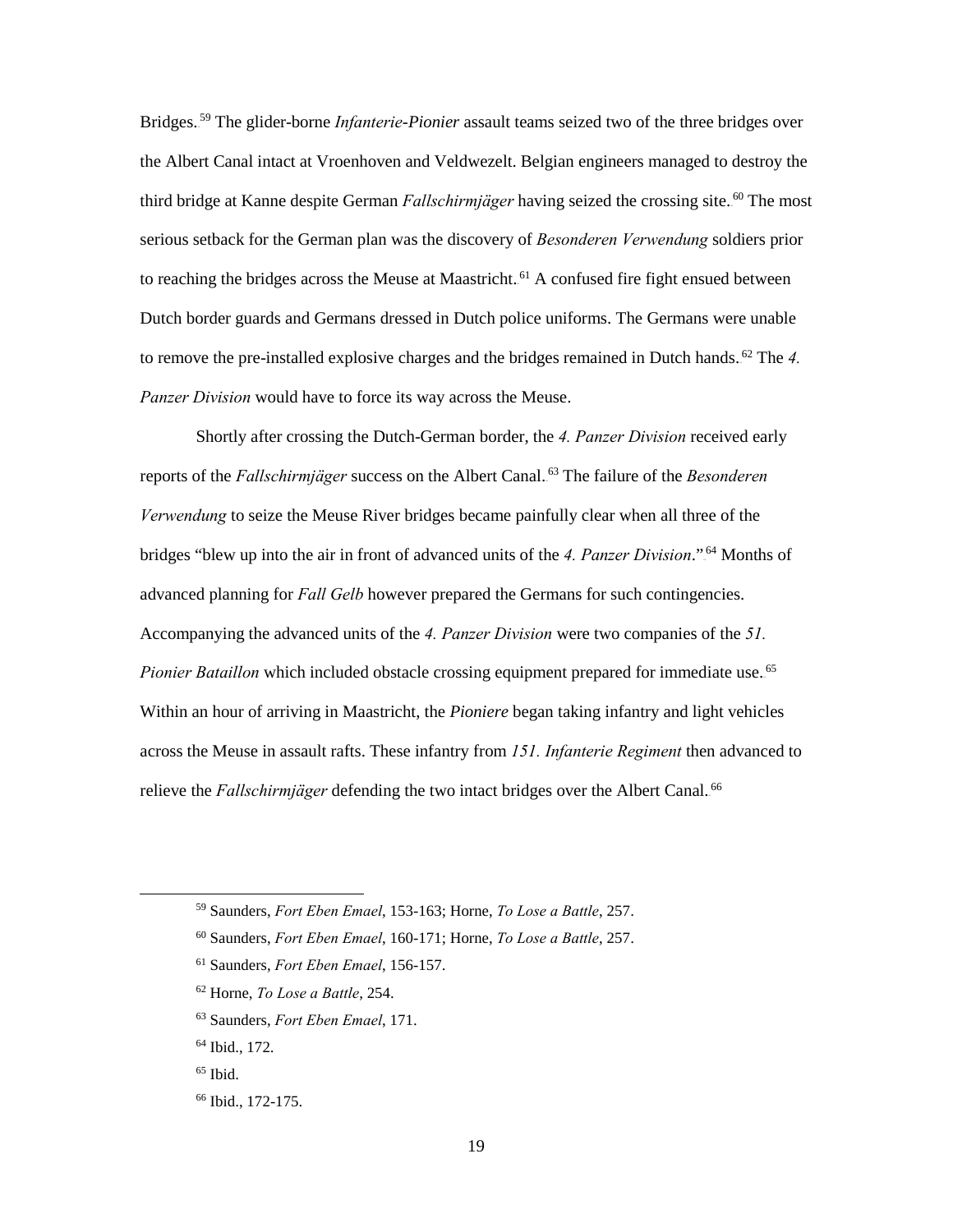The crossing of the *151. Infanterie Regiment* was vital to holding the Albert Canal bridges against Belgian counterattacks. However, to maintain a high-speed advance into central Belgium, the commander of the *4. Panzer Division* needed more combat power across the Meuse River and Albert Canal. German commanders on the east bank of the Meuse could not help but notice the "depressing sight of mile upon mile of *Panzers* and vehicles jamming the roads."<sup>67</sup> To remedy this threat to culmination and regain the tempo of the attack, the *51. Pionier Bataillon* focused next on the large Maastricht bridges destroyed by the Dutch. These inadequately destroyed bridges became sites for improvised foot bridges to carry across additional infantry and support troops. Simultaneously, the *Pioniere* laid the first rafts capable of carrying heavier fourton and eight-ton vehicles. Across these rafts and foot bridges, infantry and light vehicles began to make their way forward to the two bridgeheads across the Albert Canal established by the *151. Infanterie Regiment*, only two and one-half miles away.<sup>68</sup>

As ferry operations slowly increased German combat power west of the Meuse, the *Pioniere* worked to construct numerous ferries and bridges capable of crossing the *4. Panzer*  Division tanks and heavier vehicles.<sup>69</sup> This was the critical task for the *Pioniere*. Without the armored and motorized elements of the *4. Panzer Division* across the Meuse and Albert Canal, the German advance would culminate in the face of increasing Allied resistance. As early as the afternoon of May 10, advance elements of the 3rd French Light Mechanized Division had arrived to increase pressure on the lightly held German bridgeheads across the Albert Canal.<sup>70</sup> By dawn on May 11, just twenty hours after the Dutch destroyed the Maastricht bridges, the *Pioniere* opened the first sixteen-ton bridge across the Meuse. The twenty-hour delay caused a potentially disastrous situation for *6. Armee's* advance into Belgium—one which risked completion of its

 <sup>67</sup> Horne, *To Lose a Battle*, 254.

<sup>68</sup> Saunders, *Fort Eben Emael*, 173.

<sup>69</sup> Ibid., 173-175.

<sup>70</sup> Ibid., 175.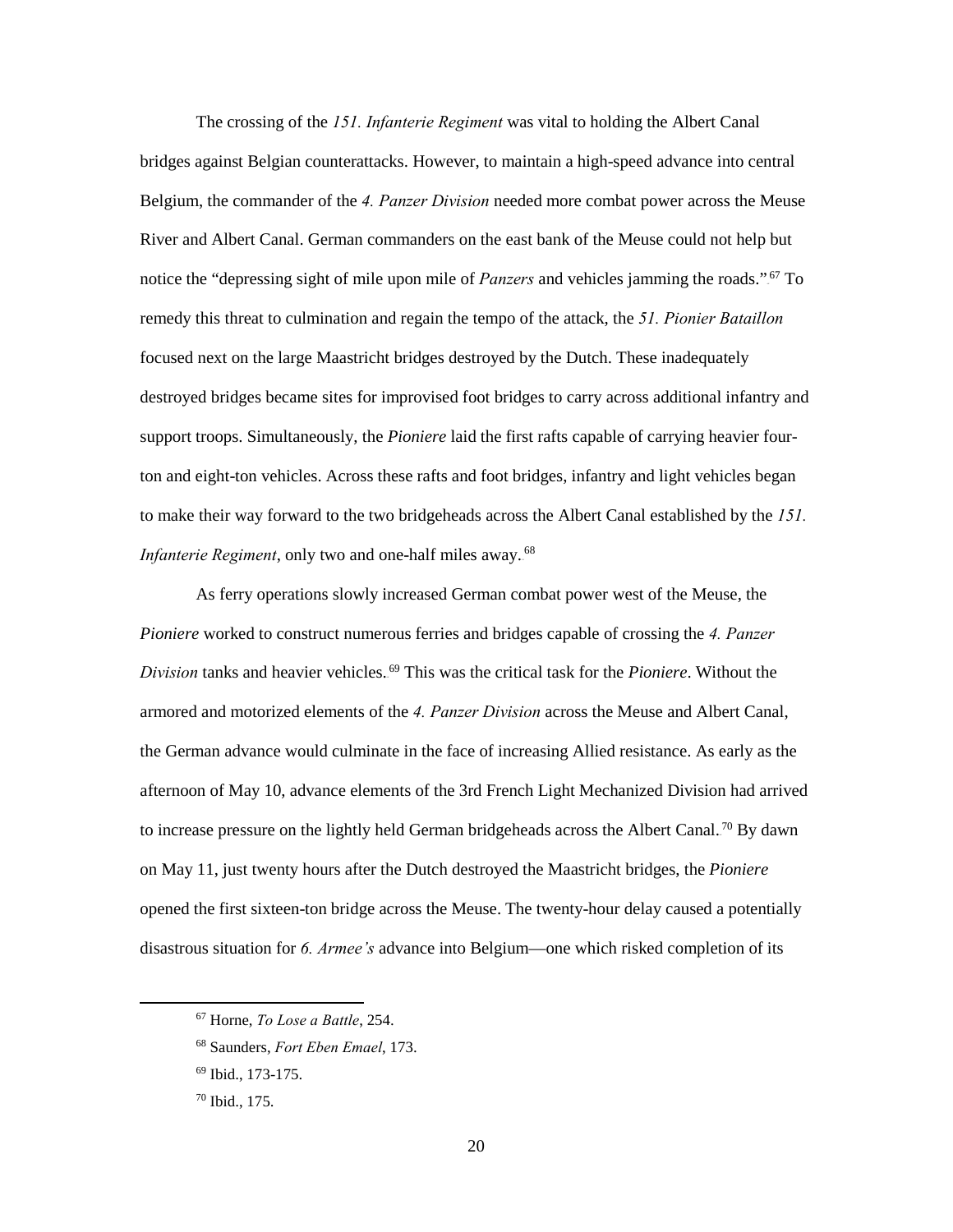ultimate objective of fixing the Allied armies in place in central Belgium. However, with two bridgeheads across the Albert Canal served by intact permanent bridges and a temporary bridge across the Meuse now crossing *Panzers* and all other heavy vehicles of the *6. Armee*, the routes into central Belgium were now open.<sup>71</sup> As a result, the 6. Armee pressed into central Belgium with speed and mass prompting the Allies to commit to a defense of Belgium. In the next phase of *Fall Gelb,* the Germans would exploit this commitment of the Allies, and once again, crossing the Meuse River would prove to be the key to success.<sup>72</sup>

#### <span id="page-29-0"></span>*Armee Gruppe A* – Sedan

France's eastern frontier with Germany is historically vulnerable to invasion. The German invasions of 1870 and 1914 demonstrated that a battle lost on the Franco-German frontier could result in German forces at the gates of Paris within weeks.<sup>73</sup> In 1914, after the stabilization of the front, the French, British, and later American Army defended a continuous line of ill-protected trenches that stretched from Switzerland to the North Sea. This experience taught the French the power of the defense and the primacy of artillery on the battlefield.<sup>74</sup> After much internal debate, the French government adopted a law authorizing the construction of a system of continuous linear defensive positions to defend against another German invasion.<sup>75</sup> The resulting system of forts, the Maginot Line, stretched for approximately eighty-seven miles along the Franco-German border from Switzerland to the converging French, Belgian, and Luxembourg

 <sup>71</sup> Saunders, *Fort Eben Emael*, 176.

<sup>72</sup> Deighton, *Blitzkrieg*, 272-273.

<sup>73</sup> Geoffrey Wawro, *The Franco-Prussian War: The German Conquest of France in 1870-1871* (New York: Cambridge University Press, 2003), 95-120, 236-256; Holger H. Herwig, *The Marne, 1914: The Opening of World War I and the Battle That Changed the World* (New York: Random House, 2009), 108-117, 225-265.

<sup>74</sup> James S. Corum, *The Roots of Blitzkrieg: Hans von Seeckt and German Military Reform* (Lawrence, KS: University Press of Kansas, 1992), 48.

<sup>75</sup> Horne, *To Lose a Battle*, 58-60.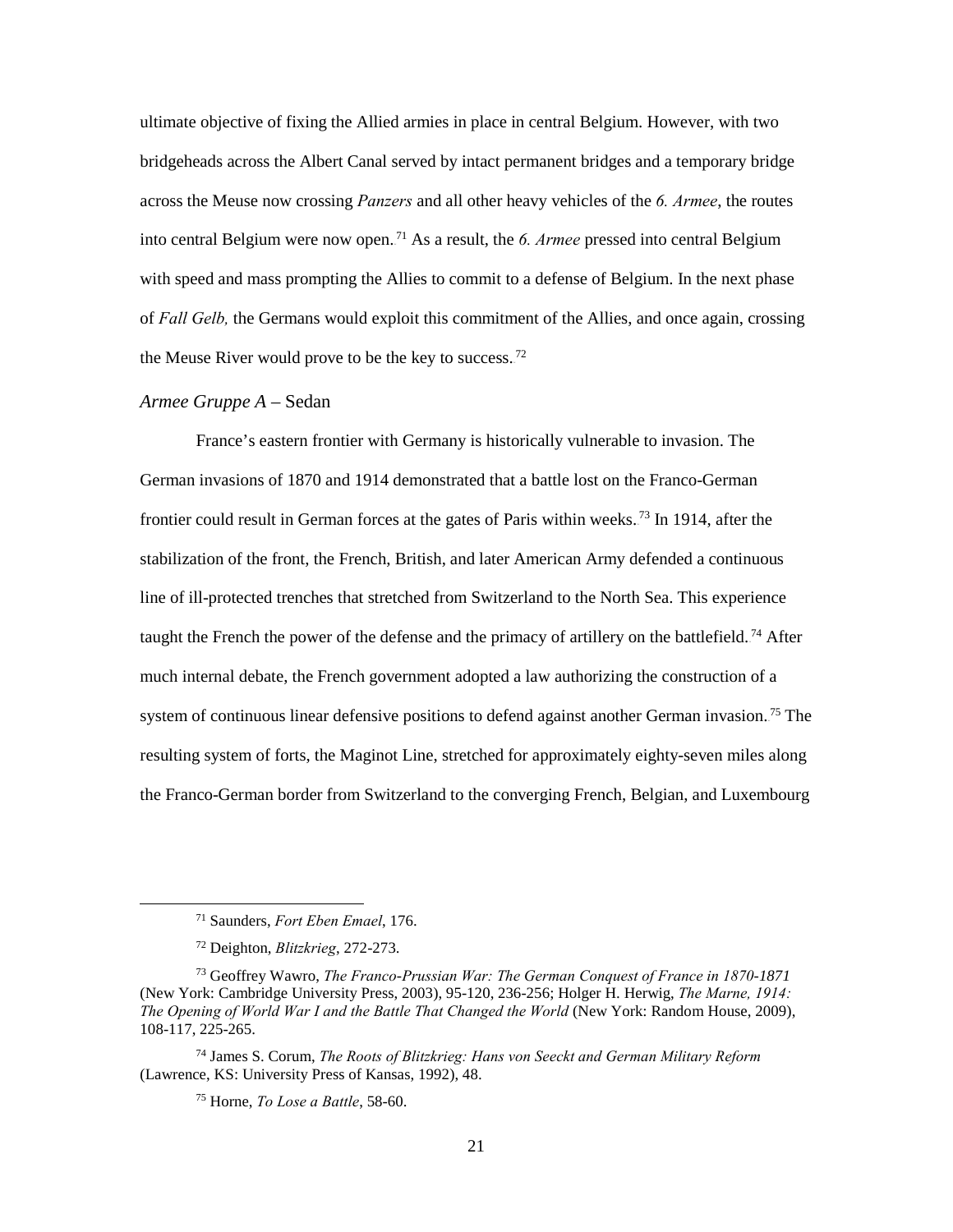borders. It did not extend to the English Channel along the Franco-Belgian border for several civil, political, and military reasons.<sup>76</sup>

Dominating the convergence of the French, Belgian, and Luxembourg borders is the Ardennes forest. This region is "full of narrow twisting roads, through dense woods, between steep slopes, over hump-backed bridges, and deeply cut by streams which are at some places unfordable."<sup>77</sup> The French believed this region to be "impenetrable provided special dispositions are effected there."<sup>78</sup> Unfortunately plans to create obstacles or defensive fortifications to provide these "special dispositions" did not materialize for fear of disrupting French cavalry and reconnaissance screens in the event of war.<sup>79</sup> It was through this region that *Armee Gruppe A* sought to circumvent the Maginot Line, penetrate the French defenses, force a crossing of the Meuse River, and envelope the whole of the French Army and BEF driving into Belgium to meet the advancing German *Armee Gruppe B* (See Figure 1, page 16).<sup>80</sup>

Leading the advance into the Ardennes through Luxembourg and southern Belgium was General Heinz Guderian's *XIX Panzerkorps*. The XIX *Panzerkorps* comprised of three *Panzer divisions*, two motorized infantry divisions, and the elite *Groβdeutschland* infantry regiment; it was the greatest concentration of armor and motorized units that the world had ever seen.<sup>81</sup> Mobility support for this armored *Schwerpunkt* fell on the divisional *Pionier-Bataillons* of the *1*., *2*. and *10. Panzer Divisions*. Although the Belgians and advanced units of the French army offered only limited resistance in the Ardennes region, the *XIX Panzerkorps* advance was not unopposed. The restrictive terrain and countermobility efforts from Allied engineers presented the

<sup>79</sup> Ibid., 226.

 <sup>76</sup> Ibid., 60-64.

<sup>77</sup> Deighton, *Blitzkrieg*, 273.

<sup>78</sup> Horne, *To Lose a Battle*, 102.

<sup>80</sup> Manstein, *Lost Victories*, 103-105.

<sup>81</sup> Deighton, *Blitzkrieg*, 275.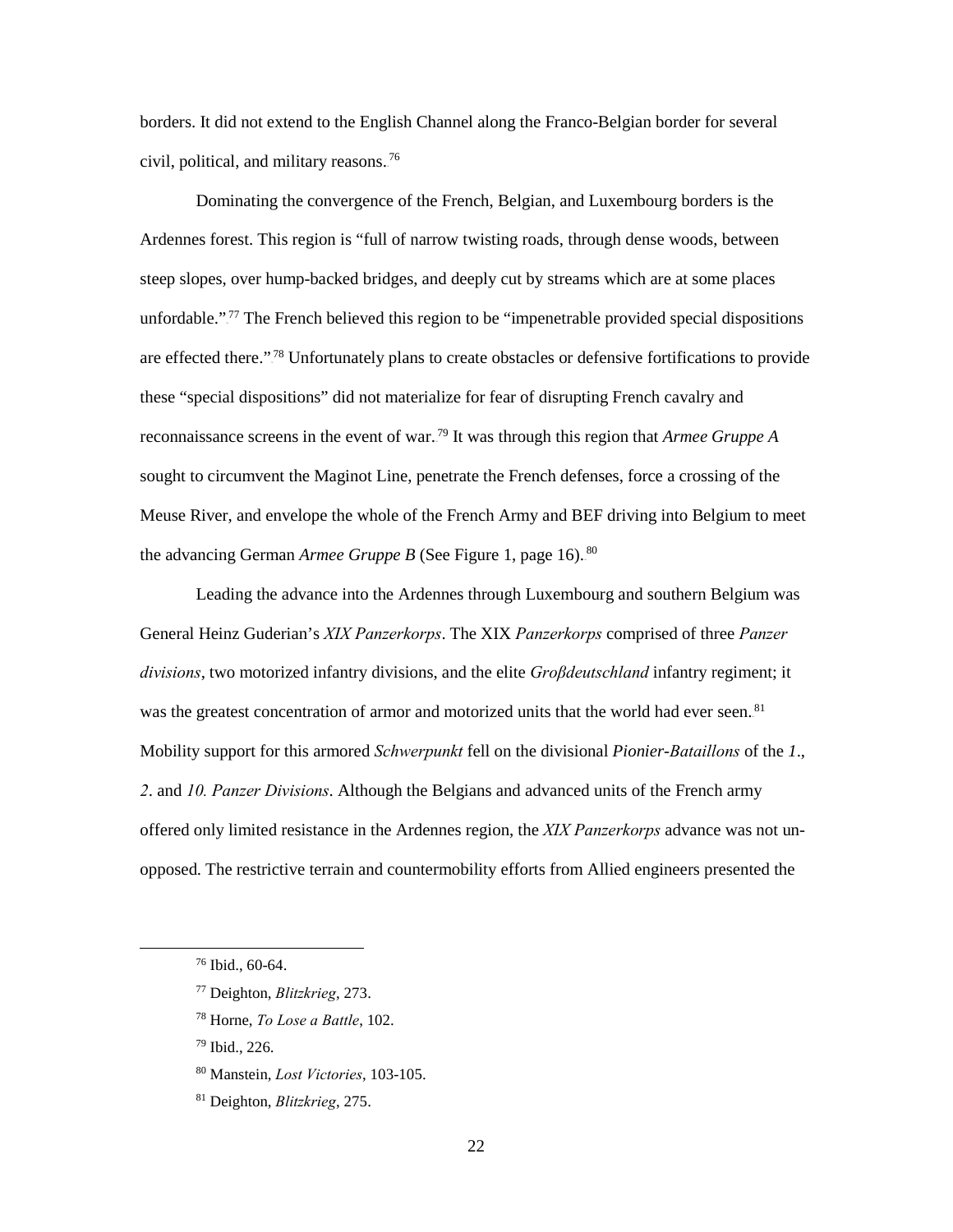divisional *Pioniere* with abatis roadblocks, minefields, and destroyed bridges.<sup>82</sup> The most vital of these Allied obstacle belts defended the route from Bouillon to Sedan. *Pioniere* from the *1. Panzer Division* quickly reconnoitered ford sites across the Semois River, cleared road blocks and minefields, and began construction of a bridge near Bouillon. Guderian's *XIX Panzerkorps* had overcome their first serious threat to the advance through the Ardennes and could now focus on the capture of Sedan and crossing of the Meuse River.<sup>83</sup> This relatively easy reduction of obstacles was possible because the Allies did not properly provide overwatch or integrate these defensive obstacles into the overall defensive plan. Their intended effect of disrupting the tempo of the advancing Germans, providing early warning, and forcing early culmination did not materialize.

The first German units to cross the Meuse however belonged not to the *XIX Panzerkorps*, but to *Generalmajor* Erwin Rommel's *7. Panzer Division*. Rommel's division did not go through the densely forested Ardennes, instead its orders had it skirt the northernmost edge, resulting in a faster rate of advance than the *XIX Panzerkorps*.<sup>84</sup>. After unsuccessful attempts to seize intact bridges across the Meuse at Dinant and Yvoir, both of which blew-up in sight of the advancing Germans, Rommel's reconnaissance motorcycle battalion forced a crossing across a weir located at Houx on May 12. French reinforcements quickly sealed of the bridgehead created by the motorcyclists and these first Germans across the Meuse soon found themselves trapped on the west bank.<sup>85</sup>

Persistent small arms and artillery fire from the defending French continued to hamper the *7. Panzer Division's* attempts to reinforce the motorcyclist's bridgehead. Rommel personally directed the attack as he brought forward armor and artillery to place direct fire on the west bank

 <sup>82</sup> Citino, *The German Way of War*, 284.

<sup>83</sup> Heinz Guderian, *Panzer Leader* (1952; repr., New York: Da Capo Press, 2002), 98-100.

<sup>84</sup> Deighton, *Blitzkrieg*, 277.

<sup>85</sup> Ibid., 278-279.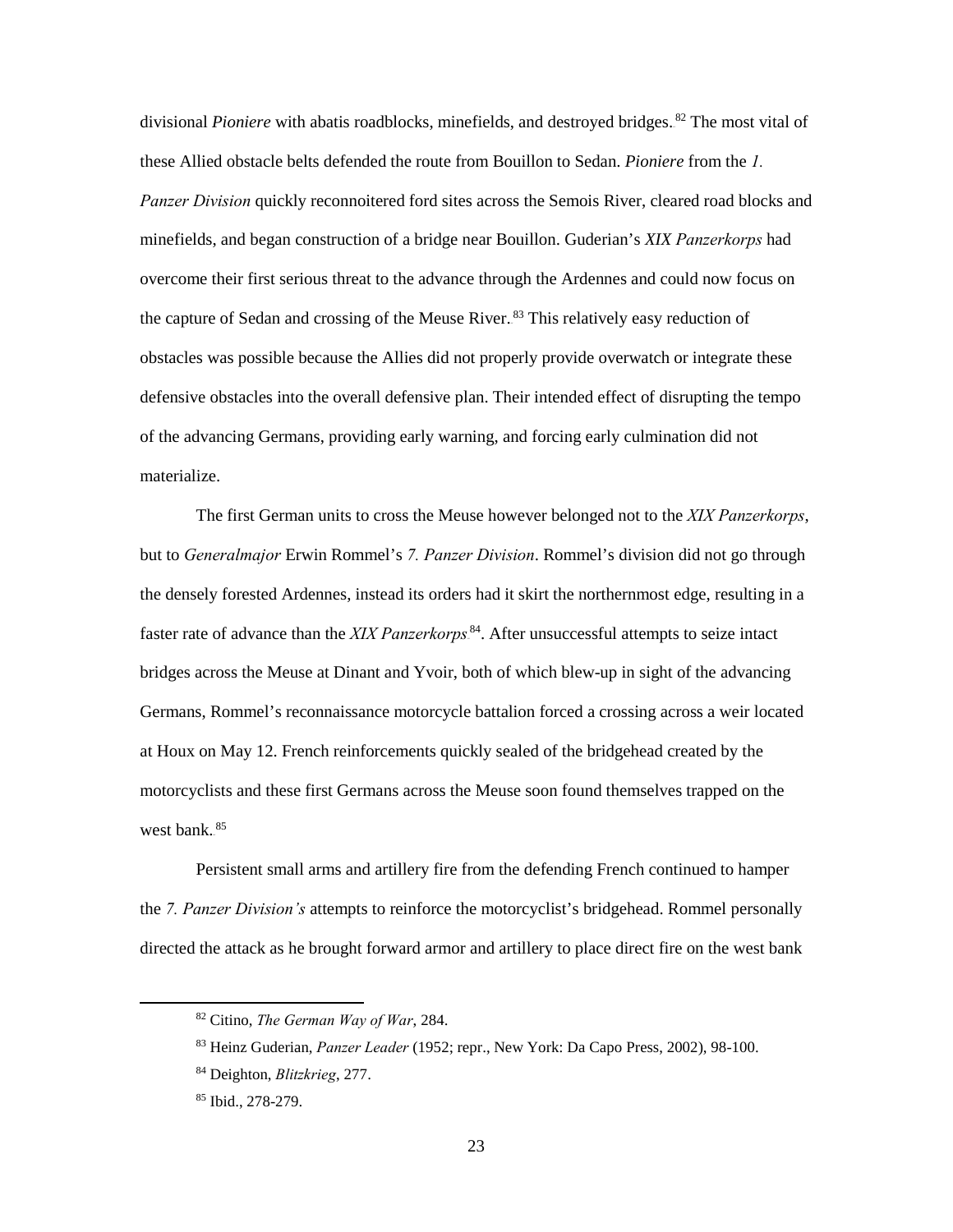as well as setting structures on fire to establish a badly needed smoke screen.<sup>86</sup> Slowly the infantry and *Pioniere* trickled across the river to reinforce the motorcyclists. By noon on May 13, *Pioniere* completed an eight-ton ferry and crossed twenty anti-tank guns to the west bank, however to maintain the tempo of his divisions advance, he needed armor and motorized units across the river. Rommel personally ordered the ferry converted to a heavier sixteen-ton variant to facilitate the crossing of the light *Panzers* and armored cars. Simultaneously, the *Pioniere* began construction on a bridge capable of crossing the division's heavier *Panzers* and motorized units. $87$ 

By dawn on May 14 the *Pioniere* has crossed fifteen tanks across the Meuse while continually under heavy French direct and indirect fire.<sup>88</sup> This small number of *Panzers* was not enough for Rommel to continue his advance into France, however it did provide the combat power necessary to repel expected French counterattacks, thus preserving the bridgehead, and preventing culmination of the *7. Panzer Division* on the Meuse.

The first crossing of the Meuse by Rommel's *7. Panzer Division* on May 13 presented a threat to the French, however a much more serious threat developed further south at Sedan. Here the *XIX Panzerkorps* executed the decisive operation of the German invasion. At the most vital sector of *XIX Panzerkorps* was the *1. Panzer Division* reinforced with artillery battalions from the 2. and 10. Panzer Divisions as well as corps artillery and an additional Pioniere Battalion.<sup>89</sup> This reinforced division executed its crossing just upstream of Sedan at the village of Glaire, while the supporting crossings of the *2*. and *10. Panzer Divisions* took place west and south of Sedan respectively.<sup>90</sup>

 <sup>86</sup> Deighton, *Blitzkrieg*, 280; Horne, *To Lose a Battle,* 312-314.

<sup>87</sup> Horne, *To Lose a Battle*, 316.

<sup>88</sup> Deighton, *Blitzkrieg*, 283.

<sup>89</sup> Ibid., 293-295.

<sup>90</sup> Ibid., 294.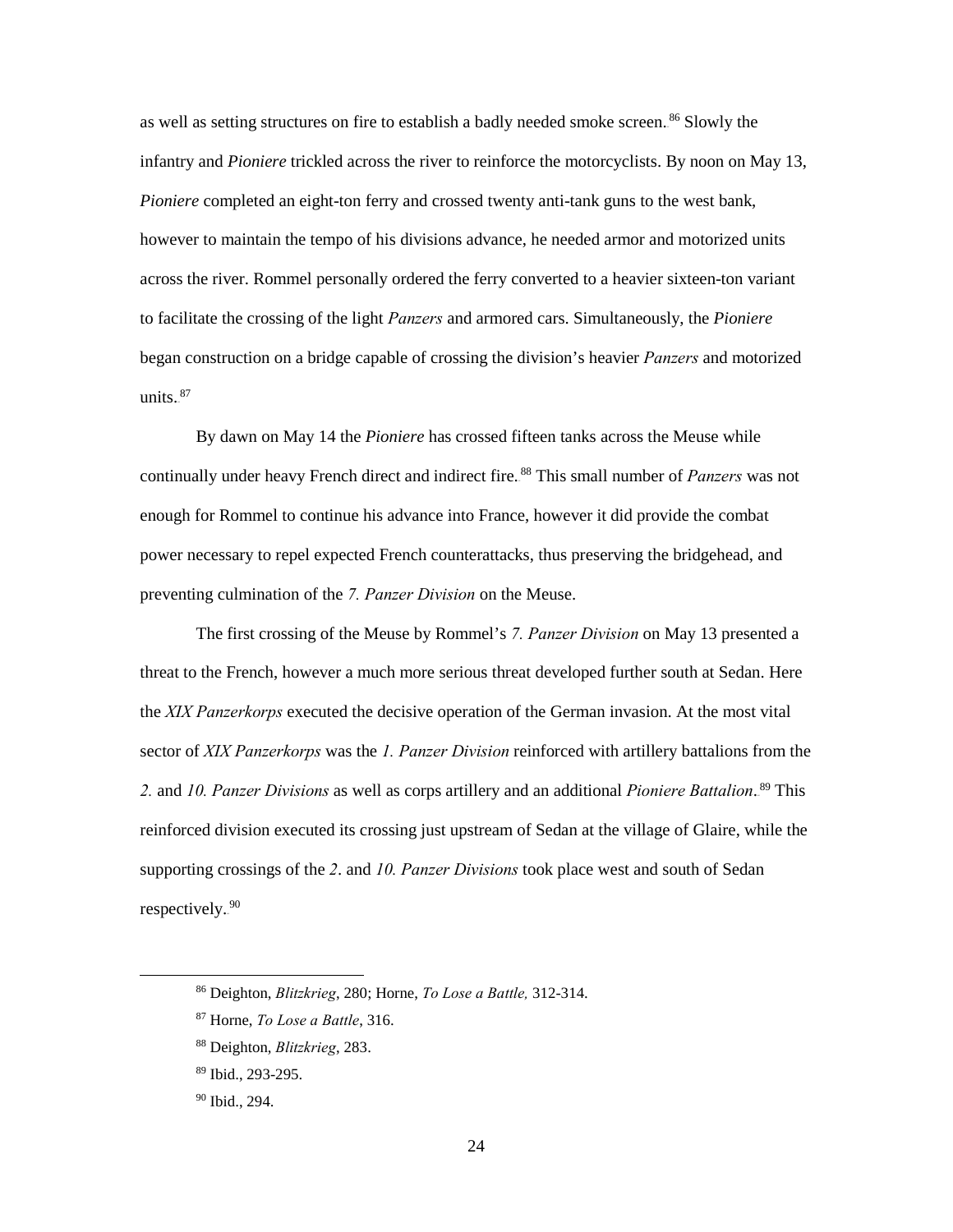

<span id="page-33-0"></span>Figure 3. *XIX Panzer Corps* attack across the Meuse at Sedan. Author's rendition of map in Len Deighton, *Blitzkrieg: From the Rise of Hitler to the Fall of Dunkirk* (Great Britain: Jonathan Cape, 1979), 294.

The key to the battle of France would be the *XIX Panzerkorps'* ability to maintain its tempo by forcing a crossing of the Meuse at Sedan, consolidate the armor and motorized formations of its three *Panzer Divisions* on the west bank, and extend its operational reach by driving northwest behind the French army and BEF to the English Channel. Waiting behind the *XIX Panzerkorps*, the XIV Motorized Corps prepared to exploit the success of the *Panzer*  Divisions.<sup>91</sup> However, none of this would be possible until the *Pioniere* managed to cross enough infantry to establish an initial bridgehead, and secondly, construct bridges capable of crossing the

 <sup>91</sup> Horne, *To Lose a Battle*, 323.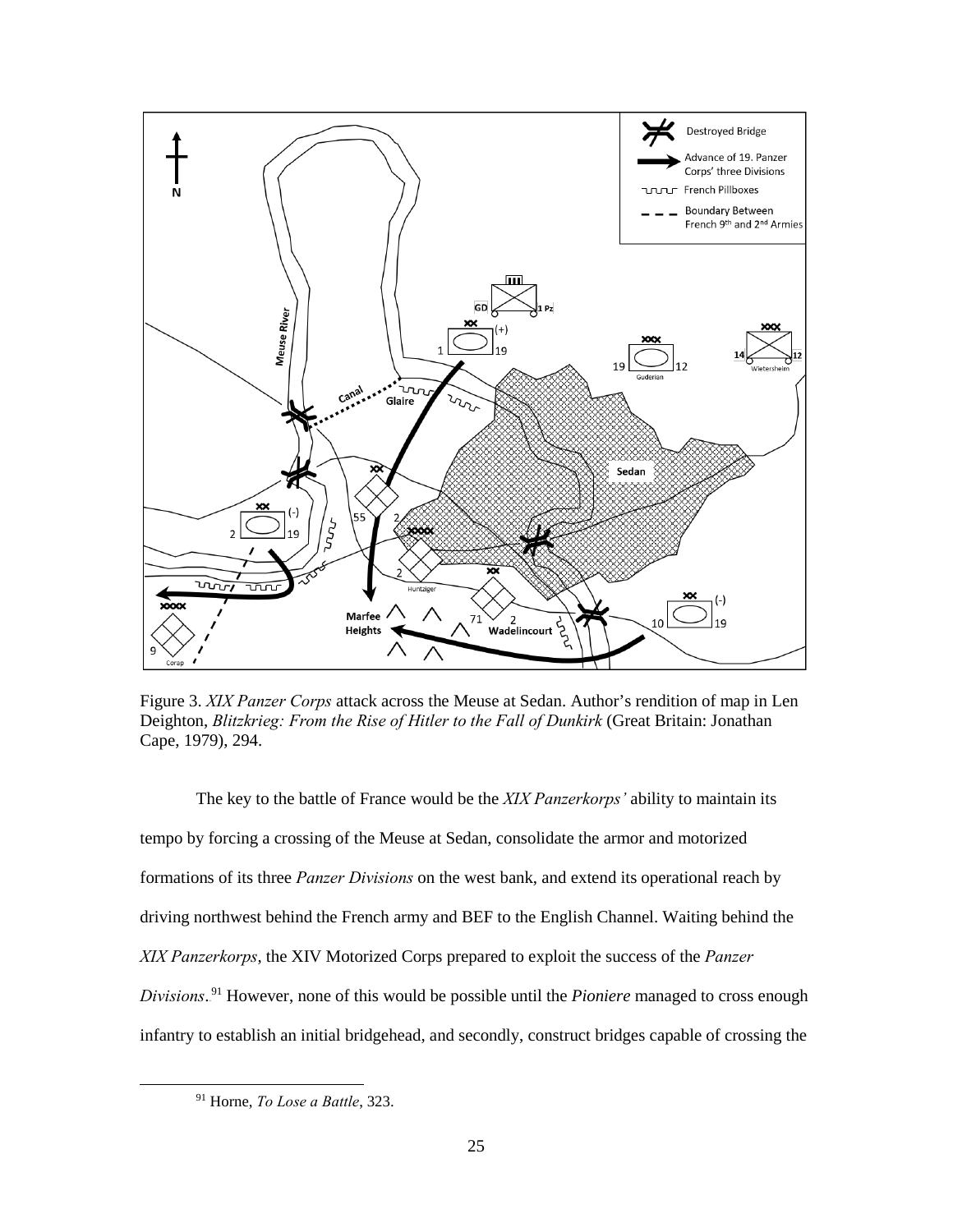armor and motorized formations.<sup>92</sup> Failure of the *Pioniere* in any of these tasks would result in culmination of the *XIX Panzerkorps* and jeopardize the entire German offensive.

For the *1. Panzer Division* the crossing went off "as though it were being carried out on maneuvers."<sup>93</sup> A fierce bombardment from the *Luftwaffe* that lasted all morning and afternoon, coupled with additional artillery support from augmented artillery battalions, demoralized the French defenders who offered little resistance. Only French infantry located within concrete bunkers along the west bank of the Meuse defended against the infantry and *Pionier* assault across the river. *Pioniere* quickly knocked out these bunkers with explosive charges. By 7:30 p.m., six battalions of the *1. Panzer Division* established the initial bridgehead. However, the *1. Panzer Division* still had no tanks, anti-tank guns, artillery, or motorized formations across the river. The division's main priority now became the construction of ferries and bridges before a French counterattack might throw the unprotected infantry and *Pioniere* back across the river.<sup>94</sup>

Even as the infantry and *Pioniere* crossed the river, the *1. Panzer Division's* bridging column began construction of the first pontoon bridge. Although the crossing site lacked natural cover, the *Pioniere* took advantage of cover offered by a factory on the east bank. Here they constructed the bridge sections necessary to cross the seventy-meter-wide river. Despite intermittent French artillery fire and occasional bombing raids from the British Royal Air Force (RAF), the *Pioniere* had the first light ferry operating within thirty-eight minutes of the initial assault. Shortly before midnight the *Pioniere* completed a sixteen-ton bridge as the column of Panzers and motorized units queued up behind to cross.<sup>95</sup>

To the south of Sedan, the *10. Panzer Division* faced stiffer resistance. Without the support of its divisional artillery battalion its first assault wave sustained forty-eight out of fifty

<sup>93</sup> Ibid., 341.

 <sup>92</sup> Horne, *To Lose a Battle*, 322.

<sup>94</sup> Ibid., 342.

<sup>95</sup> Horne, *To Lose a Battle*, 343; Deighton, *Blitzkrieg*, 296.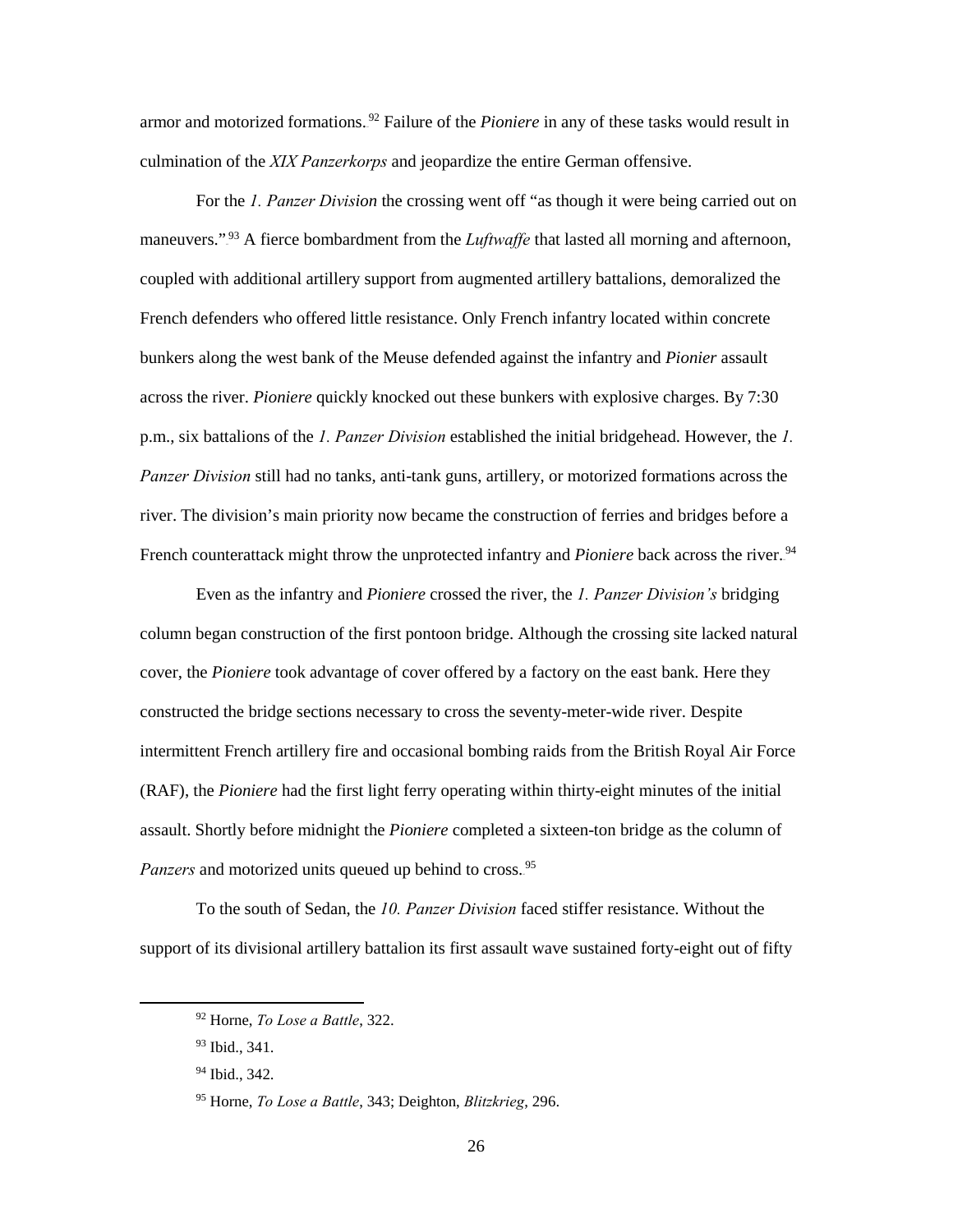assault boats damaged.<sup>96</sup> Once across the river the task of destroying the French bunkers once again fell to the *Pioniere*. The success of the *10. Panzer Division's* assault resulted largely from the initiative of the *Sturm-Pioniere*. Specially equipped with explosive charges, they proved capable of knocking out the bunkers that survived the *Luftwaffe* attacks earlier in the day. By nightfall on the May 13, the division held a small but firm bridgehead on the west bank.<sup>97</sup>

The last of *XIX Panzerkorps* divisions, *2. Panzer*, arrived late to the Meuse crossings due to their action while crossing the Semois river the night before. As soon as it arrived on the Meuse it attacked the seam between the French 55th Infantry Division and the 102nd Fortress Division. These divisions each belong to a different French Army and represented a particularly vulnerable sector of the French defense.<sup>98</sup> Strategically, the 2. Panzer Division's mission was to force a penetration of this hinge in the French defense opening the gap in which the *XIX*  Panzerkorps could then exploit and push to the English Channel.<sup>99</sup>

Determined to destroy the French bunkers defending the selected crossing site, *Sturmpionieren* persuaded the *Panzer* crews to carry them and their assault rafts down to the river. Under intense fire the *Pioniere* loaded into their inflatable boats and began the crossing.<sup>100</sup> Although *1. Panzer Division's* crossing represented the main effort for the Meuse crossing, once the three *Panzer* divisions succeeded in consolidating their three separate bridgeheads, the *2. Panzer Division* then assumed the main effort for the exploitation. The success of the *Pioniere* in establishing this bridgehead, and subsequently crossing the motorized elements of the *2. Panzer Division* represented a key task in the *XIX Panzerkorps* mission.

 <sup>96</sup> Horne, *To Lose a Battle*, 334.

<sup>97</sup> Ibid., 336-338.

<sup>98</sup> Deighton, *Blitzkrieg*, 296-297.

<sup>99</sup> Horne, *To Lose a Battle*, 344.

<sup>100</sup> Ibid., 345.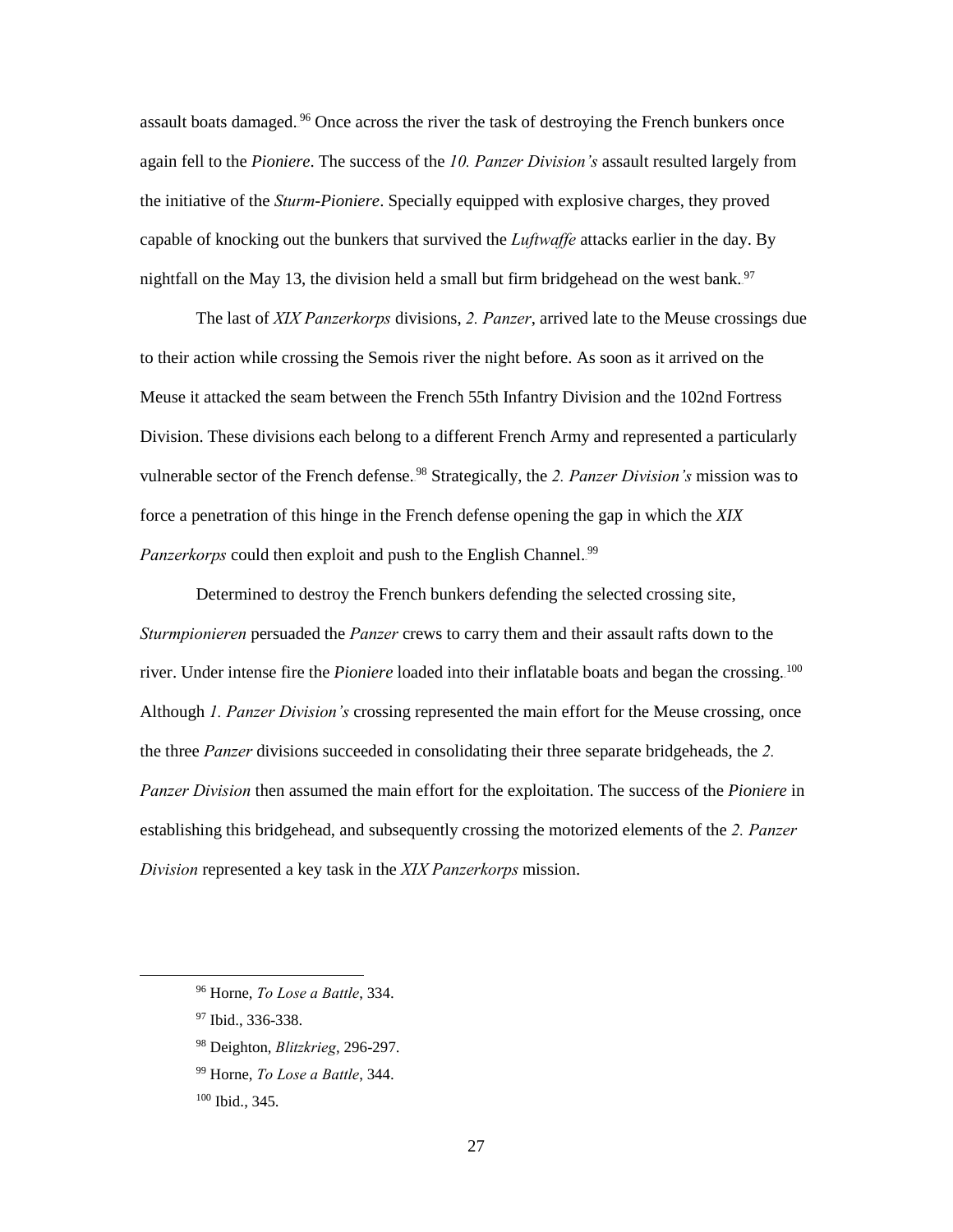Supported by fire from the *Panzers* directly from the riverbank, the *Sturmpionieren* made their way across the Meuse. The duel of German tank fire and French anti-tank and artillery fire continued as the *Sturmpionieren* reached the west bank. Shortly after the crossing, the *Panzer* crews began to observe signal flares from the *Pioniere* as they seized the French positions. Although no vehicles or heavy guns crossed on May 13, the *2. Panzer Division's Pioniere* had gained a bridgehead over the Meuse.

On May 14 the *XIX Panzerkorps* continued to push as many *Panzers* and motorized units across the Meuse bridges as possible. Without these formations, the German bridgehead was dangerously susceptible to French counterattack. Although the French planned their main counterattack at 7:00 a.m., a hasty French attack at dawn with infantry and light tanks succeeded in overwhelming a formation of *Panzers* from the *1. Panzer Division* as they refueled.<sup>101</sup> This attack illustrated the precarious situation of the German bridgehead. The hasty attack eventually failed at the hands of *Pioniere* using *Hohlladung* charges to break the tracks on the French tanks. Heavy anti-aircraft guns then destroyed the immobilized tanks.<sup>102</sup> By 7:00 a.m. the *1. Panzer Division* managed to cross most of its *Panzers* across the Meuse and repulsed the French counterattack. French units across the whole front at Sedan began to withdraw as Guderian's three *Panzer Divisions* consolidated their combat power on the west bank. The successful crossing of the *XIX Panzerkorps* had ripped a large gap in the French defenses.<sup>103</sup> The efforts of the *Pioniere* at the Meuse soon reaped its benefits as Guderian began his advance to the English Channel.

 <sup>101</sup> Deighton, *Blitzkrieg*, 300-301.

<sup>102</sup> Ibid., 301.

<sup>103</sup> Ibid., 301-303.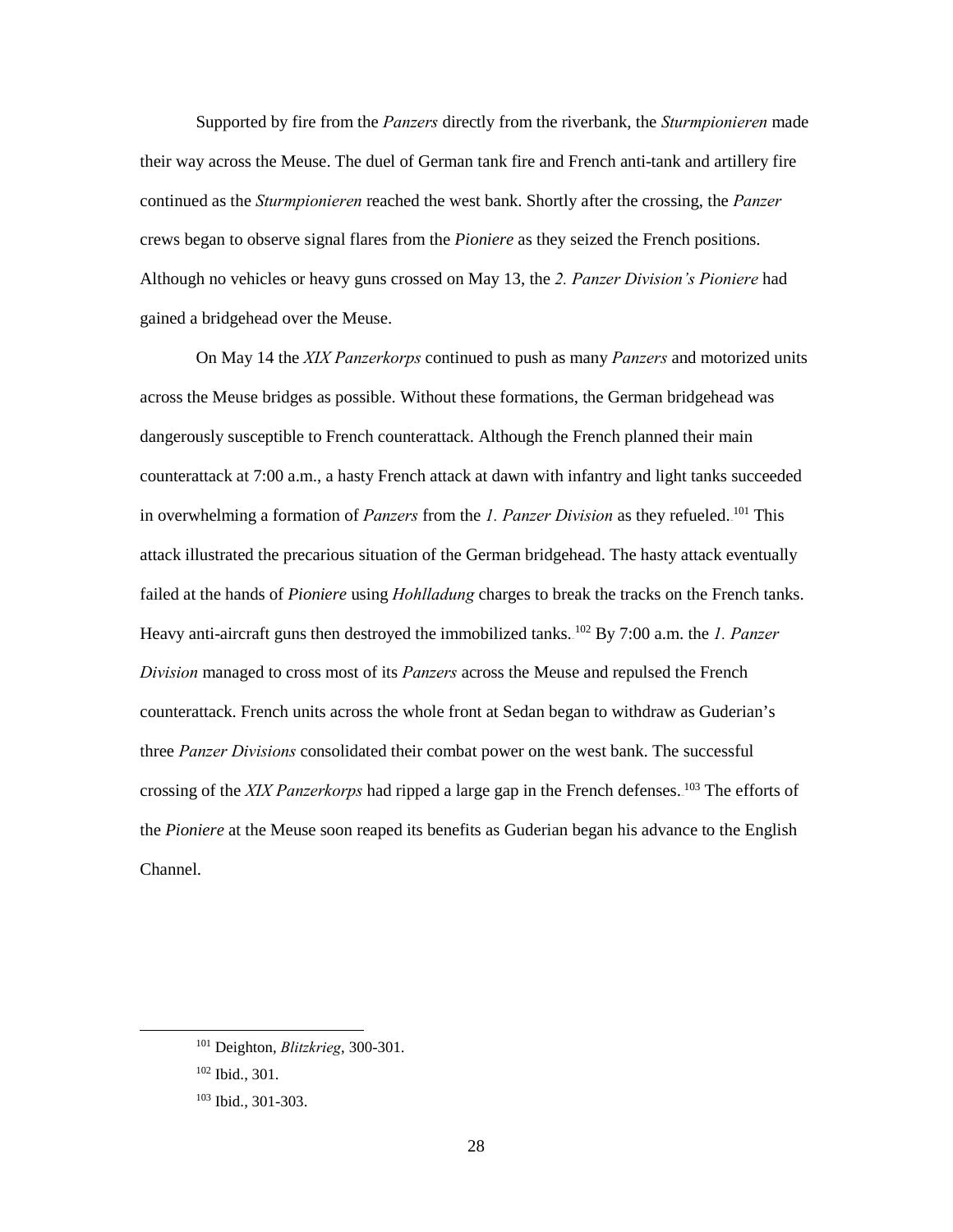#### <span id="page-37-0"></span>Conclusion – The Meuse

"Gap-crossing operations are essential to enable combat and supporting forces to do their mission."<sup>104</sup> The German experience crossing the Meuse at both Maastricht and Sedan in May 1940 demonstrates this excerpt from current US military doctrine. The mission of *Armee Gruppe B* directed fixing of the Allied forces in Belgium while *Armee Gruppe A* penetrated the Allied defenses at Sedan. This enabled the decisive operation of *Armee Gruppe A's* envelopment of Allied forces in Belgium.<sup>105</sup> The keys to success were the extension of both *Armee Gruppe*'s operational reach and maintaining their tempo of advance. The largest obstacle and greatest opportunity for the French to disrupt the German plan was along the two chosen crossing sites of the Meuse River: Maastricht and Sedan.

At Maastricht, a significant delay to *Armee Gruppe A* would have disrupted the German tempo as it attempted to fix Allied forces in Belgium. To ensure the Allies committed its mobile forces to the defense of Belgium, the Germans quickly advanced through Holland, across the Meuse, and across the Albert Canal.<sup>106</sup> The Germans realized during the planning that overcoming these significant natural obstacles, as well as the manmade obstacle of Fort Eben Emael, would be critical in maintaining the tempo of the attack. Failure to overcome these obstacles would create an immediate culmination of the *6. Armee* as it attempted to force its way through an established defensive position formed by the combined weight of the British, French, and Belgian armies. German senior commanders feared such a failure would result in a repeat of the stalemate encountered in 1914 to 1918. $107$  These fears did not materialize as the operational plan of *Fall Gelb* included a multi-domain approach that relied heavily on the ability of the

 <sup>104</sup> US Department of the Army, FM 3-90.12, *Combined Arms Gap Crossing Operations* (Washington DC: Government Printing Office, 2008), 1-1.

<sup>105</sup> Manstein, *Lost Victories*, 103-105.

<sup>106</sup> McRaven, *Spec Ops,* 33.

<sup>107</sup> Cooper, *The German Army*, 179.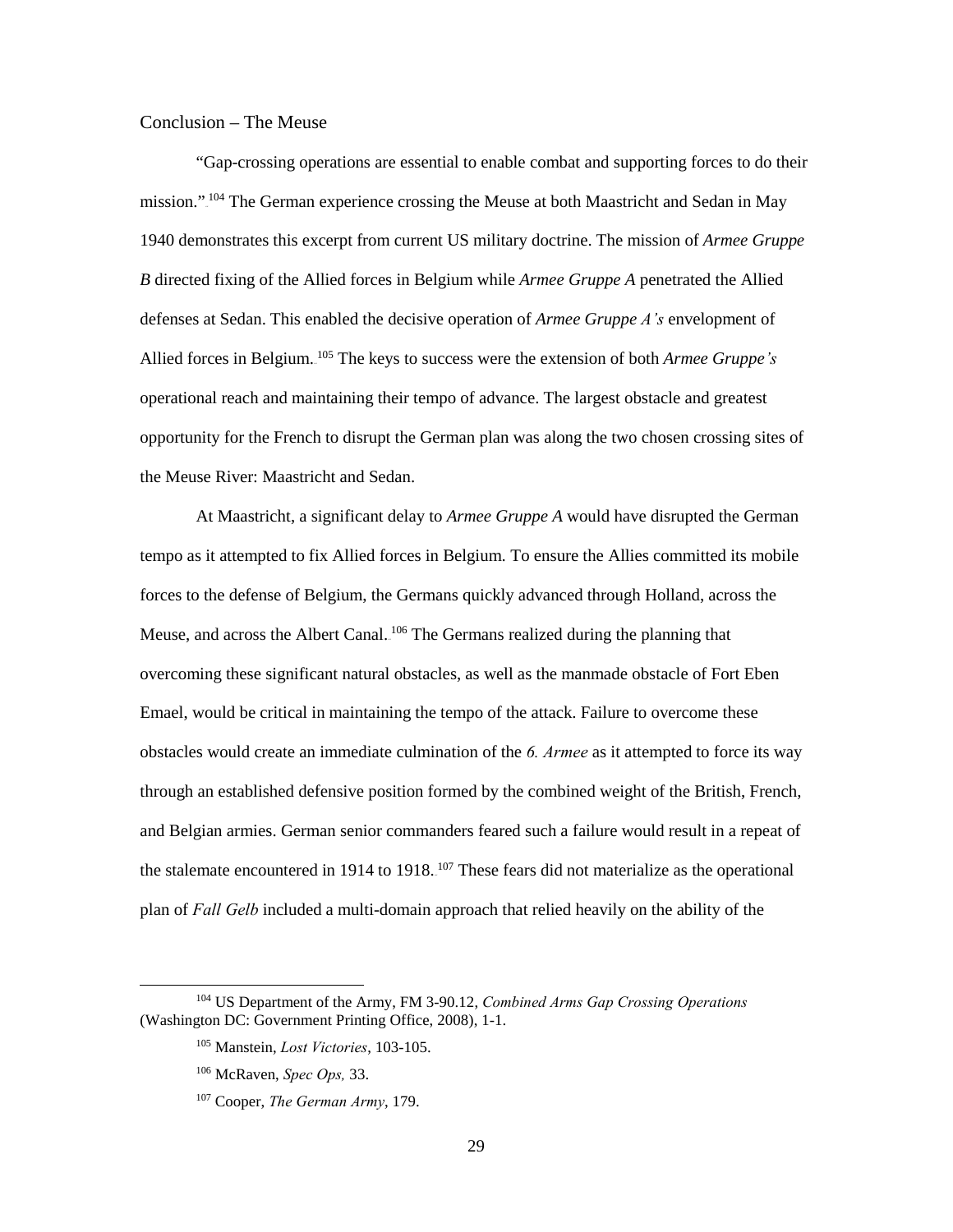*Pionier* to ensure the army's mobility across these obstacles and extend its operational reach into central Belgium.

At Sedan, a coordinated French defense offered the opportunity to repulse the *XIX Panzerkorps* and force culmination of the entire German decisive operation. The French defense, while heroic and determined at the tactical level, was far from coordinated at the operational and strategic levels of war. <sup>108</sup> Nevertheless, the intricate German plan still risked culmination as the Guderian's *Panzer Divisions* found themselves straddled over the Meuse on May 13 to 14. The integrated and task-oriented method of employment of the *Pioniere* proved vital to mitigating this risk. The *Pioniere* played a vital role in establishing, consolidating, and defending the initial bridgeheads across the Meuse. Simultaneously, the *Pioniere* accomplished the essential task of crossing the armored and mobile formations of the *XIX Panzerkorps*, enabling Guderian to execute his advance to the Channel Coast and envelope the BEF and French Armies in Belgium.

### <span id="page-38-0"></span>Assaulting Fortified Positions – Stalingrad: October to November 1942

Following the surrender of French forces and the establishment of the Vichy government on June 22, 1940, German forces dominated Western Europe. The United Kingdom remained the sole major European power in the war against Germany and Italy. After the *Luftwaffe's* failure in the Battle of Britain to gain air superiority over the English Channel and British Isles from the RAF, Germany abandoned plans for Operation *Seelӧwe* (the amphibious and airborne invasion of Great Britain). Although Germany committed forces to North Africa, Yugoslavia, and Greece in support of their Italian allies, their primary focus turned eastwards towards the Soviet Union.<sup>109</sup>

On June 22, 1940, one year after the defeat of France, three million German troops violated the Molotov-Ribbontrop non-aggression pact and invaded the Soviet Union. Operation *Barbarossa* included three Army Groups aimed at the objectives of Leningrad, Kiev, and

 <sup>108</sup> Deighton, *Blitzkrieg*, 357.

<sup>109</sup> Cooper, *The German Army*, 246.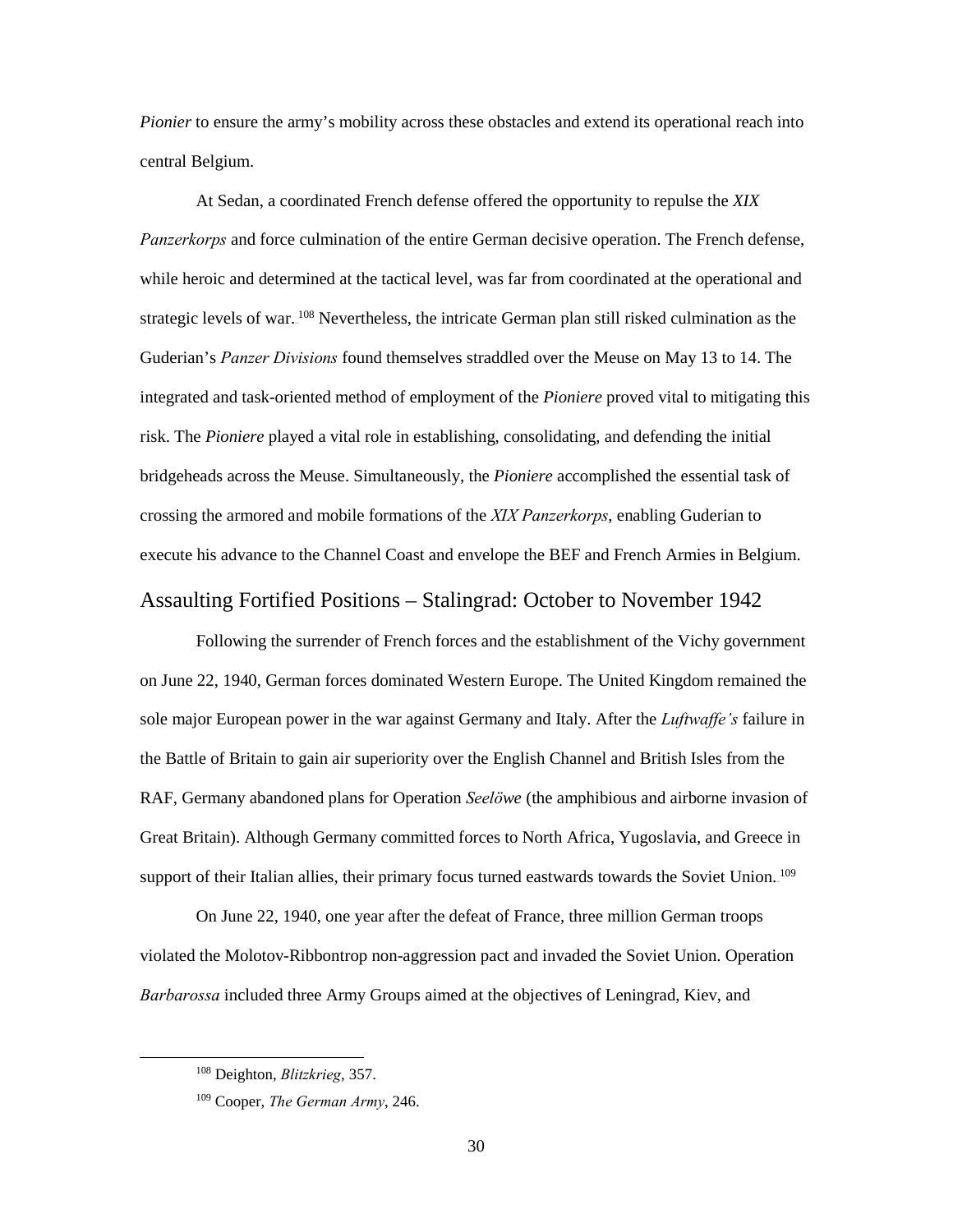Moscow with the ultimate end state of defeating the Soviet Red Army in six weeks. $110$  By September, *Armee Gruppe* North surrounded Leningrad, *Armee Gruppe* Center seized Smolensk and postured for the final assault on Moscow, and *Armee Gruppe* South seized Kiev. In total, nearly two million Soviet soldiers were now prisoners of war.<sup>111</sup> The armored thrusts of the *Wehrmacht's Bewegungskrieg* seemingly achieved the end state of defeating the Red Army. However, in October, the Russian weather changed to rain and the roads to Moscow collapsed under the weight of armored vehicles. The German advance stalled until November when subzero temperatures froze the roads, allowing the advance to continue.<sup>112</sup> With the addition of forces from the Far East, Soviet resistance stiffened and defeated the German attempt to seize Moscow.<sup>113</sup> After withstanding a fierce Soviet counterattack that drove the Germans back from Moscow, Hitler and *OKW* began planning efforts for a renewed German offensive in 1942 to defeat the Soviet Union.

The German summer offensive of 1942, *Fall Blau*, directed a series of encirclement attacks to destroy Soviet forces along the Don river and seizure of the city of Rostov. Following destruction of Soviet Armies along the frontier, *Armee Gruppe B* would advance eastward into the great bend of the Don river to establish a strong flank defense for *Armee Gruppe A's* advance southward to the Caucasus oil fields. <sup>114</sup> The German order for the offensive mentioned the city of Stalingrad only in passing as part of securing the flank of *Armee Gruppe A*: "Every effort will be made to reach Stalingrad itself, or at least to bring the city under fire from heavy artillery so that it may no longer be of any use as an industrial and communications center." <sup>115</sup> However, as

 <sup>110</sup> Paul Carell, *Hitler Moves East 1941-<sup>1943</sup>* (New York: Bantam Books, 1966), 5-7.

<sup>111</sup> Citino, *The German Way of War*, 294.

<sup>112</sup> Ibid., 297.

<sup>113</sup> Ibid., 298-301.

<sup>114</sup> David M. Glantz and Jonathan M. House, *When Titans Clashed: How the Red Army Stopped Hitler* (Lawrence, KS: University Press of Kansas, 1995), 133.

<sup>115</sup> Ibid., 133-134.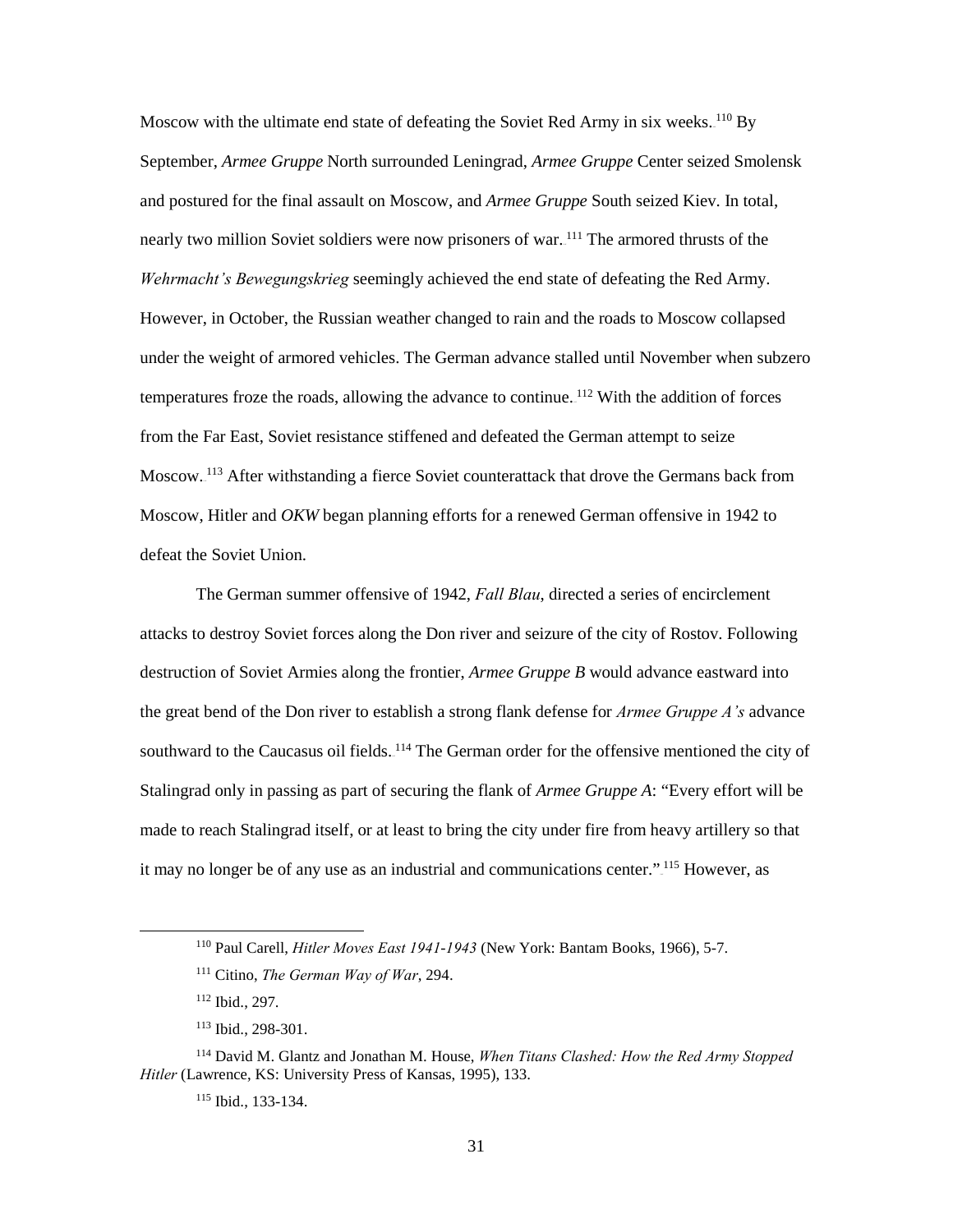*Armee Gruppe B* advanced further east towards Stalingrad, both Hitler and senior German commanders became mesmerized by the symbolism of Stalin's namesake city.<sup>116</sup>



<span id="page-40-0"></span>Figure 4. *Fall Blau*, The German summer offensive of 1942. Author's rendition of map in David M. Glantz and Jonathan M. House, *When Titans Clashed: How the Red Army Stopped Hitler* (Lawrence, KS: University Press of Kansas, 1995), 133-134.

On August 23, 1942, the *16. Panzer Division* departed its bridgehead on the Don River and advanced eastward toward the Volga River and the city of Stalingrad.<sup>117</sup> The Soviet Army received orders from Stalin to hold his namesake city to the last man. The Soviets mobilized all available labor from within the city and transformed its large apartment complexes and factories

 <sup>116</sup> Glantz and House, *When Titans Clashed*, 134.

<sup>117</sup> Heinz Schrӧter, *Stalingrad* (New York: Ballantine Books, 1960), 29; David Glantz and Jonathan M. House, *The Stalingrad Trilogy, Volume 1: To the Gates of Stalingrad, Soviet-German Combat Operations, April – August 1942* (Lawrence, KS: University Press of Kansas, 2009) 333-336.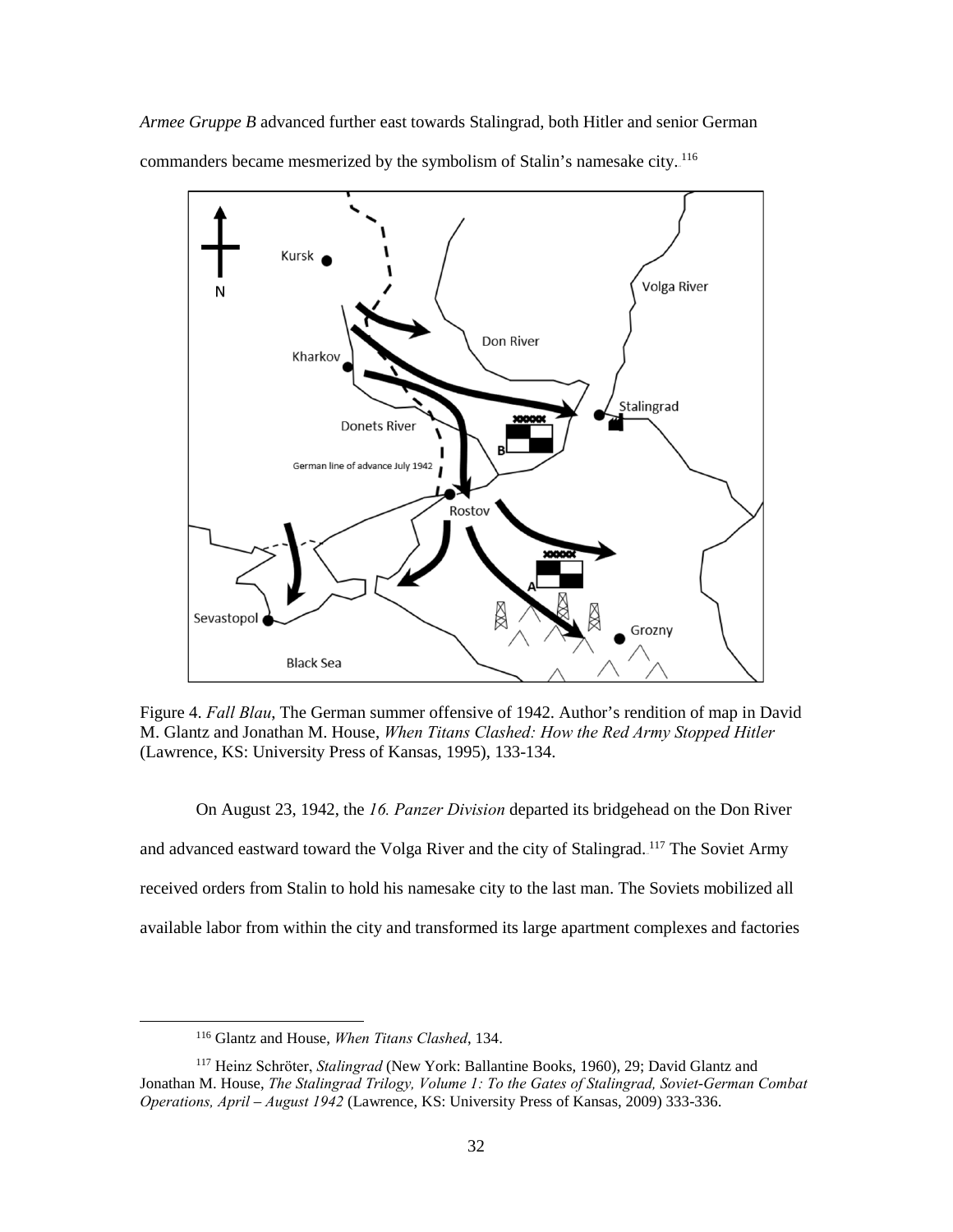into fortresses. <sup>118</sup> By September 14, the Germans had encircled the city from the north and south and elements of the *71. Infanterie Division* had pierced the Soviet defenses, reaching the Volga river, and securing the city center. <sup>119</sup> However, the Soviets maintained several small bridgeheads within the city with the Volga river forming the eastern base of each pocket. Reinforcement of both men and material was only possible by crossing the river, which the Germans kept under constant direct and indirect fires, as well as aerial bombardment from the *Luftwaffe*.<sup>120</sup>

By mid-October, the German offensive was losing momentum and *6. Armee* commanders drew up plans for an assault to seize the remainder of the city still occupied by the Soviets. The operation would commence in the northern sector of the city that included most of the industrial factories, including the Dzerzhinsky Tractor Factory and the Barrikady Gun Factory. In Phase I the *14. Panzer Division* and *305. Infanterie Division* would drive east to seize the Tractor Factory. After securing their gains along the Volga riverbank to prevent Soviet reinforcement from the east bank, these divisions would turn south in Phase II to capture the Gun Factory and Volga River crossing sites. Phase III, largely dependent on the success of Phases I and II, would involve completing the seizure of the city by the *14. Panzer*, *305. Infanterie*, or possibly other divisions located in the southern sector (*100. Gebirgsjäger Division*, *295. Infanterie*, or *24th*  Panzer), depending on available combat power for each.<sup>121</sup>

 <sup>118</sup> Carell, *Hitler Moves East*, 583.

<sup>119</sup> Carell, *Hitler Moves East*, 582.

<sup>120</sup> David M. Glantz and Jonathan M. House, *The Stalingrad Trilogy, Volume 2: Armageddon in Stalingrad, September – November 1942* (Lawrence, KS: University Press of Kansas, 2009), 107.

<sup>121</sup> Jason D. Mark, *Into Oblivion – Kharkov to Stalingrad: The Story of Pionier-Bataillon 305* (Sydney, Australia: Leaping Horseman Books, 2013), 328.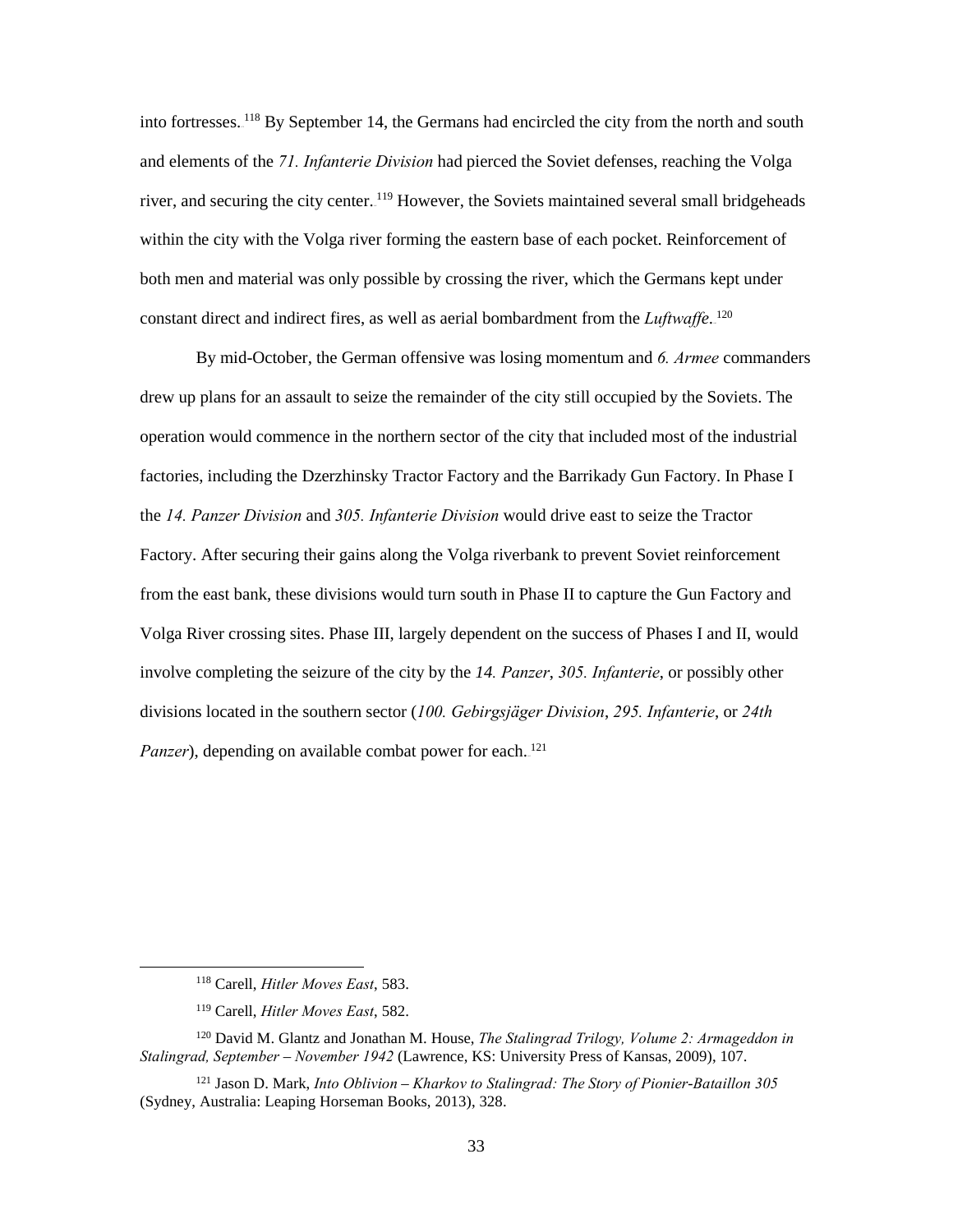

<span id="page-42-1"></span>Figure 5. German plan of attack to completely occupy Stalingrad, October 1942. Author's rendition of a map in Jason D. Mark, *Into Oblivion – Kharkov to Stalingrad: The Story of Pionier-Bataillon 305* (Sydney, Australia: Leaping Horseman Books, 2013), 329.

<span id="page-42-0"></span>Phase I - The Dzerzhinsky Tractor Factory

The assault to capture the remainder of the city began on October 14, 1942. The *14.*

*Panzer Division* led the initial assault, supported by two infantry regiments from the *305.* 

*Infanterie Division* and *389. Infanterie Division* following in support. Designated as *Gruppe* 

*Jänecke,* this combined arms team employed regimental-sized infantry units each supported by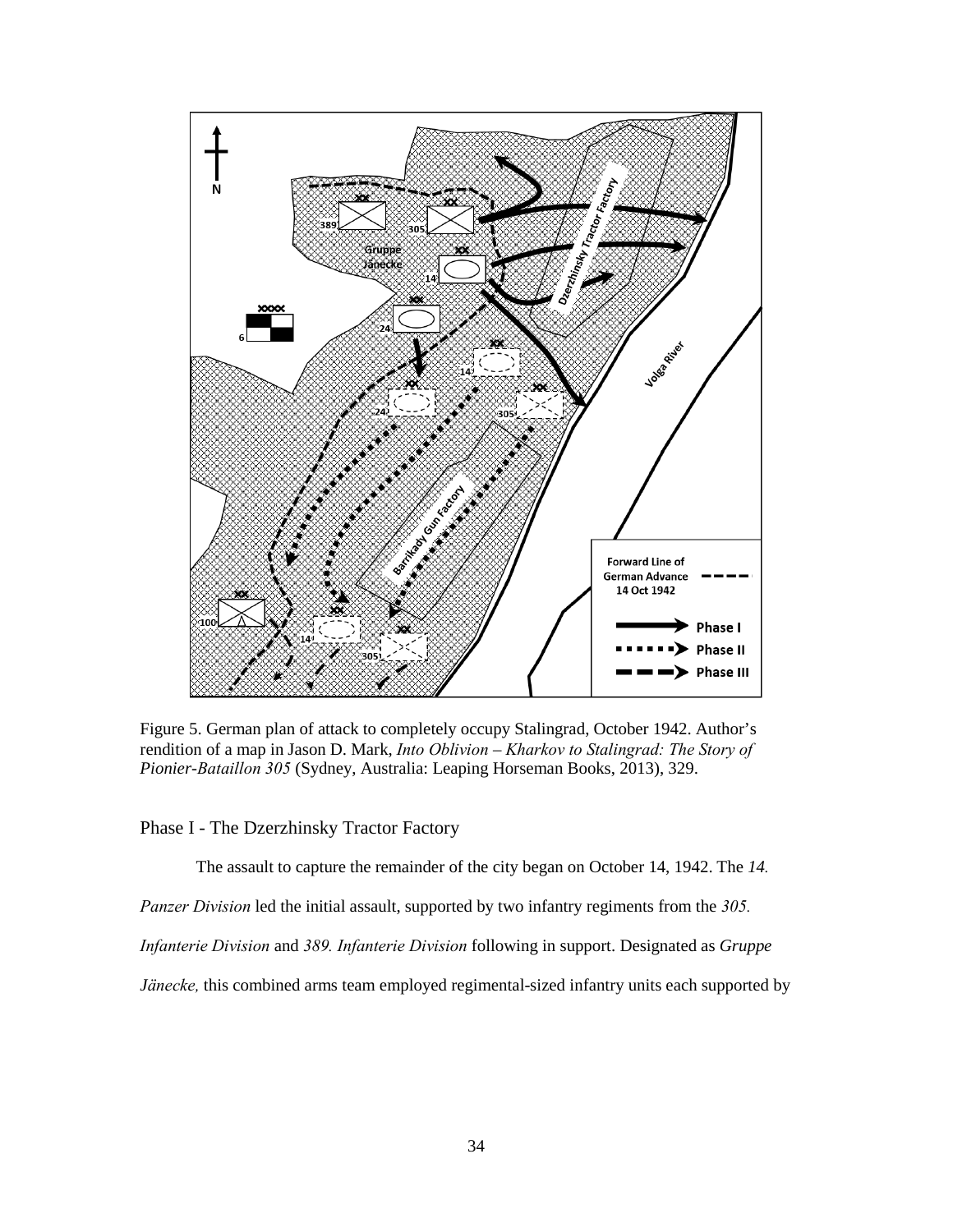one battalion of tanks, one company of engineers, and a minimum of two artillery batteries per infantry battalion.<sup>122</sup>

The initial assault faced open sloping ground observed by multi-story apartment buildings occupied by Soviet infantry. Approximately 1,500 meters to the east of these apartment complexes lay the Dzerzhinsky Tractor Factor, the objective of Phase I. <sup>123</sup> The Soviet 37th Guards Rifle Division stood opposite *Gruppe Jänecke*.<sup>124</sup> These veteran soldiers fortified themselves in the dense urban terrain turning each building into a strongpoint. Motivated by Stalin's order to defend the city to the last man, they would prove a determined enemy.<sup>125</sup>

Supported by a rolling artillery barrage and waves of JU-87 "*Stuka*" dive-bombers, the German advance crossed the sloping terrain without difficulty.<sup>126</sup> As the assault neared the apartment complexes, the German advance stalled in the face of a series of Soviet bunkers. *I. Kompanie, 305 Pionier Bataillon,* attached to *II. Bataillon*, *578. Infanterie Regiment*, moved into action. German infantry provided support by fire as the *Pioniere* worked their way through the apartment blocks destroying the bunkers with demolition charges. After vicious house-to-house fighting, the *Pioniere* eliminated the enemy positions enabling the battalion to maintain its momentum towards the Dzerzhinsky Tractor Factory..<sup>127</sup>

This pattern of assault continued throughout October 14. Infantry supported by assault guns, indirect fires, and *Luftwaffe* CAS would advance until encountering enemy bunkers and strongpoints, when they called *Pioniere* forward. Using this method of attack, *II. Kompanie*, *305. Pionier-Bataillon* supporting the *576. Infanterie Regiment* advanced along Komsomolskaya

 <sup>122</sup> Mark, *Into Oblivion*, 328, Generalleutnant Jänecke, Commander of the 389. *Infanterie Division*. German naming convention named task forces after the commander of the group; Ibid., 340.

<sup>123</sup> Mark, *Into Oblivion*, 341.

<sup>124</sup> Ibid., 338.

<sup>125</sup> Carell, *Hitler Moves East*, 583.

<sup>126</sup> William Craig, *Enemy at the Gates: The Battle for Stalingrad* (New York: Ballantine Books, 1973), 125-126.

<sup>127</sup> Mark, *Into Oblivion*, 341-344.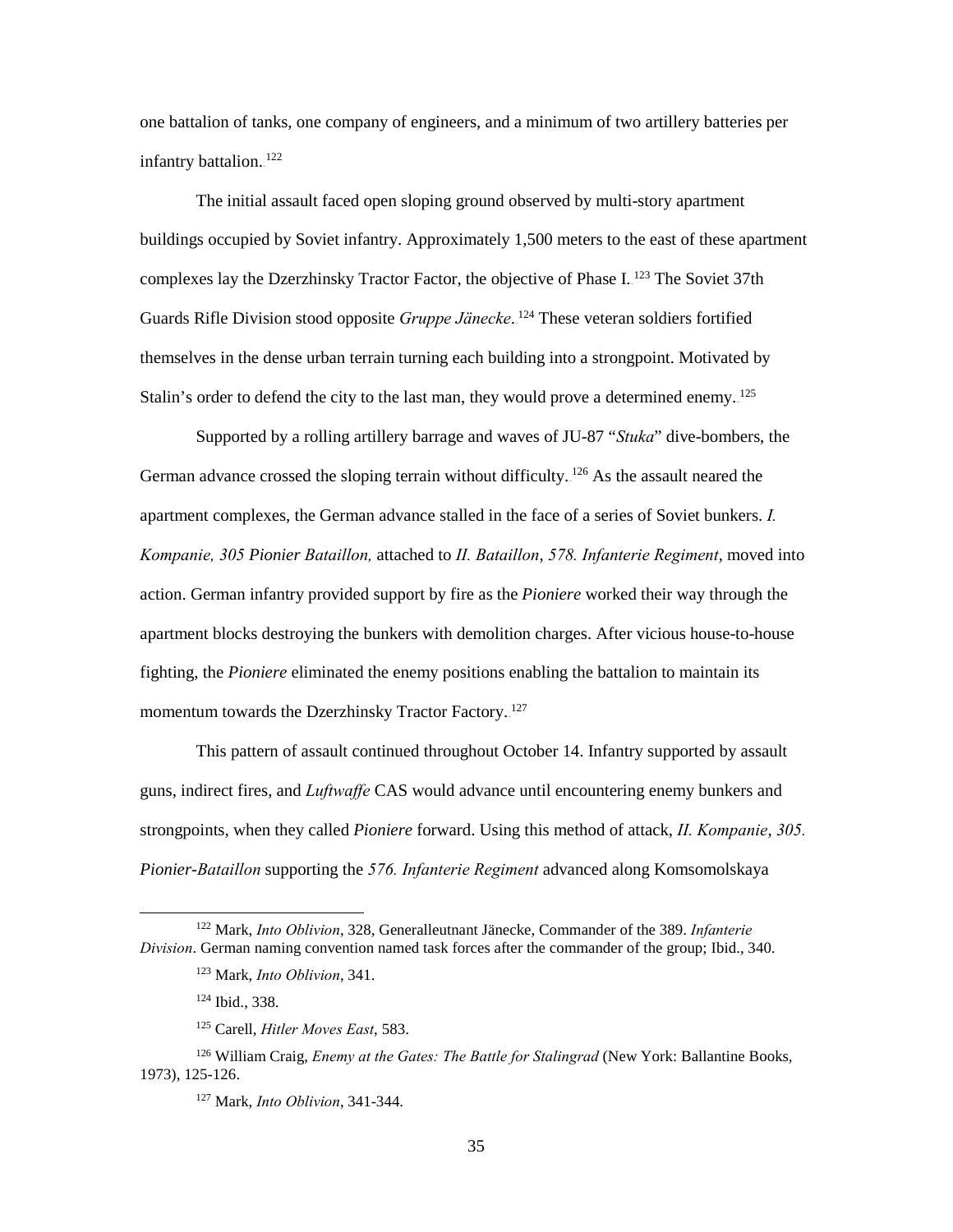Street while *I. Kompanie* and the *578. Infanterie Regiment* continued along Kultarmeiskaya Street. As described by historian Jason D. Mark, these two "phalanxes of armor and *Pionier*backed infantry surged eastward" towards the Tractor Factory.<sup>128</sup> During the night of October 14 to 15, German infantry relied on the *Pioniere* to penetrate and seize the remaining Soviet strongholds in the apartment complexes. Using demolition charges to blast through walls and barricaded doorways, the *Pioniere* then cleared the buildings floor by floor with flamethrowers and hand grenades.<sup>129</sup>

The final push to the Tractor Factory commenced at 7:00 a.m. on October 15. As the *I.* and *III. Kompanies* of *305. Pionier-Bataillon* escorted infantry into the factory it quickly became apparent the Soviets abandoned their positions during the night. General Chuikov, commander of the Soviet 62nd Army directed the remnants of the 37th Guards Infantry Division to relinquish the factory and establish a new defensive line further south.<sup>130</sup> The previous attack from German troops had decimated the Soviet defenses in northern Stalingrad.

The Germans' use of *Pioniere* to support the infantry in assaulting fortified positions resulted in a rate of advance greater than the rate at which Soviet defenses could react and reinforce against. By maintaining this tempo, *Gruppe Jänecke* forced the Soviets to culminate in their current defensive position. This resulted in the abandonment of a highly defensible position due to lack of sufficient forces. The potential defensive value of the Dzerzhinsky Tractor Factory would soon become evident to the German forces as they began Phase II and entered the Barrikady Gun Factory.

 <sup>128</sup> Mark, *Into Oblivion*, 348-349.

<sup>129</sup> Ibid., 356-357.

<sup>130</sup> Ibid., 359.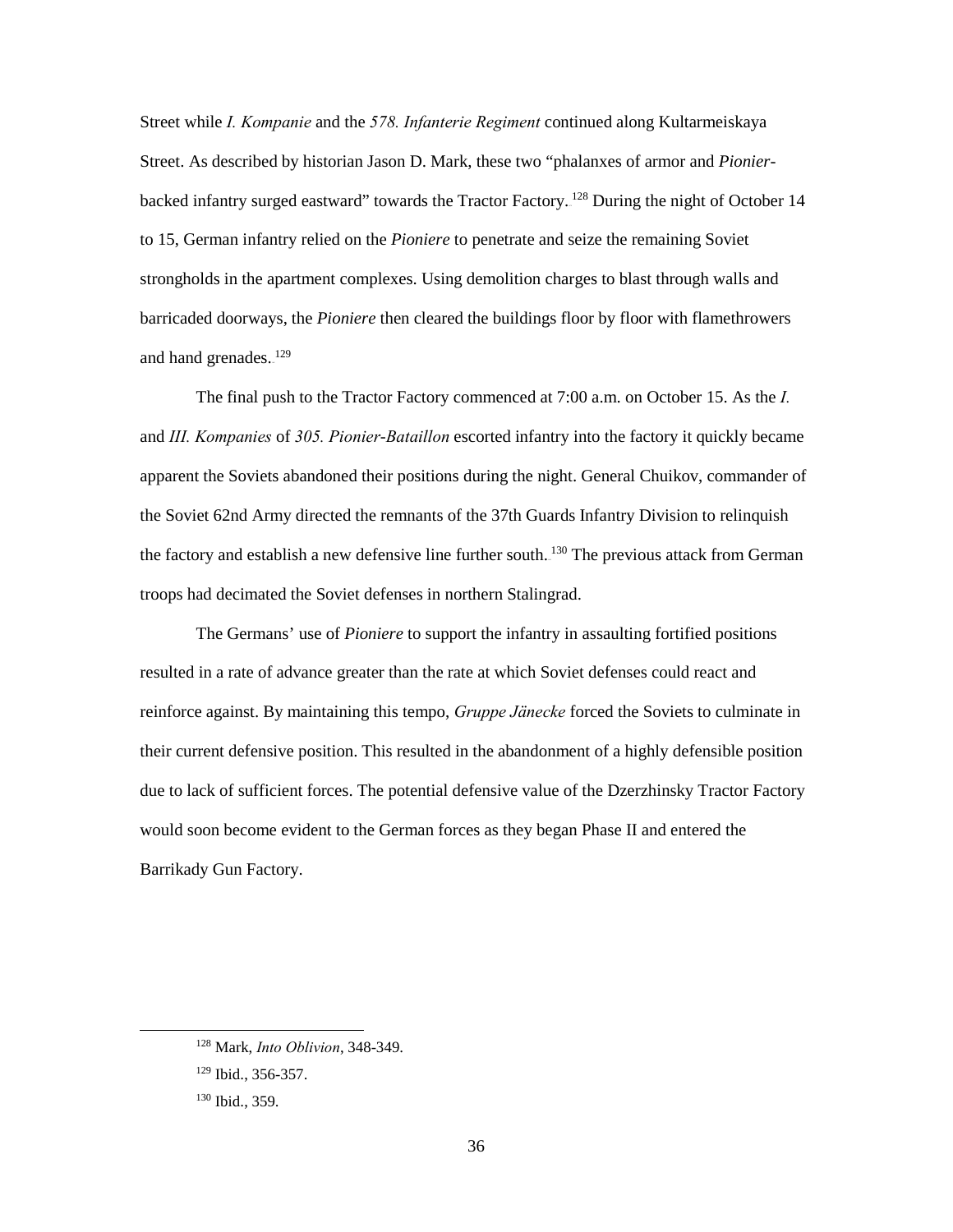#### <span id="page-45-0"></span>Phase II – The Barrikady Gun Factory

The attack into the Barrikady Gun Factory began on the morning of October 16 with the *14. Panzer Division.* The division's *Panzers* and infantry immediately faced stiff resistance at the hands of the Soviet 84th Tank Brigade supported by well-placed rocket and artillery fire. <sup>131</sup> By mid-morning *Generalleutnant* Jänecke ordered the *305. Infanterie Division* into the factory between 14. Panzer Division left flank and the Volga River.<sup>132</sup> All three regiments of the division moved into positions for the southerly advance into the factory with each regiment supported by one *Pionier Kompanie* and multiple assault guns.<sup>133</sup>

The ensuing fight for the factory was vicious, cruel, and up close. Both sides' weapons of choice proved to be hand grenades, flame throwers, pistols, and hand-to-hand combat.<sup>134</sup> By late in the afternoon, despite heavy Soviet resistance, the *Pionier*-supported infantry regiments believed they held most of the factory buildings; a task that eluded the infantry-supported *Panzers* in the morning hours. Soviet counterattacks with fresh troops halted the German advance on the afternoon of October 17. The up-close and chaotic fighting resulted in both sides believing they held the factory grounds.<sup>135</sup> The three-dimensional battlefield allowed Soviet soldiers to filter through German defenses below ground in sewers and conduits, or overhead in the factory work halls across catwalks or elevated floors. This routinely forced the German infantry and *Pioniere* to clear their rear areas in lieu of continuing the advance. $136$ 

Unknown to the Germans, from October 15 to 17, the Soviets successfully crossed the 650th Regiment, 768th Regiment, and 344th Regiment across the Volga under the cover of

 <sup>131</sup> Anthony Beevor, *Stalingrad: The Fateful Siege: 1942-<sup>1943</sup>* (London: Penguin Books, 1998), 196.

<sup>132</sup> Mark, *Into Oblivion*, 364-365.

<sup>133</sup> Ibid., 379.

<sup>134</sup> Mark, *Into Oblivion*, 380; Glantz and House, *The Stalingrad Trilogy, Volume 2,* 166-167.

<sup>135</sup> Mark, *Into Oblivion*, 379-383.

<sup>136</sup> Mark, *Into Oblivion*, 383; Glantz and House, *The Stalingrad Trilogy, Volume 2,* 166-167.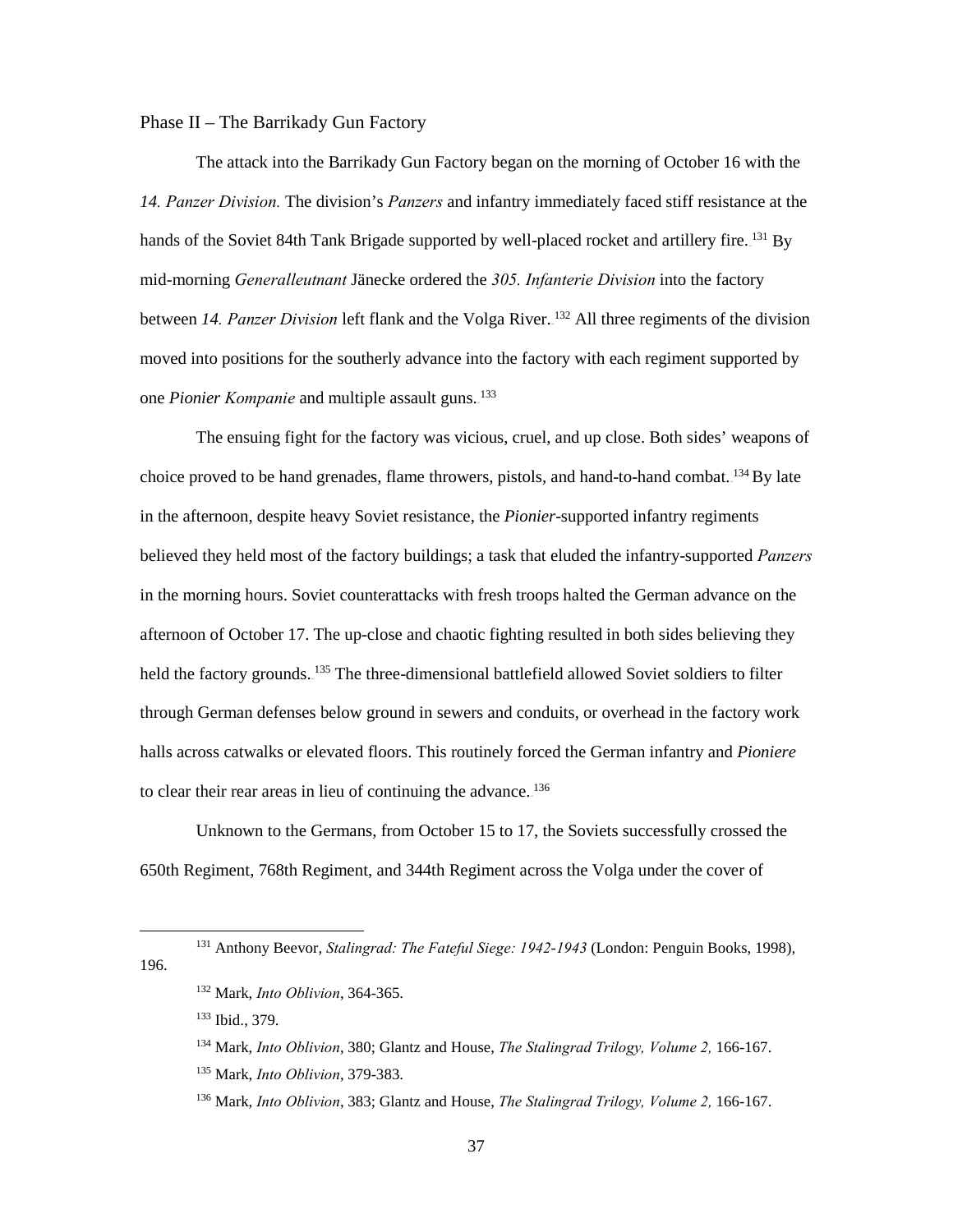darkness.<sup>137</sup> This influx of 1,700 men of the 138th Rifle Division under the command of General Lyudnikov renewed the Soviet resistance that slowed and finally halted the German assault through the Barrikady Gun Factory. This increased troop strength of the Soviets, coupled with ammunition and labor shortages of the *305. Infanterie Division* resulted in a fierce back and forth struggle for the factory work halls that brought the German offensive to a standstill.<sup>138</sup> Despite this stalemate in the Barrikady Gun Factory, the role and success of the *Sturmpionieren* in Stalingrad had not gone unnoticed.<sup>139</sup>

As the Germans and Soviets fought for control of the factories of Stalingrad, *OKW* was paying special attention to requests from the *6. Armee* for additional troops to insert into the city. Aside from the fight inside the city, the *6. Armee* also struggled to maintain its northern and southern flanks where the Soviets continuously launched counterattacks to relieve pressure on the defenders inside Stalingrad. This contributed to a shortage of available troops within 6. Armee.<sup>140</sup> *Generaloberst* Friedrich Paulus, commander of the *6. Armee*, requested additional troops from *OKW* and specifically requesting the transfer of the 29. Infanterie Division <sup>141</sup> However, Adolf Hitler and *Generaloberst* von Richtofen (commander of the *4th Luftflotte*), had noticed the impact of the *Pioniere* in the urban fighting of the Dzerzhinsky Tractor Factory and Barrikady Gun Factory.<sup>142</sup> Their solution arrived at 6. Armee headquarters on November 3 in the form of an order that read:

*6. Armee* will be supplied on 4 and 5.11 [November 4 and 5] with five *Pionier-Bataillons* – organized as assault battalions – These battalions should be combined under

 <sup>137</sup> Mark, *Into Oblivion*, 382; Glantz and House, *The Stalingrad Trilogy, Volume 2,* 407-410.

<sup>138</sup> Mark, *Into Oblivion*, 382-383.

<sup>139</sup> Glantz and House, *The Stalingrad Trilogy, Volume 2,* 612.

<sup>140</sup> Jason D. Mark, *Island of Fire: The Battle for the Barrikady Gun Factory in Stalingrad: November 1942 – February 1943* (Sydney, Australia: Leaping Horseman Books, 2006), 11.

<sup>141</sup> Mark, *Island of Fire*, 14.

<sup>142</sup> Glantz and House, *The Stalingrad Trilogy, Volume 2,* 612.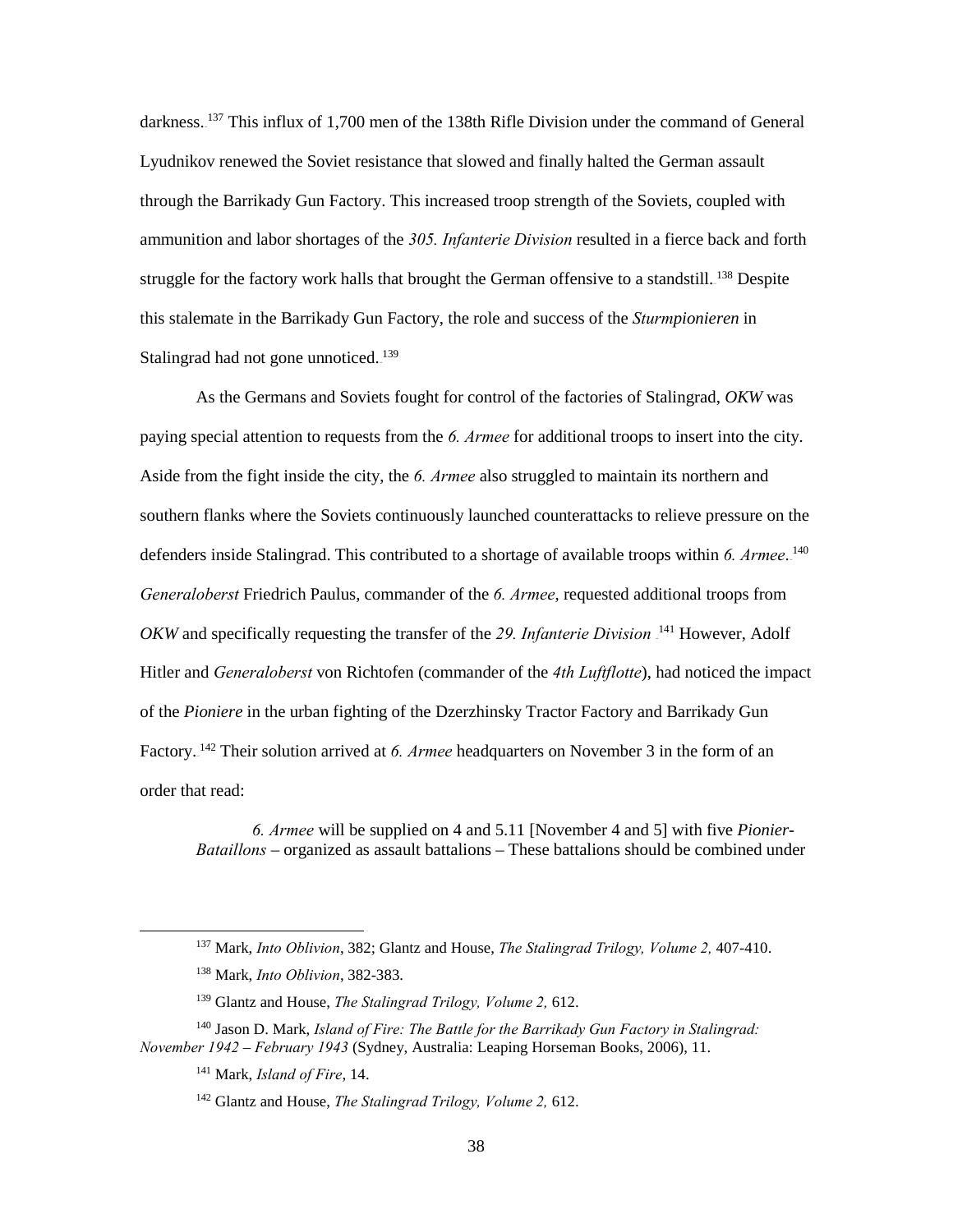particularly qualified staffs of grenadier regiments and be complemented by heavy companies from grenadier regiments. $143$ 

With that order, five powerful and experienced *Pionier-Bataillons* came under the *6. Armee's* control. From combat divisions spread across southern Russia, *OKW* directed the reassignment of the *45. Pionier*, *50. Panzer Pionier*, *162. Pionier*, *294. Pionier*, and 336. *Pionier-Bataillons* from their organic parent divisions to the *6. Armee*. Through a mix of ground and air transport, these *Pionier-Bataillons*, including their light assault equipment, soon joined the *305.Pionier* in what the Germans planned as the final assault to seize the Barrikady Gun Factory and Stalingrad.<sup>144</sup> "The arrival of these *Pionier-Bataillons* caused excitement within the ranks of the beleaguered infantry within Stalingrad. The common soldier respected the skill and bravery of the *Pionier*. An attack carried out with the help of *Pioniere* always stood a better chance of succeeding, especially when the objective was a fortification or other type of fiercely defended position.".<sup>145</sup>

The German assault began in the early morning hours of November 11 with a fierce artillery barrage on the Soviet positions. The *Luftwaffe* added to the bombardment with attacks on known Soviet artillery positions on the east bank of the Volga river. <sup>146</sup> Once the barrage lifted the *Sturmpionier* teams advanced forward and succeeded in eliminating the various points of resistance, enabling them to reach their objectives. However, the second assault wave comprised of the supporting infantry were too weak to consolidate the ground won.<sup>147</sup> Once again the threedimensional battlefield played havoc on the German advance. They frequently found themselves defending positions inside buildings they had just captured. Lacking sufficient infantry support during the assault and in consolidating gains, the *Pioniere* could not maintain the tempo of the

 <sup>143</sup> Mark, *Island of Fire*, 24.

<sup>144</sup> Mark, *Island of Fire*, 24; Glantz and House, *The Stalingrad Trilogy, Volume 2*, 612.

<sup>145</sup> Mark, *Island of Fire*, 53-54.

<sup>146</sup> Ibid., 93-95.

<sup>147</sup> Schrӧter, *Stalingrad*, 36.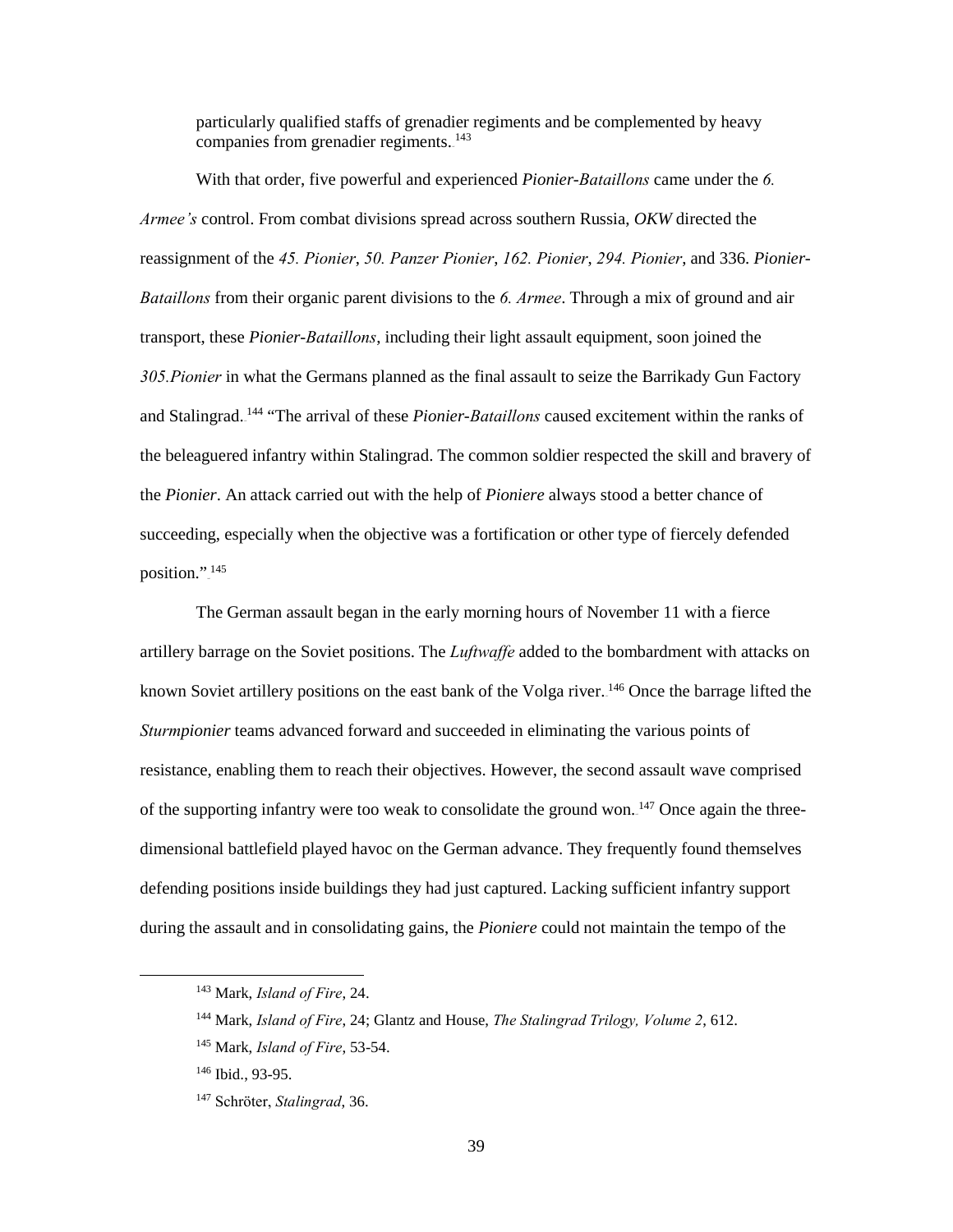attack and the advance soon culminated short of pushing the Soviets into the Volga. Although only a small 100-meter-deep bridgehead remained in Soviet hands, they continuously received reinforcements and supplies from across the Volga and managed to withstand the German assaults.<sup>148</sup> By November 15, the Germans halted the assault on the Barrikady Gun Factory, having suffered a 40% casualty rate in the attacks of the few previous days. <sup>149</sup> The Germans never again accumulated enough combat power to launch additional offensives aimed at seizing the remainder of the city.

The experience of this attack shows that the *Pioniere* could only carry out their tasks with strong infantry support. Unfortunately, the infantry regiments accompanying the attack had suffered so many losses during the preceding weeks of combat that they were no longer able to provide effective support to the attack. On the evening of November 11, the day of the *Pioniere* assault, *Oberst* Herbert Selle (the *6. Armeepionierführer*) informed General von Seydlitz (commander of the 51st Army Corps) that "to achieve results of this sort it is essential to bring up an infantry regiment and armor to reinforce the assault. My engineer battalions are a specialist force. In present circumstances they are bleeding to death."<sup>150</sup> Both *Generaloberst* Paulus and *Oberst* Selle understood the vital nature of a combined assault that included both infantry and *Pioniere.* However, the ensuing massed employment of *Pioniere* proved to be just as unsuccessful as a massed infantry assault. The ability of these additional *Pionier-Bataillons* to maintain the tempo of the attack, extend operational reach, and avoid culmination did not materialize due the single sightedness of senior *OKW* officials, whom viewed the success in the Dzerzhinsky Tractor Factory as an instance of *Pionier* success, in lieu of a holistic instance of combined arms cooperation.

 <sup>148</sup> Glantz and House, *When Titans Clashed*, 123.

<sup>149</sup> Schrӧter, *Stalingrad*, 38.

<sup>150</sup> Ibid., 37.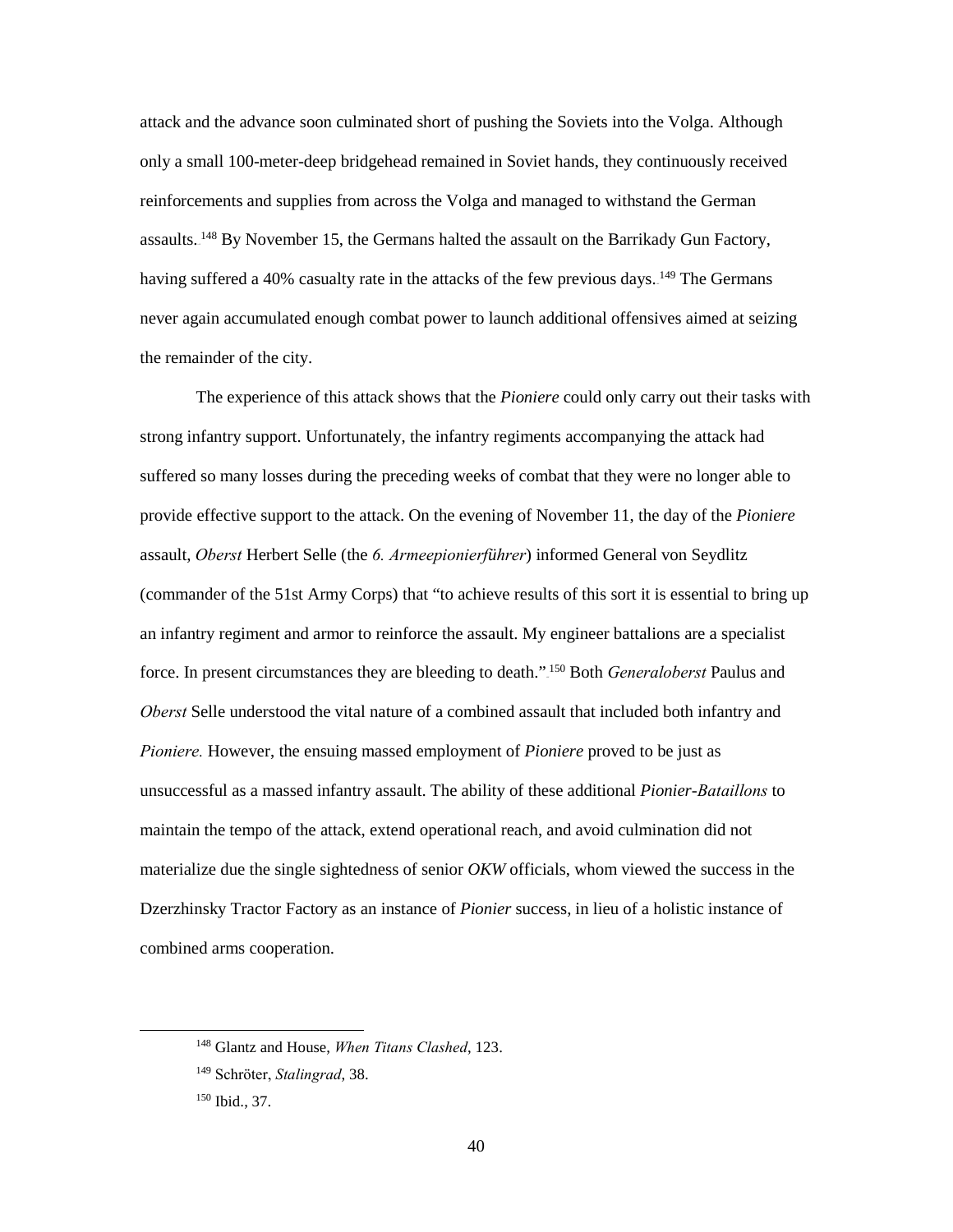#### <span id="page-49-0"></span>Conclusion – Stalingrad

The German experience at Stalingrad provides a documented case study on the effects of employing combat engineers in the assault of fortified positions. The combined infantry – engineer organization used on the assault through the Dzerzhinsky Tractor Factory gave a violent and steady tempo to the assault that ground down Soviet defenses, forcing them to abandon the most defensible part of the factory. However, this assault included complements of infantry that were fresh and of sufficient strength. The ensuing attack on the Barrikady Gun Factory did not include the *Pioniere* and quickly stalled in the face of fierce Soviet resistance. General Jänecke quickly committed the *305. Infanterie Division's* regiments augmented with *Pioniere* resulting in the seizure of most of the factory grounds. This attack eventually culminated due to the lack of infantry support and sustainment operations. Blinded by the allure of specialty assault troops to bring the battle of Stalingrad to a close, the German *OKW* opted to maximize the numbers of *Pioniere* committed to the final assault on the Barrikady Gun Factory without committing the required supporting infantry. By infusing five additional *Pionier-Bataillons*, the Germans achieved quick overwhelming success against the Soviet fortified positions. However, due to the lack of follow-on infantry support the Soviets repulsed the German offensive and retained their foothold within the city.

## Analysis

<span id="page-49-1"></span>These case studies show the capability of combat engineers to overcome natural and manmade obstacles and enable the mobility of friendly forces in sustained major ground combat against a peer or near-pear enemy. This mobility offered the means to sustain the German forces' tempo, extend their operational reach, and prevent culmination. The divisional *Pioniere* of the *XIX Panzerkorps* provided the means to sustain their tempo when faced with opposed crossings of the Meuse River. This linear obstacle provided an opportunity for the Allies to force culmination of the entire German offensive. By overcoming this obstacle, the *Pioniere* provided

41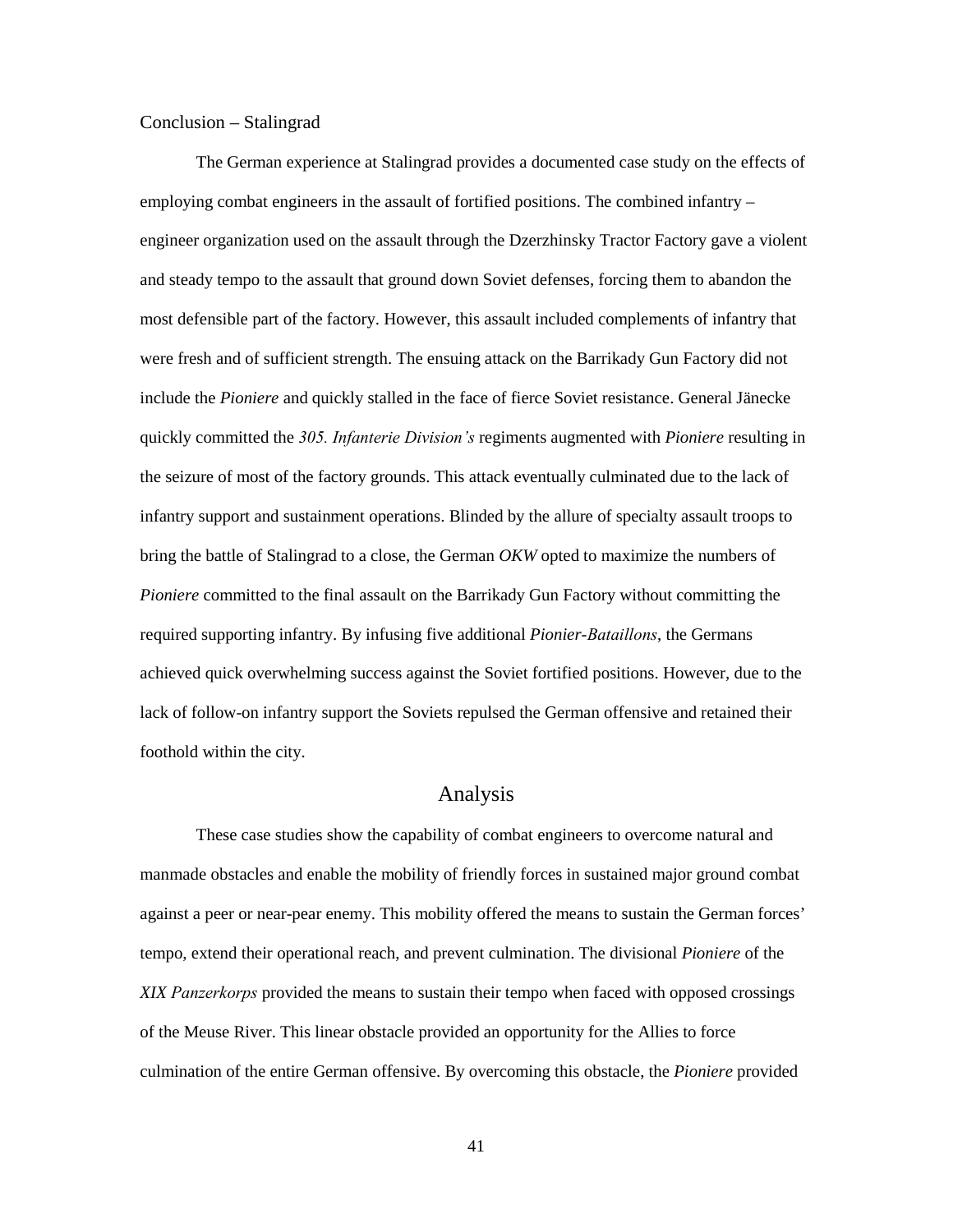the mobility to sustain tempo and extend the operational reach of German forces into Central Belgium and France. Similarly, the assault tactics employed by the *305. Pionier-Battalion* in Phase I of the October 1942 assault in Stalingrad pushed the Soviet defenders within less than 100 meters from the Volga river. This enabled a tempo of advance that not only out-paced the Soviets ability to respond to their actions, but also induced culmination of the defenders in the Dzerzhinsky Tractor Factory forcing its abandonment.

However, just as important as the capabilities offered by the combat engineer is the limitations of such formations. As demonstrated in the Barrikady Gun factory in Phase II, engineers alone cannot achieve the desired effects of tempo, operational reach, and culmination. The *Pioniere* did achieve these effects the previous day in the Dzerzhinsky Tractor Factory but only when properly organized and supported with infantry, armor, artillery, and CAS. The analysis of the Meuse crossings details the level of task organization of supporting arms that the German forces utilized. It is no far stretch to surmise that *Pioniere* tasked to execute these crossings in lieu of supporting arms would result in disaster for the operation. The accompanying infantry proved vital to seizing and consolidating bridgeheads while the artillery, *Panzers,* and CAS provided essential fire support that suppressed Allied defenders. Furthermore, the crossing of the Meuse and piercing the Allied defenses succeeded due to the timely crossing of armored and mechanized forces enabled by the synchronized operational approach used by the Germans. This supporting relationship by all combat arms is what was lacking and ultimately prevented the Germans from seizing all of Stalingrad during their second phase of the October 1942 offensive.

Recent experiences of US Army combat engineers employed in Iraq and Afghanistan illustrate this dependency of combat engineers on other combat arms. After the shift from major combat operations of US forces in Iraq in 2003 (as described above), combat engineers transitioned to a predominately assured mobility mission set focused on deliberate route clearance

42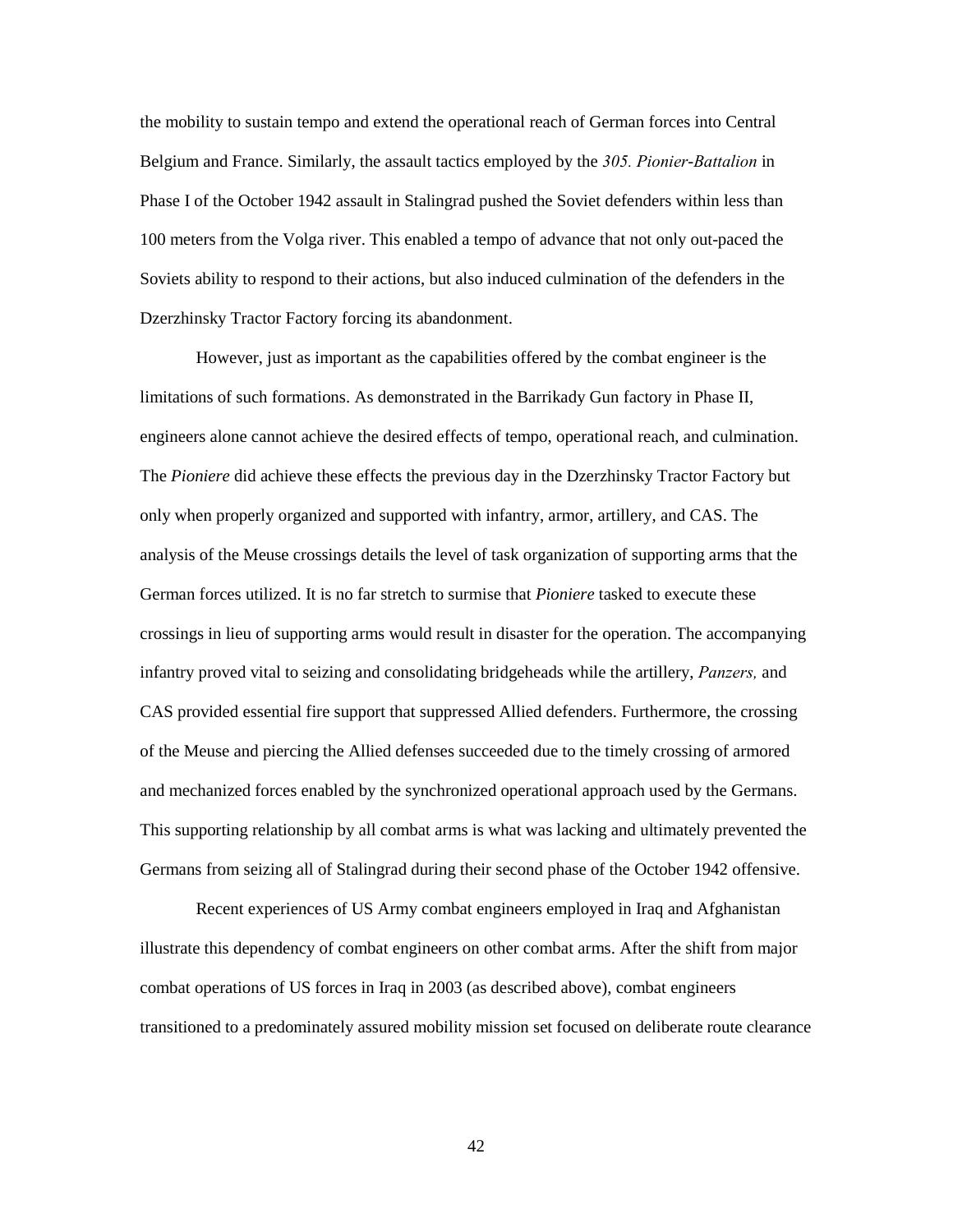operations.<sup>151</sup> Most of these operations included a single engineer platoon tasked with conducting deliberate route clearance on a set of routes designated by a higher headquarters. The criteria for choosing which routes usually depended on the length of time since the last deliberate clearance. Measures of performance depended on the number of IEDs found or destroyed and the total kilometers of routes cleared. Route clearance patrols (no longer referred to as engineer platoons) assumed a role of an echelon above brigade enabler that dictated the timing and planning of missions, in lieu of a supporting and enabling role factored into mission planning.<sup>152</sup>

As a result, routine route clearance operations rarely supported a specific maneuver effort. Engineers cleared routes in isolation of a brigade or lower scheme of maneuver and accomplished little in enabling friendly forces mobility.<sup>153</sup> They would clear a route of IEDs, often at a great cost of life and resources, only to have insurgents 'reseed' the route with IEDs only hours or minutes later. <sup>154</sup> Thus, when not integrated into greater scheme of maneuver, their greatest contribution to the counterinsurgency fight was the forcing of consumption of enemy resources and IED-making materials. Engineers were unable to exploit battlefield success without dedicated support from infantry or armored units. This lack of combined arms support or support to maneuver operations prevented holding the terrain that they had cleared.<sup>155</sup> Attempts to provide route clearance support to large convoy movements often resulted in poor cooperation between clearance and maneuver elements allowing for insurgents to 'reseed' a cleared route prior the supported convoy's movement.<sup>156</sup>

<sup>&</sup>lt;sup>151</sup> D'Aria and Moore, "Adapting the Army: Institutionalizing Counter-IED Training Efforts."

<sup>&</sup>lt;sup>152</sup> US Department of the Army, "IED-D: Tactics, Techniques, and Procedures," Center for Army Lessons Learned, Bulletin 1 (FY09): 82-82.

<sup>&</sup>lt;sup>153</sup> James B. Weakley and Eric P. Ng, "Redefining Route Clearance for Future Operations," *Engineer*, May to August, 2014, 17-18.

<sup>154</sup> US Army, "IED-D: Tactics, Techniques, and Procedures," 27.

<sup>&</sup>lt;sup>155</sup> Weakley and Ng, "Redefining Route Clearance for Future Operations," 17-18.

<sup>156</sup> US Army, "IED-D: Tactics, Techniques, and Procedures," 82-83.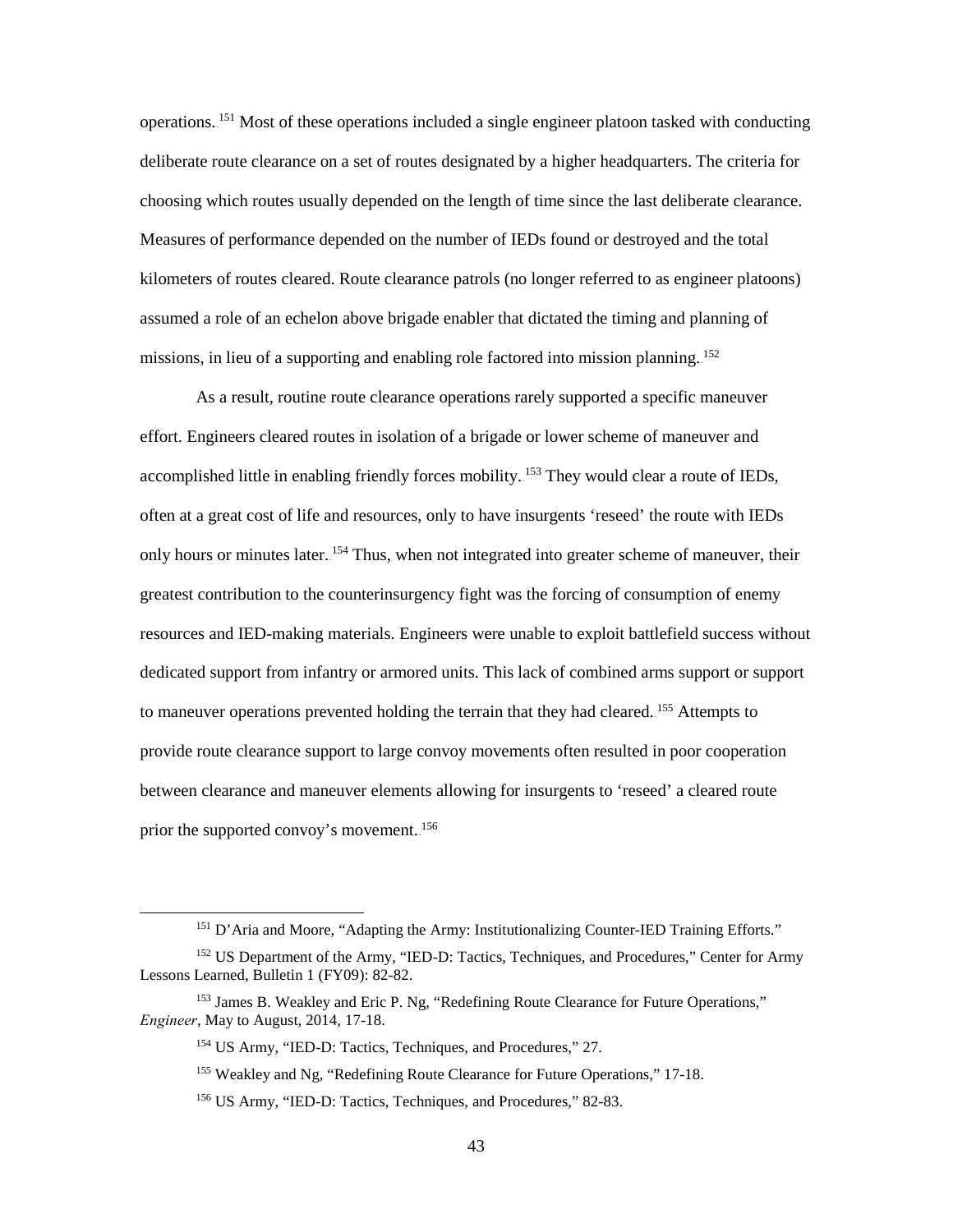The lessons learned provided by the preceding case studies of the German *Pionier* surface in recent efforts by the US Army to correct their employment of engineers. By 2013 the US Army focused its operations in Afghanistan on the retrograde of coalition forces from outlying bases.<sup>157</sup> This required numerous large logistical convoys to transport troops, supplies, and equipment to enduring bases such as Bagram, Kandahar, and Jalalabad. Due to increased enemy attacks on engineers executing independent route clearance missions, United States Forces – Afghanistan (USFOR-A) mandated the use of a combined arms route clearance operation (CARCO) concept.<sup>158</sup> The CARCO concept required the following of all route clearance operations; minimum of one engineer platoon supported by one platoon of a maneuver element, dedicated indirect fire support through accompanying dismountable mortars or long range artillery, dedicated persistent air coverage through continuous support from rotary wing aviation or unmanned aerial vehicles, dedicated and accompanying maintenance support to recover disabled vehicles, a minimum of one embedded explosive ordnance disposal team, the CARCO must be in direct support of a planned operation coordinated through time and space, and commanded by a company commander from either the parent engineer or maneuver element.<sup>159</sup> This company team of combat power proved very effective at providing assured mobility for their supported convoy movements. Enemy forces proved hesitant to engage a CARCO. A single engineer platoon proved vulnerable to a coordinated attack from insurgents while a CARCO included all combat elements to not only repel an attack but to also purse and destroy the insurgent forces.

This positive effort by USFOR-A to return to a combined arms approach to mobility operations optimistically demonstrates the knowledge of proper employment of engineers still

<sup>&</sup>lt;sup>157</sup> Kevin N. Braam, "A Team-of-Teams Approach: Combined Arms Route Clearance During the Retrograde," *Engineer*, January to April, 2015, 15.

 $158$  Ibid., 14.

<sup>159</sup> Ibid., 14.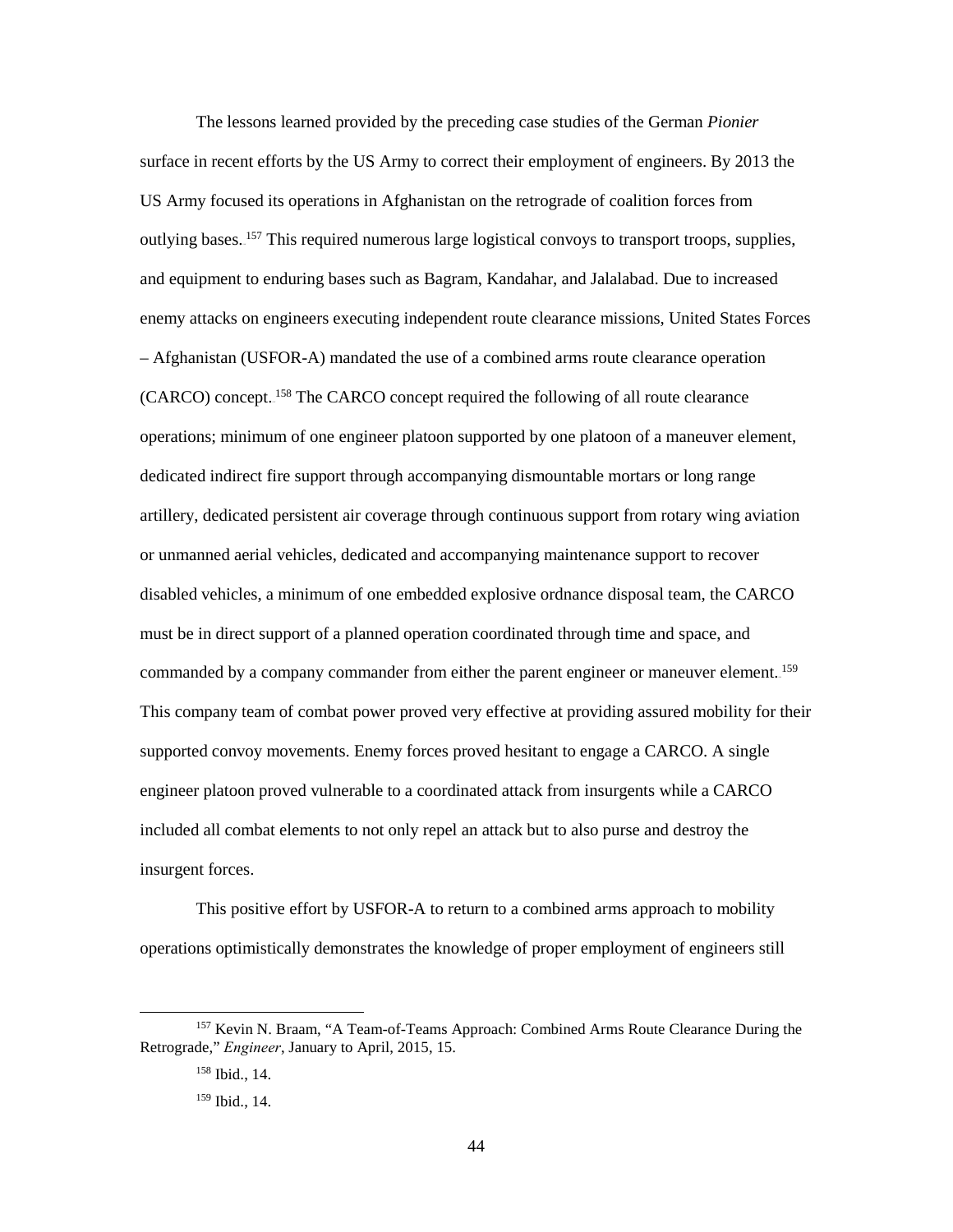exists in the higher echelons of the US Army. However, the skepticism and parochial thoughts experienced at the brigade level and below remains a cause for concern as supporting units question their formation's support to an 'engineers' mission; a stereotype created by seventeen years of engineer-centric route clearance operations in Afghanistan and Iraq.<sup>160</sup>

## Conclusions / Recommendations

<span id="page-53-0"></span>The evidence supplied by these case studies demonstrates that during sustained ground combat with a peer or near-peer adversary, combat engineers are highly versatile formations that when properly employed in a combined arms concept can maintain friendly forces tempo, disrupt enemy tempo, prevent the culmination of friendly forces, initiate enemy culmination, and extend the operational reach of friendly forces. Considering the lessons drawn from these case studies, the US Army's Engineer Regiment must train its soldiers and leaders to plan and execute major combat operations as outlined in the current version of US Army operational doctrine which emphasizes the use of combined arms as one of its six principles of unified land operations.<sup>161</sup> Simultaneously, it must retrain itself and other supported or supporting branches of the US Army on the capabilities and proper employment of combat engineers. The Engineer Regiment must accomplish this through professional education, discussion, and most importantly, displaying its competence and capabilities through combined arms training. By accomplishing these two lines of effort, the US Army and the US Army Engineer Regiment will avoid a future setback in the execution of major ground combat operations such as the employment of engineer-pure route clearance patrols versus the employment of a combined arms route clearance operations.

In future conflicts, adversaries of the United States will employ a combination of traditional and irregular capabilities. The enemy will seek to interdict US forces attempting to enter any crisis area. It will use complex terrain and urban environments to offset the United

<sup>&</sup>lt;sup>160</sup> Weakley and Ng, "Redefining Route Clearance for Future Operations," 17.

<sup>161</sup> ADP 3-0, *Operations*, 4,7,12.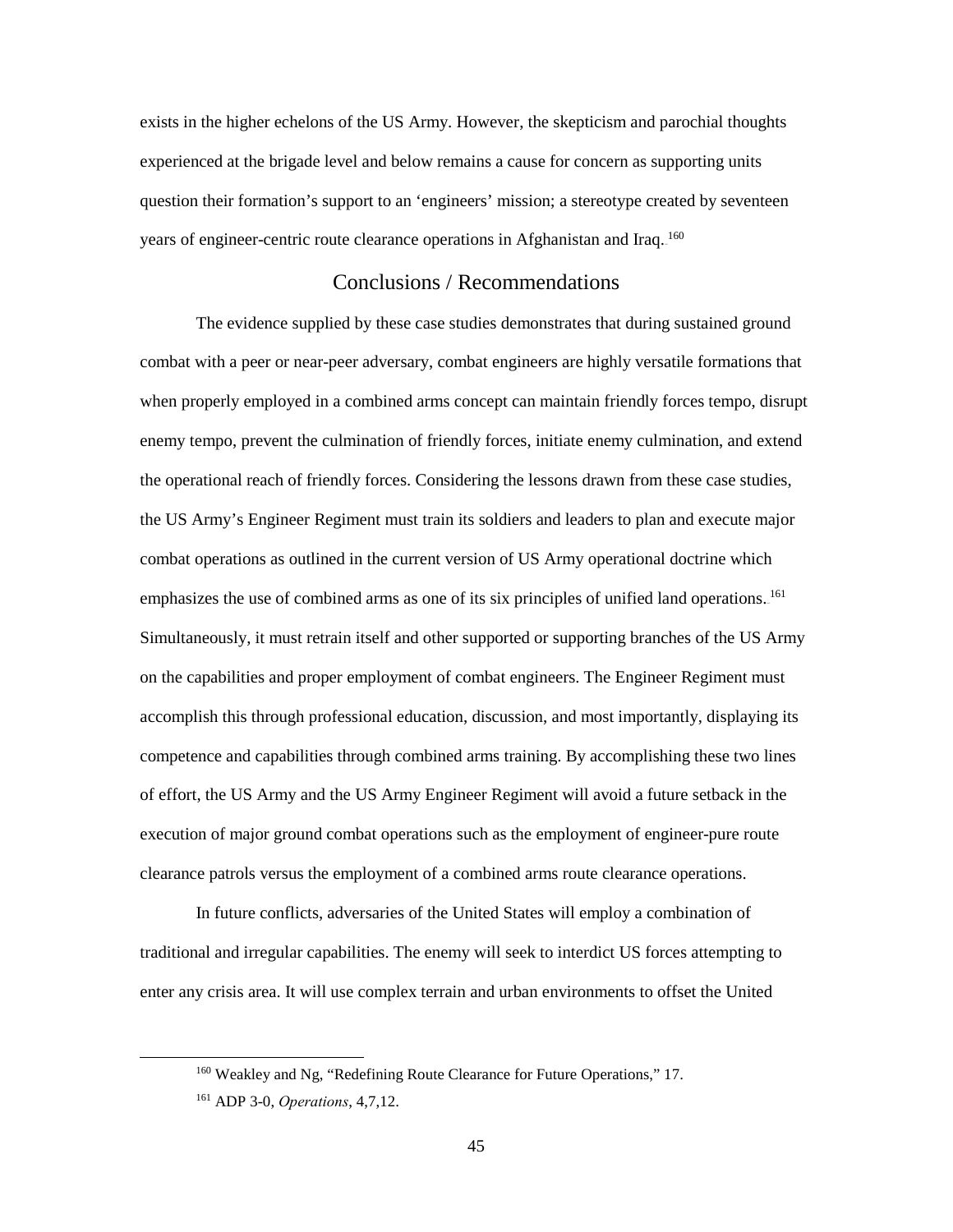States' advantages by employing conventional obstacles, mines employed in-depth, and IEDs. <sup>162</sup> Mobility operations will be critical to enhance friendly movement and maneuver to overcome these enemy efforts to interdict any United States' entry operations. As seen with the experiences of the *Pionier*, US Army Engineers employed in a combined arms mobility role will be critical to facilitating these entry operations by influencing the elements of operational art of tempo, operational reach, and culmination.

This monograph focused on the mobility aspect of the combat engineer's core competencies and its relation to the elements of operational art. Additional research and analysis should focus on the engineer's core competencies of countermobility and survivability. Their relationship to the elements of operational art and recommendations for future employment against a peer or near-pear adversary in sustained ground combat will provide similar valuable lessons learned to prepare the US Army and the US Army Engineer Regiment for future wars.

 <sup>162</sup> US Department of the Army, Army Techniques Publication (ATP) 3-90.4, *Combined Arms Mobility* (Washington DC: Government Printing Office, 2016), viii.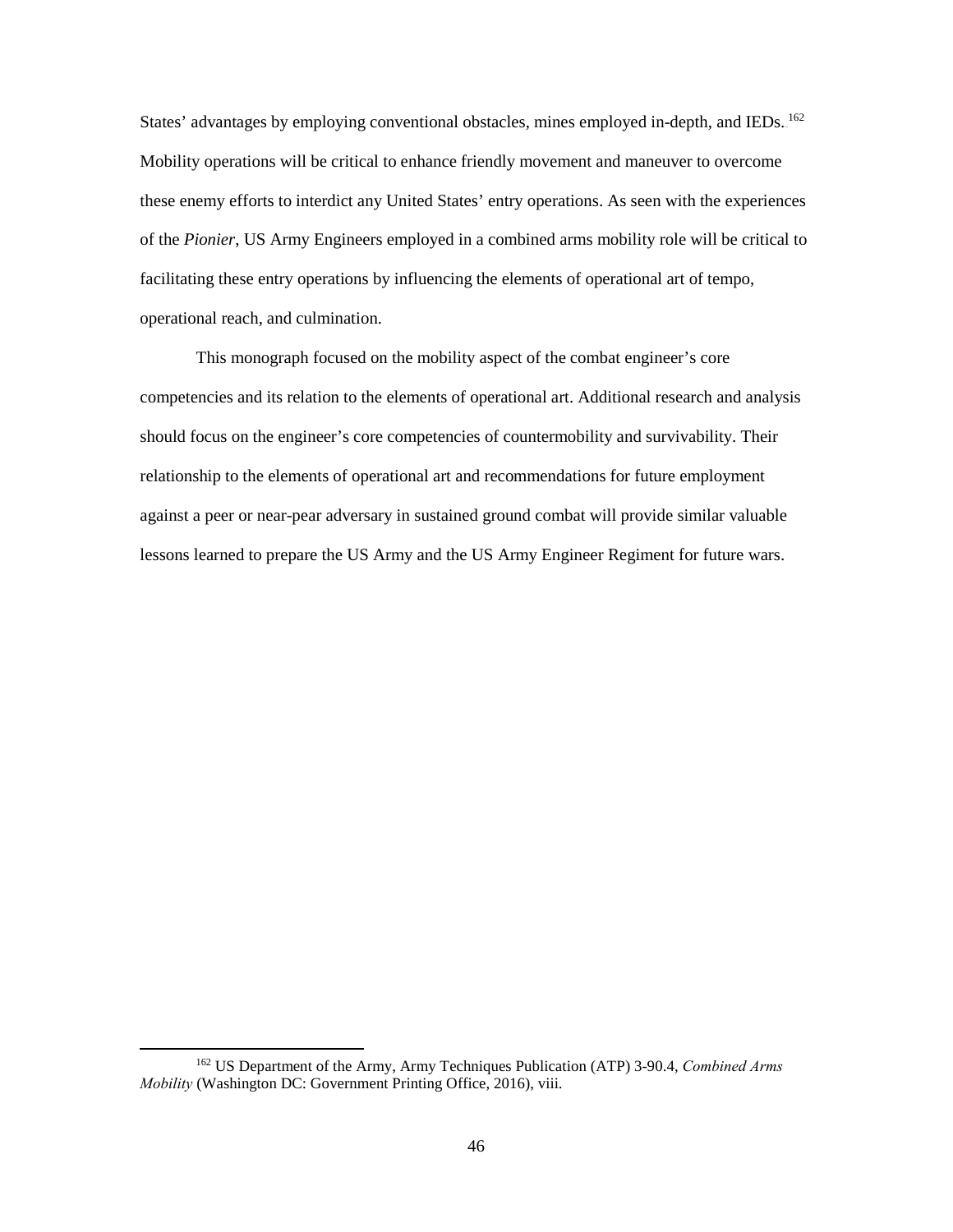## <span id="page-55-0"></span>Bibliography

- Bailey, Beth, and Richard Immerman, eds. *Understanding the U.S. Wars in Iraq and Afghanistan.* New York: University Press, 2015.
- Beevor, Anthony. *Stalingrad: The Fateful Siege: 1942-1943*. London: Penguin Books, 1998.
- Beiersdorf, Horst. *Bridgebuilding Equipment of the Wehrmacht: 1939-1945*. Atlgen, PA: Schiffer Publishing, 1998.
- Braam, Kevin N. "A Team-of-Teams Approach: Combined Arms Route Clearance During the Retrograde." *Engineer*, January to April, 2015.
- Carell, Paul. *Hitler Moves East 1941-1943*. New York: Bantam Books, 1966.
- Citino, Robert M. *The German Way of War: From the Thirty Years' War to the Third Reich*. Lawrence, KS: University Press of Kansas, 2005.

———. *Quest for Decisive Victory: From Stalemate to Blitzkrieg in Europe 1899-1940*. Lawrence, KS: University Press of Kansas, 2002.

- Cooper, Matthew. *The German Army: 1933-1945*. Chelsea, MI: First Scarborough House, 1990.
- Corum, James S. *The Roots of Blitzkrieg: Hans von Seeckt and German Military Reform*. Lawrence, KS: University Press of Kansas, 1992.
- Craig, William. *Enemy at the Gates: The Battle for Stalingrad*. New York: Ballantine Books, 1973.
- Deighton, Len. *Blitzkrieg: From the Rise of Hitler to the Fall of Dunkirk*. Great Britain: Jonathan Cape Ltd, 1979.
- ———. *Blood, Tears, and Folly*. New York: Castle Books, 1993.
- D'Aria, Dorian and Tahnee L. Moore. "Adapting the Army: Institutionalizing Counter-IED Training Efforts." Fort Leonard Wood, US Army. Accessed 27 January, 2018. www.wood.army.mil/engrmag/PDFs%20for%20Jan-Apr%2010/D'Aria-Moore.pdf.
- Glantz, David M. and Jonathan M. House. *The Stalingrad Trilogy, Volume 1: To the Gates of Stalingrad*, *Soviet-German Combat Operations, April – August 1942*. Lawrence, KS: University Press of Kansas, 2009.
- ———. *The Stalingrad Trilogy, Volume 2: Armageddon in Stalingrad, September November 1942*. Lawrence, KS: University Press of Kansas, 2009.
- ———. *The Stalingrad Trilogy, Volume 3: Book One: End Game at Stalingrad*, *November 1942. Lawrence*, KS: University Press of Kansas, 2009.
- ———. *The Stalingrad Trilogy, Volume 3: Book Two: End Game at Stalingrad, November 1942 – February 1943*. Lawrence, KS: University Press of Kansas, 2009.
- ———. *When Titans Clashed: How the Red Army Stopped Hitler*. Lawrence, KS: University Press of Kansas, 1995.
- Guderian, Heinz. *Panzer Leader*. 1952. Reprint, New York: Da Capo Press, 2002.
- Herwig, Holger H. *The Marne, 1914: The Opening of World War I and the Battle That Changed the World*. New York: Random House, 2009.
- Horne, Alistair. *To Lose a Battle: France 1940*. 1969. Reprint, London, England: Penguin Books, 2007.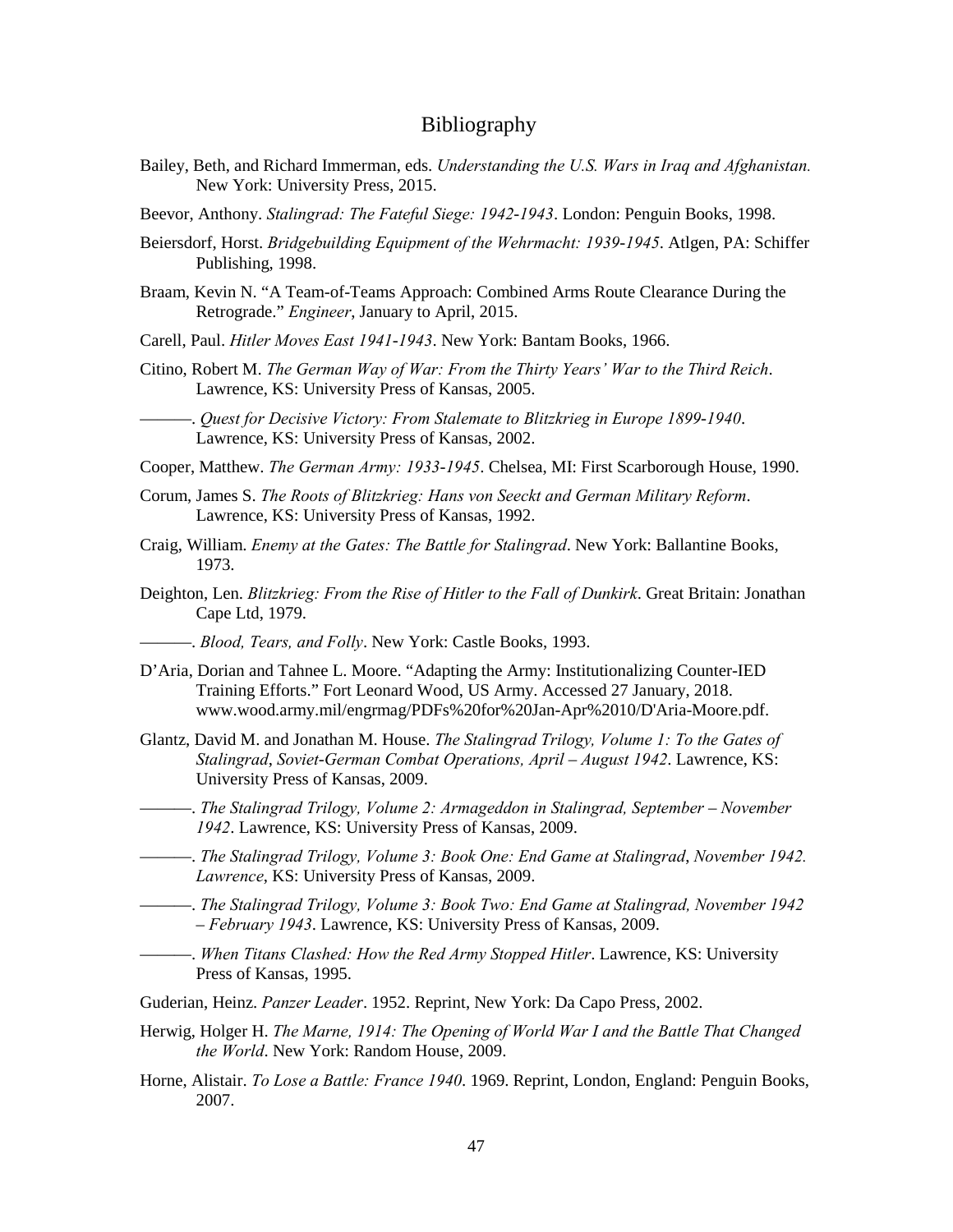Howard, Michael. *War in European History*. New York: Oxford University Press, 2009.

- Lucas, James. *Die Wehrmacht von 1939-1945: Zahlen, Daten, Fakten*. Stroud, Gloucestershire, Great Britain: Sutton Publishing, 1998.
- Manstein, Erich von. *Lost Victories*. Munich: Bernard & Gräfe Verlag, 1982.
- Mark, Jason D. *Island of Fire: The Battle for the Barrikady Gun Factory in Stalingrad: November 1942 – February 1943*. Sydney, Australia: Leaping Horseman Books, 2006.
	- ———. *Into Oblivion Kharkov to Stalingrad: The Story of Pionier-Bataillon 305*. Sydney, Australia: Leaping Horseman Books, 2013.
- McRaven, William H. *Spec Ops: Case Studies in Special Operations Warfare: Theory and Practice*. Novato, CA: Presidio Press, 1996.
- Milley, Mark A. "2017 US Army Posture Statement." US Army. Last modified February 24, 2016. Accessed August 10, 2017. https://www.army.mil/article/163561.
- Myers, Meghann. "Milley: Future wars will be long, they'll be fought on the ground, and spec ops won't save us." Army Times. Last modified July 27, 2017. Accessed on August 22, 2017. http://www.armytimes.com/news/your-army/2017/07/27/milley-future-wars-will-belong-theyll-be-fought-on-the-ground-and-spec-ops-wont-save-us/.
- Parker, Geoffrey. *The Cambridge History of Warfare*. New York: Cambridge University Press, 2005
- RAND Corporation. "Conducting Counterinsurgency Operations: Lessons from Iraq (2003- 2006)." Last modified 2008. Accessed January 25, 2018. https://www.rand.org/pubs/ research\_briefs/RB9323/index1.html.
- Riebenstahl, Horst. *German Combat Engineers in World War II, 1939-1945: A Photo Chronicle*. Atlgen, PA: Schiffer Publishing, 1998.
- Rottman, Gordon L. *German Pionier 1939-45: Combat Engineers of the Wehrmacht*. Oxford, United Kingdom: Osprey Publications, 2010.
- Saunders, Tim. *Fort Eben Emael.* South Yorkshire, Great Britain: Pen & Sword Books, 2005.
- Schrӧter, Heinz. *Stalingrad*. New York: Ballantine Books, 1960.
- Turabian, Kate L. *A Manual for Writers of Research Papers, Theses, and Dissertations. 8th Edition.* Chicago, IL: University of Chicago Press, 2013.
- US Department of the Army. Army Doctrinal Publication (ADP) 3-0, *Operations*. Washington, DC: Government Printing Office, 2016.
- US Department of the Army. Army Techniques Publication (ATP) 3-90.4, *Combined Arms Mobility*. Washington DC: Government Printing Office, 2016.
- US Department of the Army. "Decisive Action Training Environment at the National Training Center." Center for Army Lessons Learned. Volume III (September 2015).
- US Department of the Army. "IED-D: Tactics, Techniques, and Procedures." Center for Army Lessons Learned. Bulletin 1 (FY09).
- US Department of the Army. Field Manual (FM) 3-90.12, *Combined Arms Gap Crossing Operations*. Washington DC: Government Printing Office, 2008.
- US Department of the Army. Field Manual (FM) 3-0, *Operations*. Washington, DC: Government Printing Office, 2001.